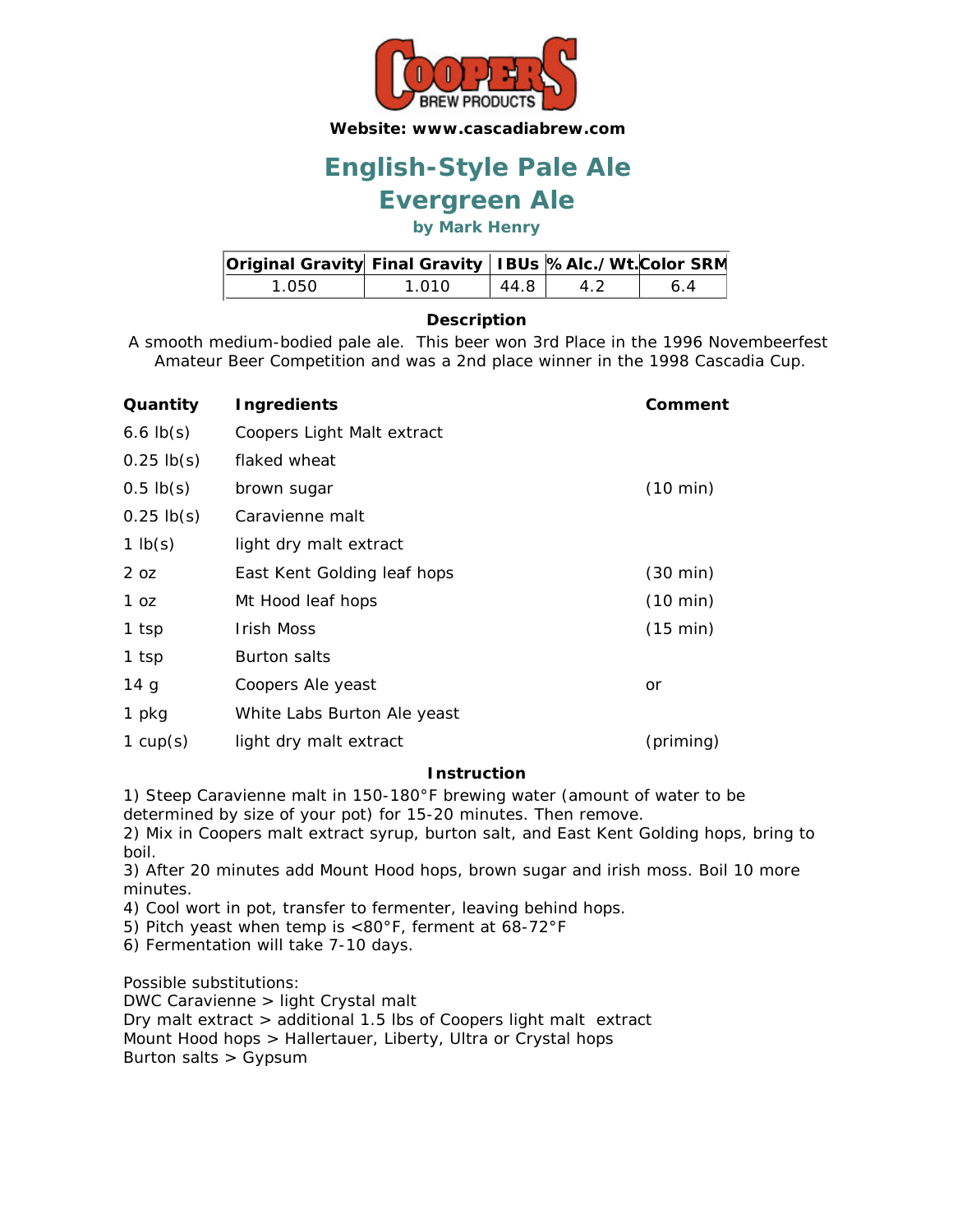

## **Mark's Wicked Ale Mild and Brown Ale**

**by Mark Henry**

| Original Gravity Final Gravity   IBUs  %Alc./Wt. Color SRM |       |    |    |
|------------------------------------------------------------|-------|----|----|
| 1.050.                                                     | 1.015 | 36 | 44 |

### **Description**

An American Brown Ale based on info provided by Pete's Brewing Company.

| Quantity              | <b>Ingredients</b>          | Comment           |
|-----------------------|-----------------------------|-------------------|
| $6.6$ $lb(s)$         | Coopers Light Malt extract  |                   |
| 1 $lb(s)$             | light dry malt extract      |                   |
| $0.5$ lb(s)           | Chocolate malt              |                   |
| $0.5$ lb $(s)$        | special roast malt          |                   |
| 1 <sub>oz</sub>       | Cascade leaf hops           | $(2 \text{ min})$ |
| $1.5$ oz              | Northern Brewer leaf hops   | (30min)           |
| 7 g                   | Coopers Ale yeast           | or                |
| 1 pkg                 | White Labs California yeast |                   |
| $0.75 \text{ cup(s)}$ | corn sugar                  | (priming)         |

### **Instruction**

1) Preboil your brewing water for 5-10 minutes to precipitate out any chlorine.

2) Put Special Roast and Chocolate malt into steeping bag, and steep in water for 15-20 minutes, stir occasionally, then remove.

3) Mix in Coopers Light malt extract and reapply heat and gently bring to boil.

4) After initial foaming add Northern Brewer hops. After 28 min. add Cascade hops. Boil 2 more minutes.

5) Cool contents of pot to 70-80°F (cool to the touch), transfer into fermenter, top up with additional water if necessary to make 5 gallons.

6) Add yeast and ferment at 65-72'F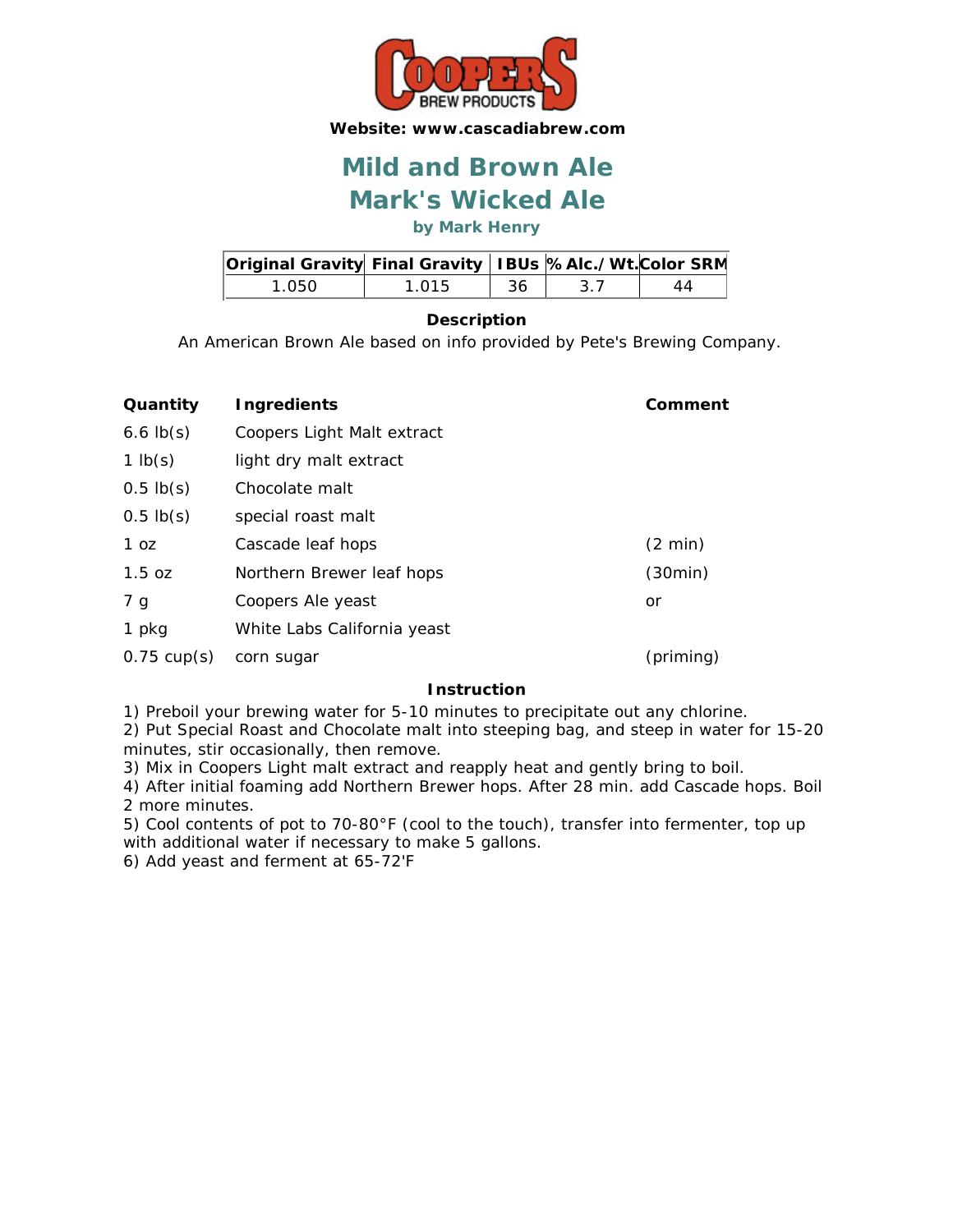

## **"Drop Your Kilt" Scottish Ale Scottish-Style Ale**

**by Brent Rannow**

| Original Gravity Final Gravity   IBUs %Alc./Wt.Color SRM |       |     |    |     |
|----------------------------------------------------------|-------|-----|----|-----|
| 1 052.                                                   | 1 015 | -20 | 39 | 191 |

### **Description**

A malty, full-bodied, lightly smoked ale (Extra easy to make).

| Quantity        | <b>Ingredients</b>           | Comment   |
|-----------------|------------------------------|-----------|
| 4 $lb(s)$       | Coopers Draught Kit          |           |
| $3.3$ lb(s)     | Coopers Light Malt extract   |           |
| $0.5$ lb $(s)$  | brown sugar                  |           |
| $0.5$ lb $(s)$  | Beeston Brown Malt           |           |
| $0.5$ lb(s)     | crystal malt - 60°L          |           |
| 3 <sub>oz</sub> | smoked peat malt             |           |
| 7 g             | Coopers Ale yeast            | or        |
| 1 pkg           | White Labs Edinborough yeast |           |
| 1 $cup(s)$      | light dry malt extract       | (priming) |

### **Instruction**

1) Bring water to a boil for 5-10 minutes to precipitate out chlorine, then remove from heat.

2) Steep Brown malt, crystal, and smoked peat for 15-20 min (Water temp 150°-180°F) Then remove and discard.

3) Mix in Coopers Light Unhopped malt extract, bring to soft boil for 5 minutes (watch for boilover)

4) Add Coopers Draught Kit and Brown sugar and boil 2 additional minutes.

4) Cool wort in pot to room temperature. Transfer to fermenter, top up to 5 gallons if necessary.

5) Pitch yeast when temp is <80°F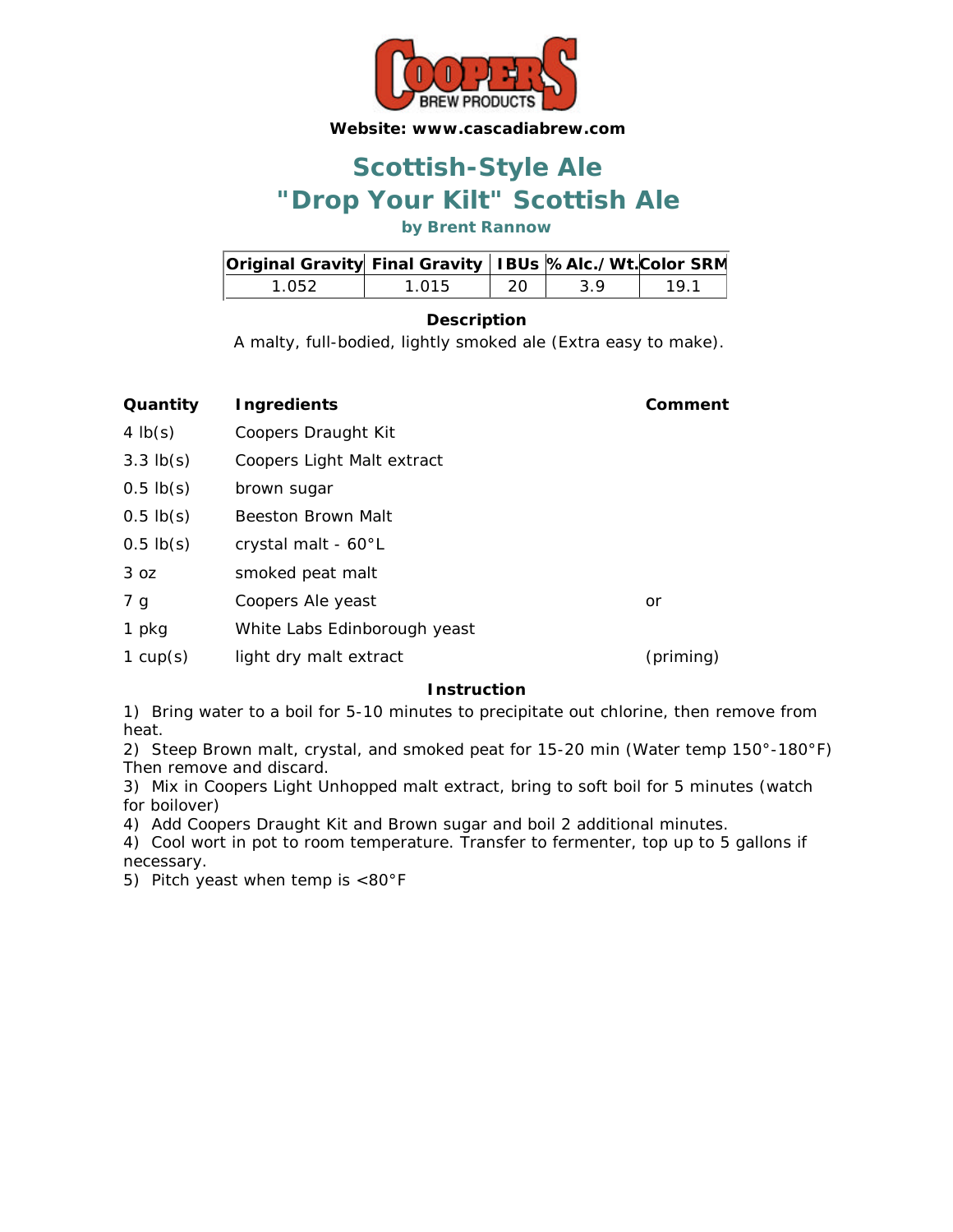

# **German-Style Bock**

### **Evergreen Bock**

### **by Mark Henry**

| Original Gravity Final Gravity   IBUs %Alc./Wt. Color SRM |          |                                                      |     |      |
|-----------------------------------------------------------|----------|------------------------------------------------------|-----|------|
| 1 075                                                     | 1.018-22 | $\begin{array}{cc} \text{1} & \text{20} \end{array}$ | 6 O | 17.3 |

### **Description**

Extract version of a strong, full-bodied, lightly hopped dark lager. This beer won 2nd place in the 1997 St Patrick's Day Homebrew Competition.

| Quantity           | <b>Ingredients</b>            | Comment            |
|--------------------|-------------------------------|--------------------|
| $6.6$ $lb(s)$      | Coopers Light Malt extract    |                    |
| 2 lb(s)            | light dry malt extract        |                    |
| $2 \mathsf{lb}(s)$ | Munich malt                   |                    |
| $0.5$ lb $(s)$     | DeWolf-Coysyns Aromatic malt  |                    |
| 1 $lb(s)$          | dark Munich malt              |                    |
| $0.5$ oz           | Mt Hood leaf hops             | (15 min)           |
| 1 oz               | Mt Hood leaf hops             | $(30 \text{ min})$ |
| 1 tsp              | <b>Irish Moss</b>             |                    |
| 1 tsp              | calcium chloride              |                    |
| 7 g                | Coopers Ale yeast             | or                 |
| 1 pkg              | White Labs German Lager yeast |                    |
| 1 $cup(s)$         | light dry malt extract        | (priming)          |

#### **Instruction**

Mini-mash procedures:

Heat 4 ½ quarts of water to 165-170°F. Mix in grains and stabilize temp at 148-155°F. Hold temp for 1 hour. Heat 7 quarts of water to 170-175°F. After one hour dump grain into colander and slowly rinse grains with the 7 quarts of water into your brew pot. This liquid will constitute much of your brewing liquor. Add additional water to your pot to your normal boiling level.

Mix in light malt extract and dry malt extract and calcium chloride, apply heat and gently bring to boil. After initial foaming add bittering hops. After 15 min. add remaining hops and irish moss. After the boil cool contents of pot to 70-80°F (cool to the touch), put into fermenter, top up with additional water if necessary to make 5 gallons. Add yeast, ferment using your preferred methods. Fermentation temperatures of 48-52°F recommended with lager yeast, 65-75'F with Coopers yeast.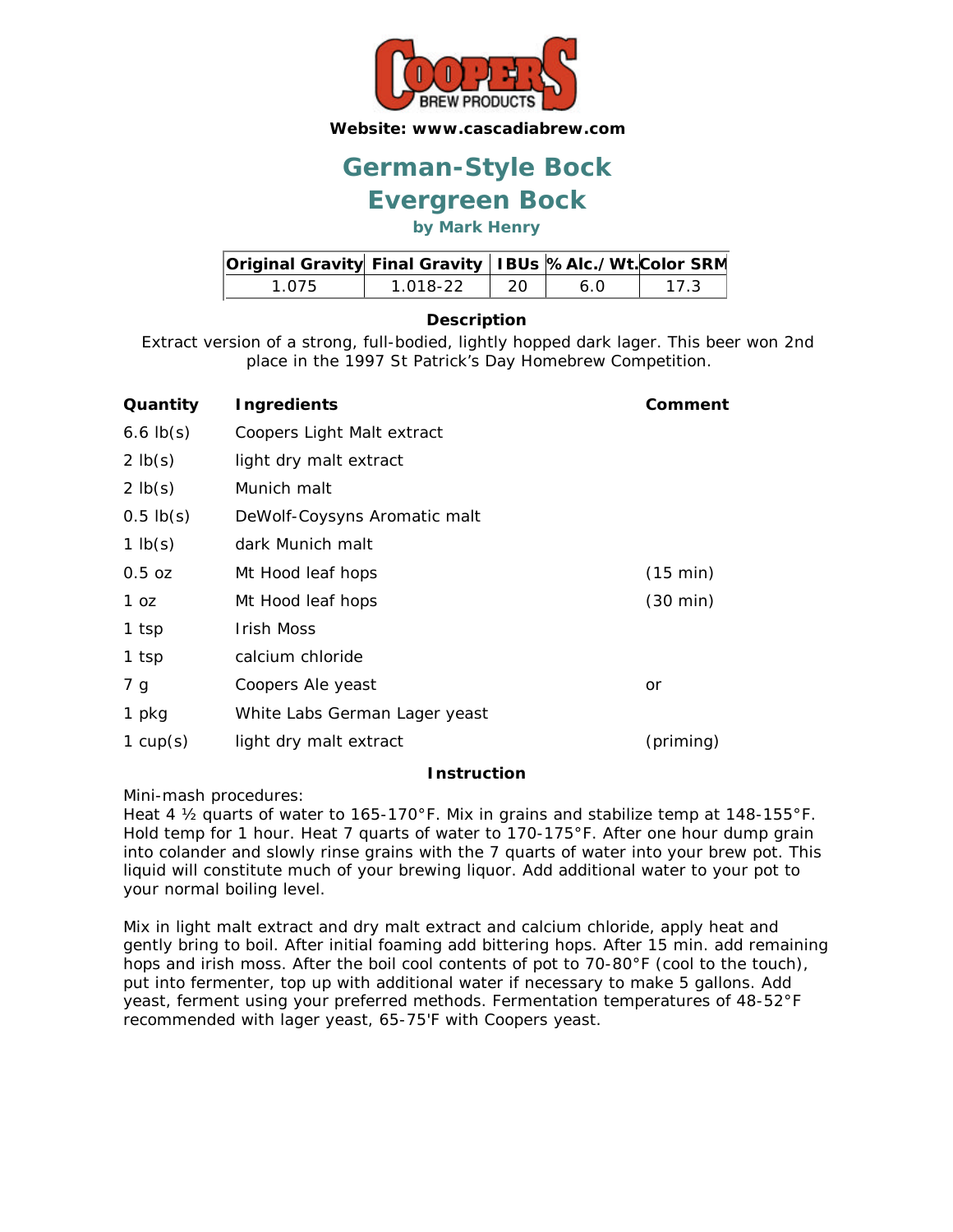

### **"I Feel Better than James" Brown Ale Mild and Brown Ale**

**by Mark Henry**

| Original Gravity Final Gravity   IBUs %Alc./Wt. Color SRM |       |     |     |    |
|-----------------------------------------------------------|-------|-----|-----|----|
| 1 048.                                                    | 1 012 | -34 | 3.8 | 41 |

### **Description**

A British type brown ale, similar to "Newcastle Brown".

| Quantity        | Ingredients                  | Comment            |
|-----------------|------------------------------|--------------------|
| $6.6$ $lb(s)$   | Coopers Light Malt extract   |                    |
| $0.5 \,$ lb(s)  | Chocolate malt               |                    |
| $0.25$ lb(s)    | flaked wheat                 |                    |
| $0.5 \,$ lb(s)  | Munich malt                  |                    |
| 1 $lb(s)$       | crystal malt - 40°L          |                    |
| 2 <sub>oz</sub> | Cascade leaf hops            | $(30 \text{ min})$ |
| 7 g             | Coopers Ale yeast            | or                 |
| 1 pkg           | White Labs English Ale Yeast |                    |
| 1 $cup(s)$      | light dry malt extract       | (priming)          |

### **Instruction**

1) Steep Crystal, Munich, Chocolate malts in 150-180°F brewing water (amount of water to be determined by the size of your pot) for 15-20 minutes. Then remove.

2) Mix in Coopers Light Malt Extract, hops and flaked wheat, bring to boil. Boil 30 minutes. Top up water periodically if necessary.

3) After boil, cool wort in pot, transfer to fermenter, leaving behind wheat and hops. Pitch yeast when temperature is <80°F, ferment at 68-72°F.

4) After fermentation is complete, prime with 1 cup Coopers Light Dry Malt Extract and bottle.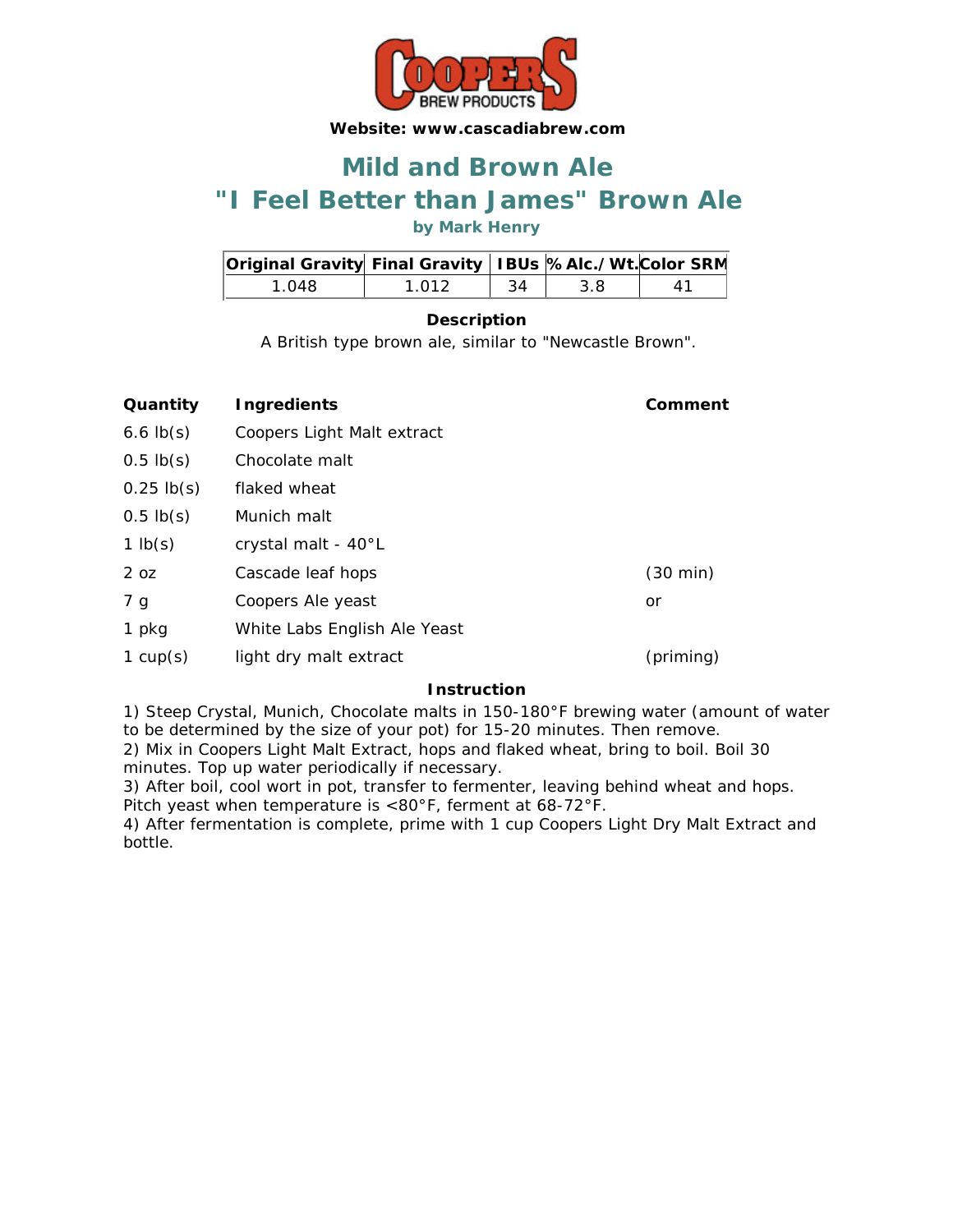

## **"Instant Karma" IPA India Pale Ale**

**by Mark Henry**

| Original Gravity Final Gravity   IBUs %Alc./Wt. Color SRM |          |    |    |     |
|-----------------------------------------------------------|----------|----|----|-----|
| 1.058                                                     | 1.015-18 | 84 | 45 | 8.8 |

### **Description**

An aggressively hopped, full-bodied Pacific Northwest-style India Pale Ale. Good things come to those who drink this beer!

| Quantity       | <b>Ingredients</b>          | Comment            |
|----------------|-----------------------------|--------------------|
| 8 lb(s)        | Coopers Light Malt extract  |                    |
| 1 $lb(s)$      | Munich malt                 |                    |
| $0.5$ lb $(s)$ | Caravienne malt             |                    |
| 2 oz           | Cascade leaf hops           | (15 min)           |
| 2 oz           | Columbus leaf hops          | $(30 \text{ min})$ |
| 1 oz           | Columbus leaf hops          | $(2 \text{ min})$  |
| 1 oz           | Columbus leaf hops          | (steep or dry hop) |
| 2 tsp          | <b>Burton salts</b>         |                    |
| 1 tsp          | Irish Moss                  | (15 min)           |
| 7 g            | Coopers Ale yeast           | or                 |
| 1 pkg          | White Labs California yeast | (priming)          |
| 1 $cup(s)$     | light dry malt extract      | (priming)          |

### **Instruction**

1) Preboil your brewing water for 5-10 minutes to precipitate out any chlorine.

2) Put Munich and Caravienne malt into steeping bag, and steep in water for 15-20 minutes, stir occasionally, then remove.

3) Mix in Coopers Light malt extract and burton salts. Reapply heat and gently bring to boil.

4) After initial foaming add 2 oz Columbus hops. After 15 min. add Cascade hops. Boil 13 more minutes and add 1 oz Columbus hops. Boil 2 more minutes, turn off heat and add 1 more oz of Columbus hops.

5) Cool contents of pot to 70-80°F (cool to the touch), transfer into fermenter, top up with additional water if necessary to make 5 gallons.

6) Add yeast and ferment at 65-72'F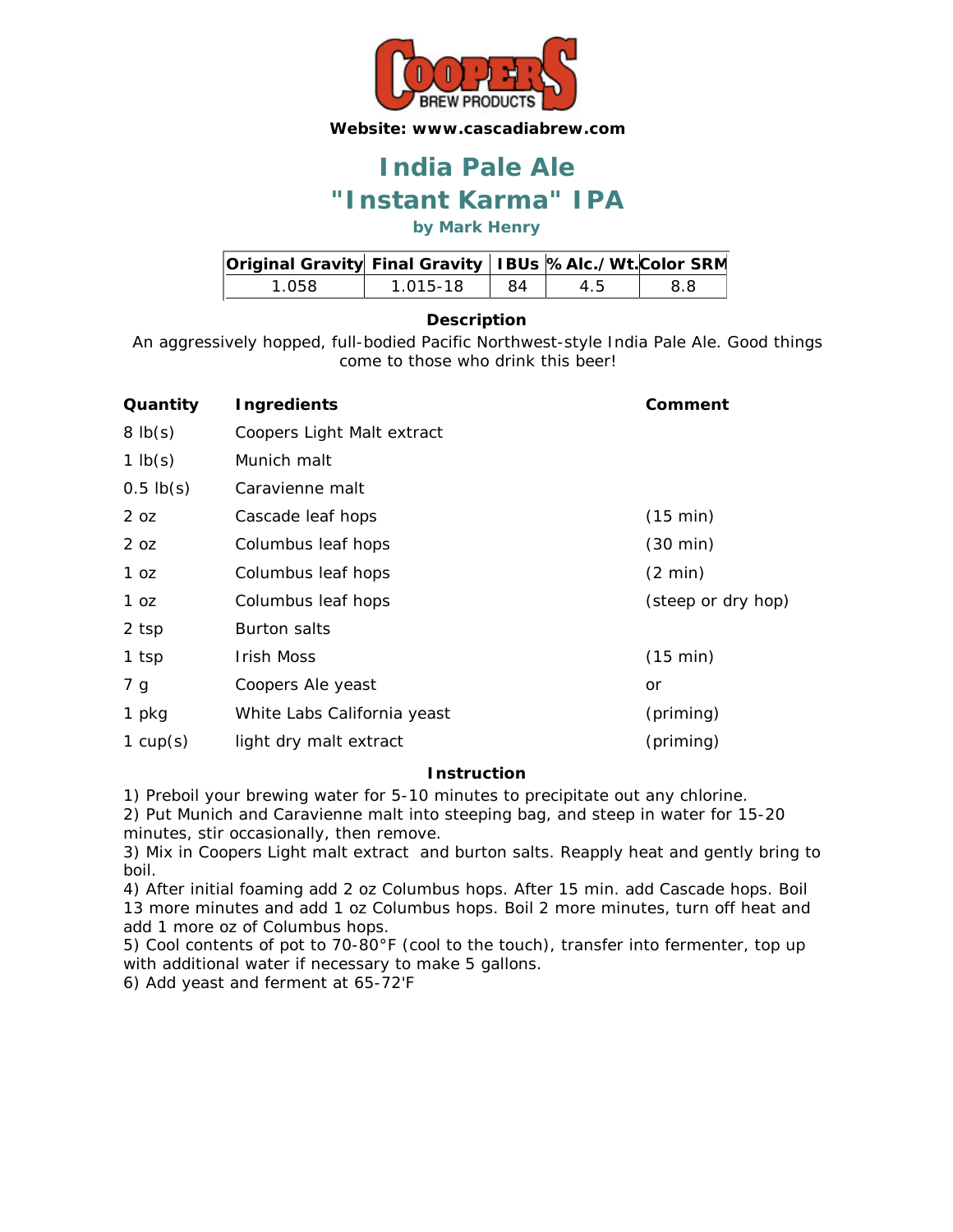

## **"Session Beer" Light Lager American-Style Lager**

**by Mark Henry**

| <b>Original Gravity Final Gravity   IBUs %Alc./Wt. Color SRM</b> |          |      |  |
|------------------------------------------------------------------|----------|------|--|
| 1 032.                                                           | 1 008-12 | -2.5 |  |

### **Description**

A "lawnmower" beer with flavor!

| Quantity     | <b>Ingredients</b>              | Comment   |
|--------------|---------------------------------|-----------|
| $3.3$ lb(s)  | Coopers Light Malt extract      |           |
| 1 $lb(s)$    | rice syrup solids               |           |
| $0.25$ lb(s) | corn sugar                      |           |
| 1 oz         | Mt Hood leaf hops               | (20 min)  |
| 7 g          | Coopers Ale yeast               | or        |
| 1 pkg        | White Labs German Pilsner yeast |           |
| 1 $cup(s)$   | light dry malt extract          | (priming) |

### **Instruction**

1) Bring 3 gallons of water to a boil for 5 minutes. This will precipitate out any chlorine in the water. Remove from heat.

2) Mix in Coopers Light malt extract, reapply heat, bring to gentle boil.

3) Add hops, boil for 20 minutes.

4) With 5 minutes remaining in the boil, mix in rice syrup solids and corn sugar.

5) After boil, aggressively cool to fermentation temperature and add yeast.

6) Primary ferment at 45-55°F (65-75° w/Coopers yeast) for 2 weeks, transfer to secondary, ferment for 2-3 weeks.

7) Bottle, leave at 45-55°F for 1 week. Test one bottle for carbonation. If well carbonated store bottles at 36-40°F for 3-4 weeks.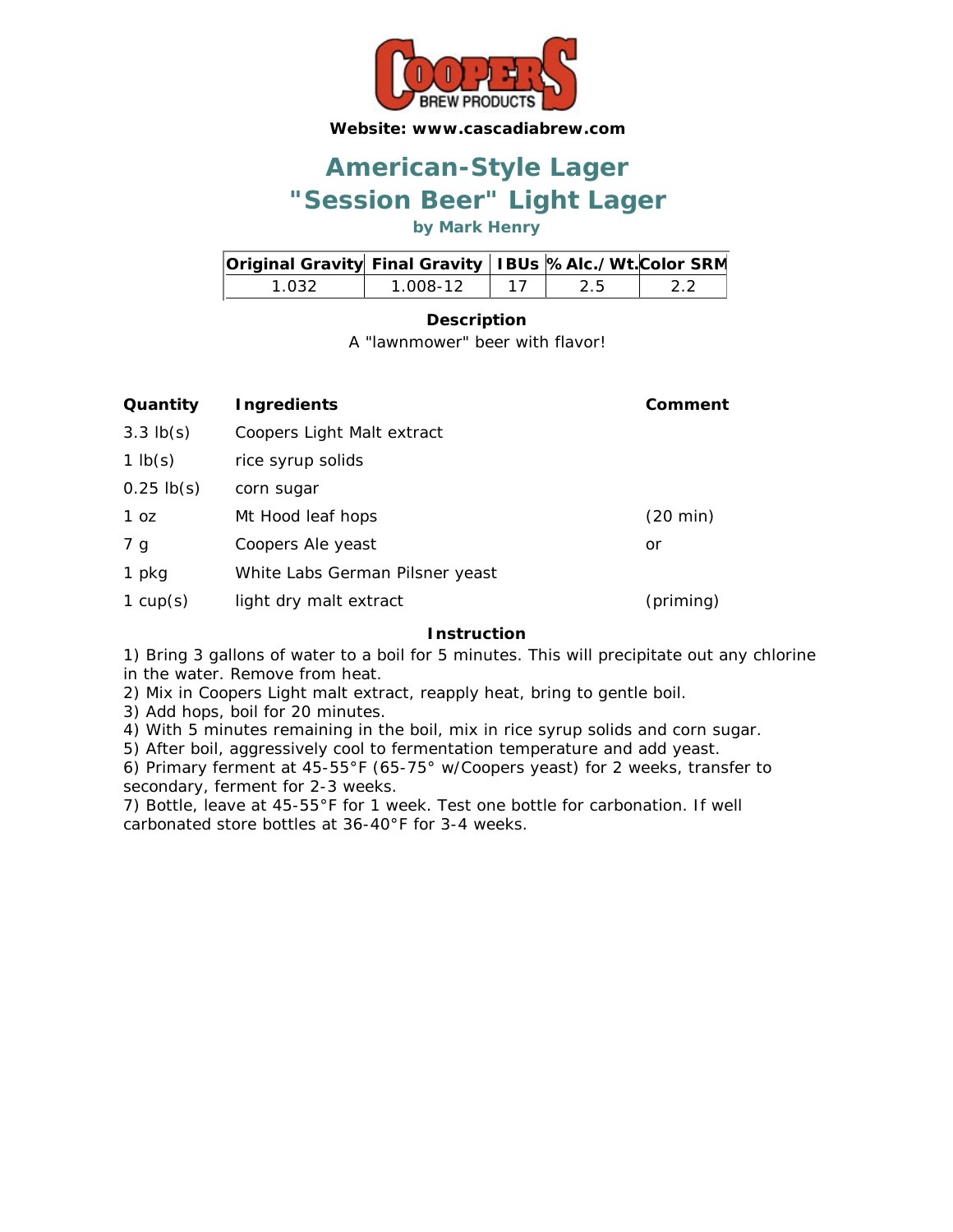

### **Mary Margaret's House Ale Stout**

### **by Mark Henry**

| Original Gravity Final Gravity   IBUs %Alc./Wt. Color SRM |       |    |    |      |
|-----------------------------------------------------------|-------|----|----|------|
| 1 ()43                                                    | 1 015 | 50 | 29 | -261 |

### **Description**

(AKA Guinness Extra Stout). Based on recipe provided by CAMRA.

| <b>Ingredients</b>               | Comment               |
|----------------------------------|-----------------------|
| <b>Coopers Dark Malt Extract</b> |                       |
| flaked barley                    |                       |
| roasted barley                   |                       |
| Challenger leaf hops             | $(45 \text{ min})$    |
| Target leaf hops                 | $(45 \text{ min})$ or |
| <b>Irish Moss</b>                | $(20 \text{ min})$    |
| Coopers Ale yeast                | or                    |
| White Labs Irish Ale yeast       |                       |
| light dry malt extract           | (priming)             |
|                                  |                       |

### **Instruction**

1) Preboil your brewing water for 5-10 minutes to precipitate out any chlorine.

2) Put Roasted Barley into steeping bag, and steep in water for 15-20 minutes, stir occasionally, then remove.

3) Mix in Coopers Dark malt extract and flaked barley, reapply heat and gently bring to boil.

4) After initial foaming add hops. After 25 min. add irish moss. Boil 20 more minutes. 5) Cool contents of pot to 70-80°F (cool to the touch), transfer into fermenter, straining out flaked barley remains, top up with additional water if necessary to make 5 gallons. 6) Add yeast and ferment at 65-72'F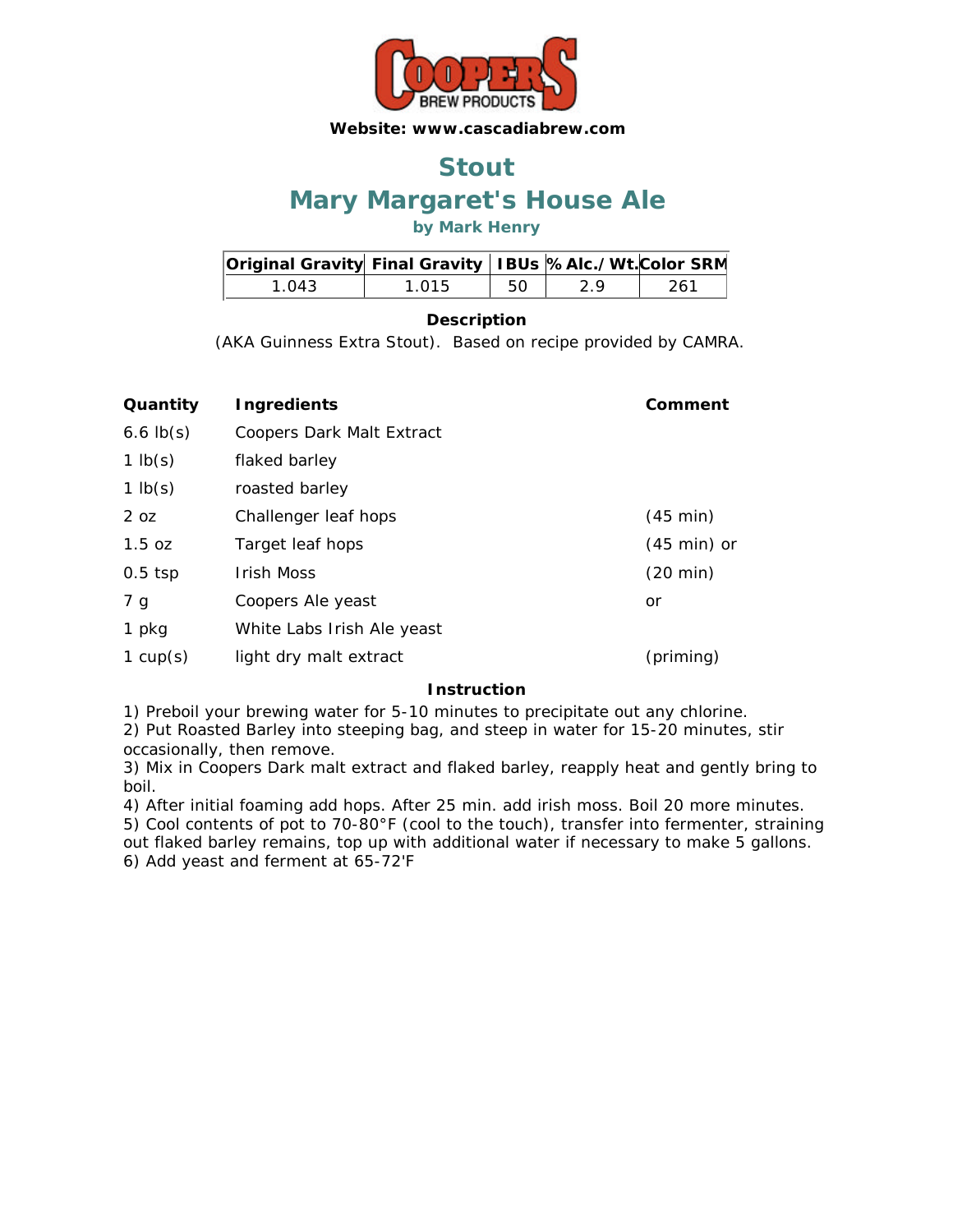

## **McHenry's Scottish Ale Scottish-Style Ale**

**by Mark Henry**

| Original Gravity  Final Gravity   IBUs  %Alc./Wt. Color SRM |          |      |    |      |
|-------------------------------------------------------------|----------|------|----|------|
| 1.053                                                       | 1.013-18 | - 20 | 42 | 13.3 |

### **Description**

An authentic lightly hopped, slightly smoky Scottish ale

| Quantity        | <b>Ingredients</b>           | Comment             |
|-----------------|------------------------------|---------------------|
| $6.6$ $lb(s)$   | Coopers Light Malt extract   |                     |
| $0.5$ lb(s)     | light dry malt extract       |                     |
| $0.5$ lb $(s)$  | crystal malt - 80°L          |                     |
| $0.5$ lb $(s)$  | brown sugar                  |                     |
| 1 <sub>oz</sub> | Fuggle leaf hops             | $(30 \text{ min})$  |
| 2 <sub>oz</sub> | smoked peat malt             |                     |
| 1 tsp           | Irish Moss                   | (15 min)            |
| 5 <sub>g</sub>  | calcium chloride             | (add prior to boil) |
| 7 g             | Coopers Ale yeast            | or                  |
| 1 pkg           | White Labs Edinborough yeast |                     |
| 1 $cup(s)$      | light dry malt extract       | (priming)           |
|                 |                              |                     |

### **Instruction**

1) Steep Crystal and smoked malt in 150-180°F brewing water (amount of water determined by the size of your pot) for 15-20 minutes. Then remove malts.

2) Mix in malt extract syrup, and dry malt extract. Bring to boil, watch for boilover. 3) After hot break, add Fuggle hops and boil 30 minutes. Top up water periodically if necessary. Add Irish Moss with 15 minutes remaining in boil. Add brown sugar with 10 minutes remaining in boil.

4) Cool wort in pot to room temperature. Transfer into fermenter. Aerate well, then top up to 5 gallons if necessary.

5) Pitch yeast when temp is <80°F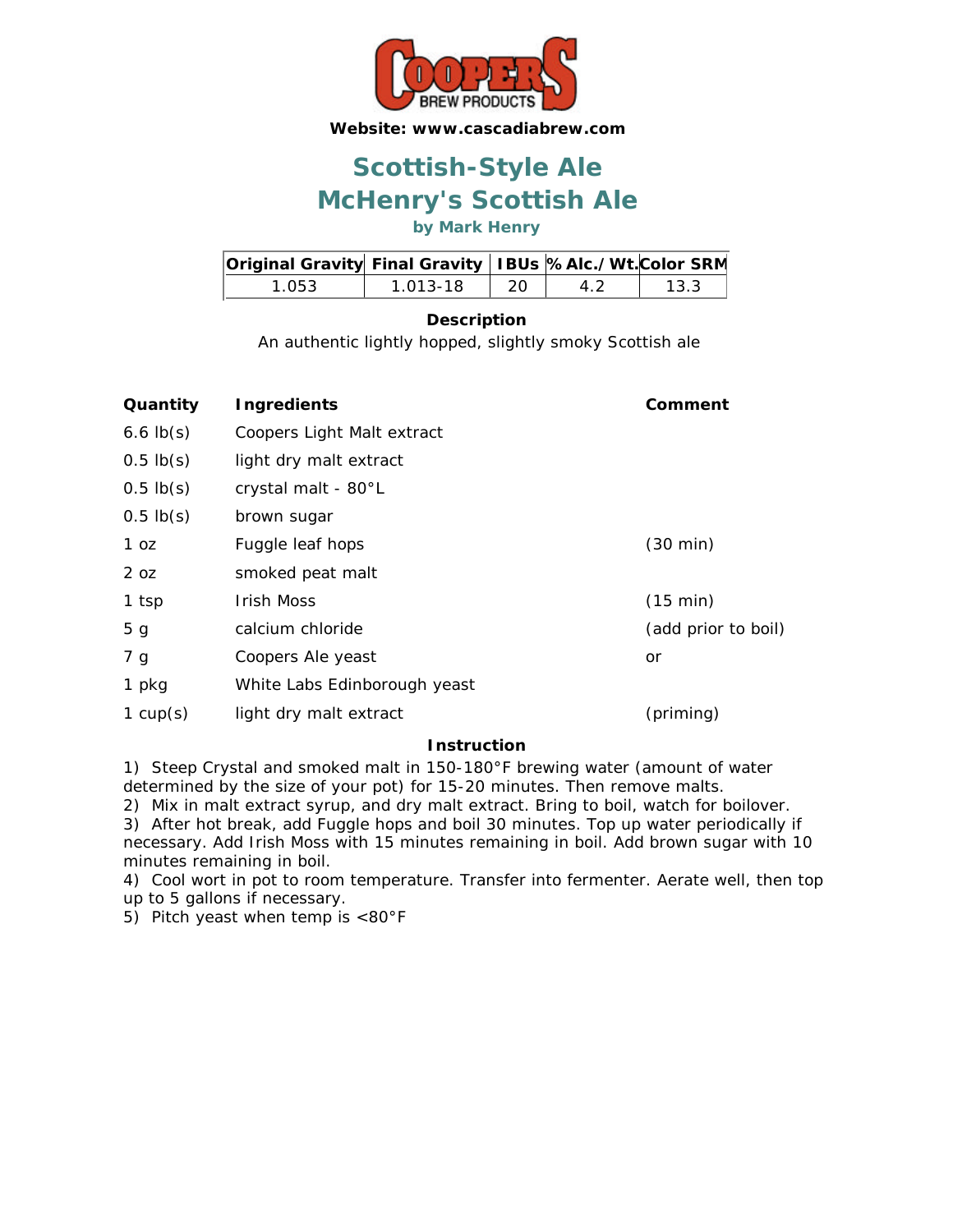

## **Old Rascal Barleywine Barley Wine**

**by Brent Rannow**

| Original Gravity Final Gravity   IBUs %Alc./Wt. Color SRM |       |     |    |  |
|-----------------------------------------------------------|-------|-----|----|--|
| 1.085                                                     | 1 022 | 102 | 66 |  |

### **Description**

A very rich, full-bodied, estery, hoppy, and high alcohol ale

| Quantity              | <b>Ingredients</b>           | Comment            |
|-----------------------|------------------------------|--------------------|
| 6.6 $lb(s)$           | Coopers Light Malt extract   |                    |
| $0.25$ lb(s)          | DeWolf-Coysyns Biscuit malt  |                    |
| $0.25$ lb(s)          | DeWolf-Coysyns Aromatic malt |                    |
| $0.5$ lb(s)           | Carapils                     |                    |
| $0.25$ lb(s)          | flaked wheat                 |                    |
| 4 $lb(s)$             | light dry malt extract       |                    |
| 1 $lb(s)$             | crystal malt - 20°L          |                    |
| 1 $lb(s)$             | invert sugar                 |                    |
| 1 oz                  | Cascade leaf hops            | $(45 \text{ min})$ |
| 1 oz                  | Cascade leaf hops            | (dry hopped)       |
| 1 oz                  | Cascade leaf hops            | (steep)            |
| 2 oz                  | Chinook leaf hops            | $(45 \text{ min})$ |
| 1 oz                  | Cascade leaf hops            | $(20 \text{ min})$ |
| 21 <sub>g</sub>       | Coopers Ale yeast            | <b>or</b>          |
| 1 pkg                 | White Labs California yeast  |                    |
| $0.75 \text{ cup(s)}$ | light dry malt extract       | (priming)          |
|                       |                              |                    |

### **Instruction**

1) Steep Crystal, Carapils, Aromatic, and Biscuit malts in 150°-180°F brewing water (amount of water determined by size of your pot) for 15-20 minutes. Then remove. 2) Mix in malt syrups and dry malt, bring to boil

3) After hot break add flaked wheat and Chinook hops. Add the rest of hops based on above hop schedule.

4) Add invert sugar with 5 minutes remaining in boil.

5) Cool wort in pot, then transfer to fermenter, top up if necessary to 5 gallons.

6) Pitch yeast when temp is <80°F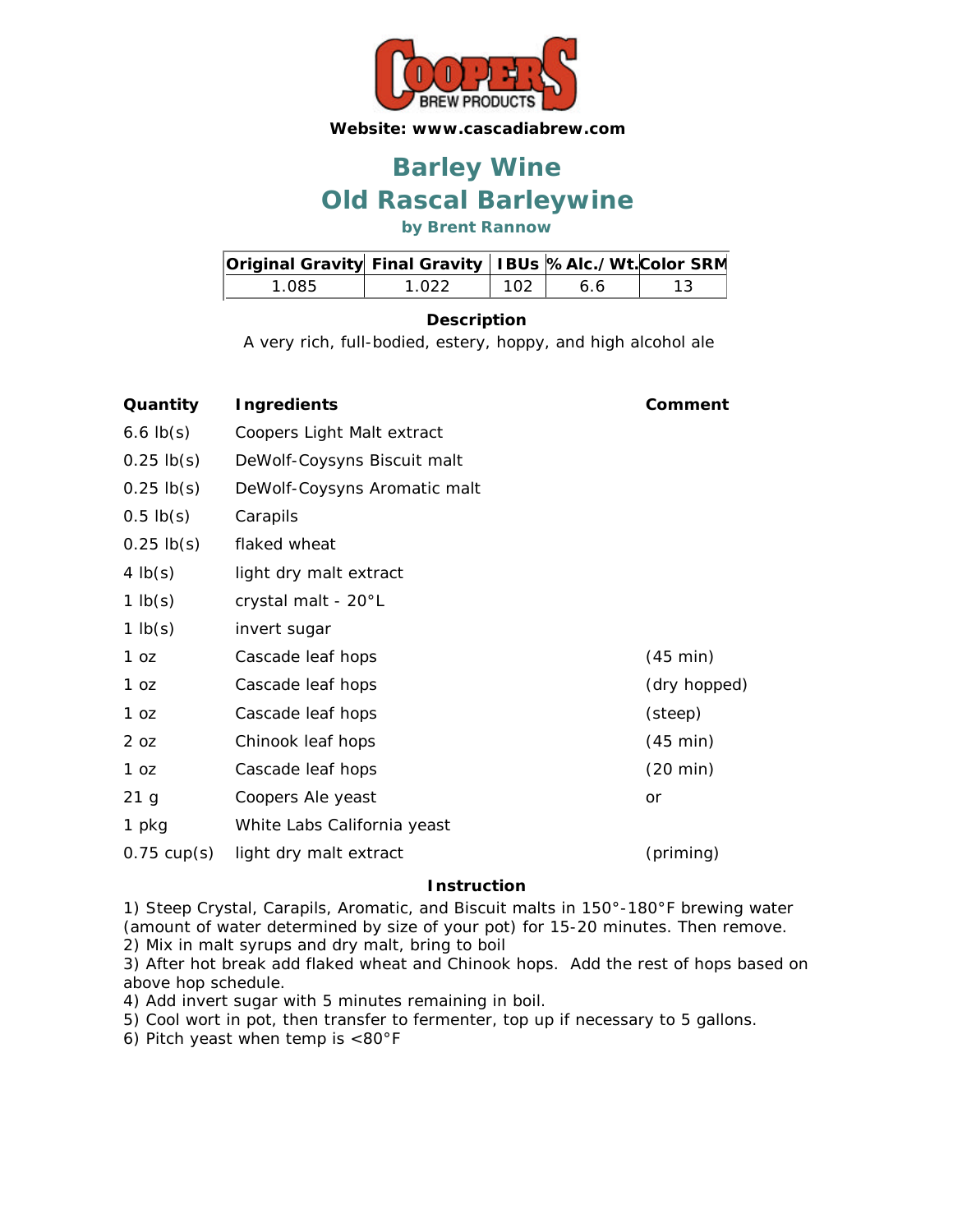

## **"Overhopped" Evergreen Ale American-Style Pale Ale**

### **by Mark Henry**

| Original Gravity Final Gravity   IBUs %Alc./Wt. Color SRM |                          |     |  |
|-----------------------------------------------------------|--------------------------|-----|--|
| 1 O.50.                                                   | $1.012 - 15$ $\mid$ 45.4 | 4 O |  |

### **Description**

This American Pale Ale won 1st Place in the 1997 Cascadia Cup Homebrewing Competition. Moderately bitter, with a strong hop flavor.

| Quantity        | Ingredients                 | Comment             |
|-----------------|-----------------------------|---------------------|
| $6.6$ lb(s)     | Coopers Light Malt extract  |                     |
| $0.25$ lb(s)    | Caramunich malt             |                     |
| 1 $lb(s)$       | light dry malt extract      |                     |
| $0.5$ lb(s)     | Caravienne malt             |                     |
| 1 oz            | Columbus leaf hops          | $(30 \text{ min})$  |
| 2 <sub>oz</sub> | Cascade leaf hops           | (15 min)            |
| 1 oz            | Columbus leaf hops          | $(2 \text{ min})$   |
| $1.5$ tsp       | <b>Burton salts</b>         | (beginning of boil) |
| 1 tsp           | Irish Moss                  | (15 min)            |
| 7 g             | Coopers Ale yeast           | or                  |
| 1 pkg           | White Labs California yeast |                     |
| 1 $cup(s)$      | light dry malt extract      | (priming)           |

### **Instruction**

1) Preboil your brewing water (recommend at least 4 gallons if pot size permits) for 5-10 minutes to precipitate out any chlorine. Mix in burton salts. Remove water from heat. 2) Put Caravienne and Caramunich malt into steeping bag, and steep in water for 15-20 minutes, stir occasionally, then remove.

3) Mix in light malt extract and dry malt extract, reapply heat and gently bring to boil. 4) After initial foaming add Columbus hops. After 15 min. add Cascade hops and irish moss. Boil 15 more minutes then add last addition of Columbus hops.

5) Cool contents of pot to 70-80°F (cool to the touch), put into fermenter, top up with additional water if necessary to make 5 gallons.

6) Add yeast, ferment using your preferred methods.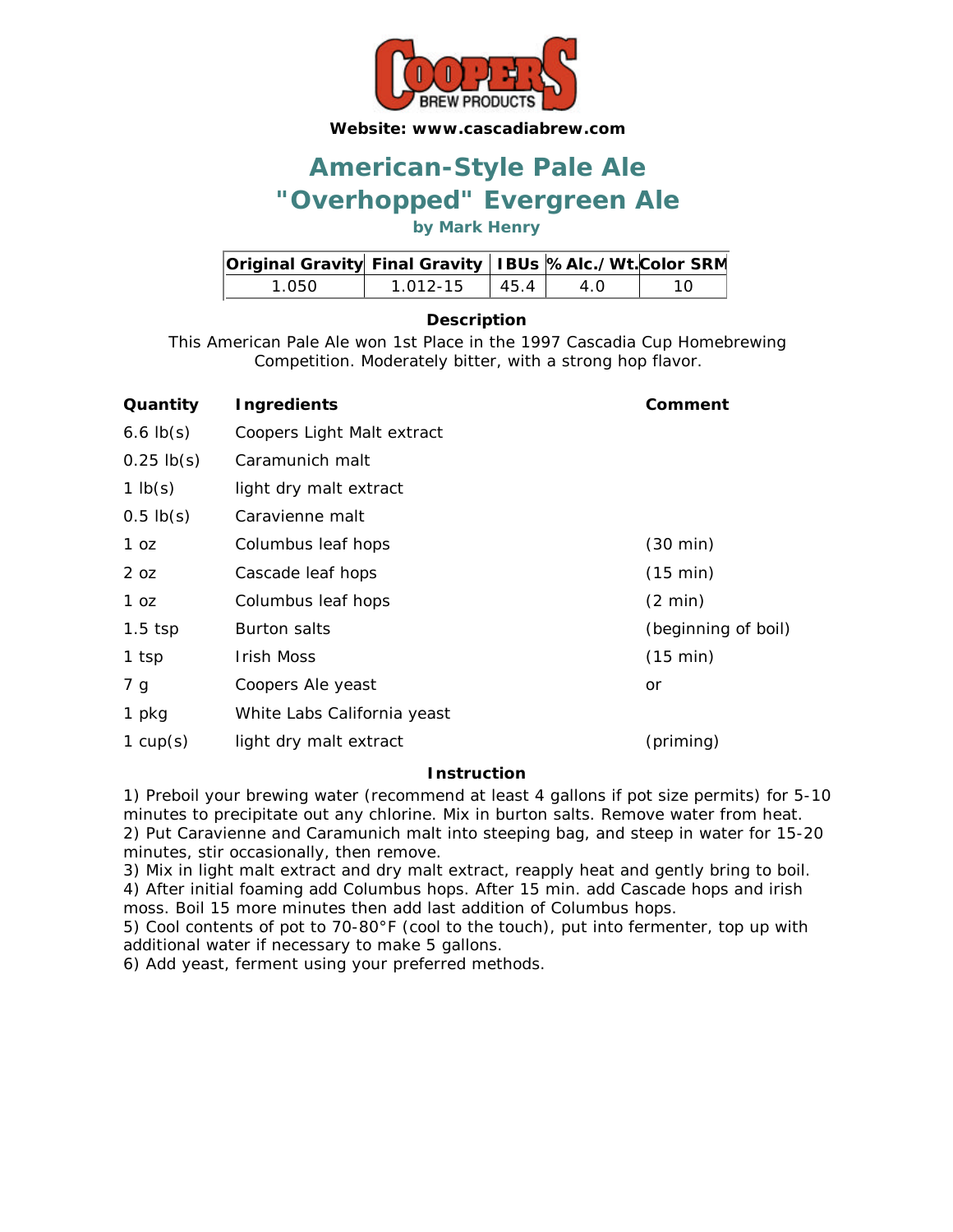

## **"Pucker Up" IPA India Pale Ale**

**by Mark Henry**

| Original Gravity Final Gravity   IBUs %Alc./Wt. Color SRM |       |     |  |
|-----------------------------------------------------------|-------|-----|--|
| 1.056                                                     | 1 018 | 4 N |  |

### **Description**

A Pacific Northwest-style India Pale Ale formulated by Mark Henry. Light amber in color, full-bodied and moderately hoppy (by Pacific Northwest standards).

| Quantity              | <b>Ingredients</b>          | Comment            |
|-----------------------|-----------------------------|--------------------|
| $6.6$ lb(s)           | Coopers Light Malt extract  |                    |
| $0.5$ lb $(s)$        | Victory malt                | or                 |
| $0.5$ lb $(s)$        | special roast malt          | or                 |
| $0.5$ lb $(s)$        | DeWolf-Coysyns Biscuit malt |                    |
| 1 $lb(s)$             | light dry malt extract      |                    |
| 1 $lb(s)$             | crystal malt - 20°L         |                    |
| 2 <sub>oz</sub>       | Centennial leaf hops        | $(30 \text{ min})$ |
| 1 oz                  | Cascade leaf hops           | $(2 \text{ min})$  |
| 1 tsp                 | <b>Irish Moss</b>           | $(20 \text{ min})$ |
| 7 <sub>g</sub>        | Coopers Ale yeast           |                    |
| $0.67 \text{ cup(s)}$ | corn sugar                  | (priming)          |

### **Instruction**

1) Preboil your brewing water for 5-10 minutes to precipitate out any chlorine. Remove water from heat.

2) Put Crystal and Victory malt into steeping bag, and steep in water for 15-20 minutes, stir occasionally, then remove.

3) Mix in Coopers light malt extract and dry malt extract, reapply heat and gently bring to boil.

4) After initial foaming add Centennial hops. With 2 min. remaining in boil add Cascade hops.

5) Cool contents of pot to 70-80°F (cool to the touch), put into fermenter, top up with additional water if necessary to make 5 gallons.

6) Add yeast, ferment using your preferred methods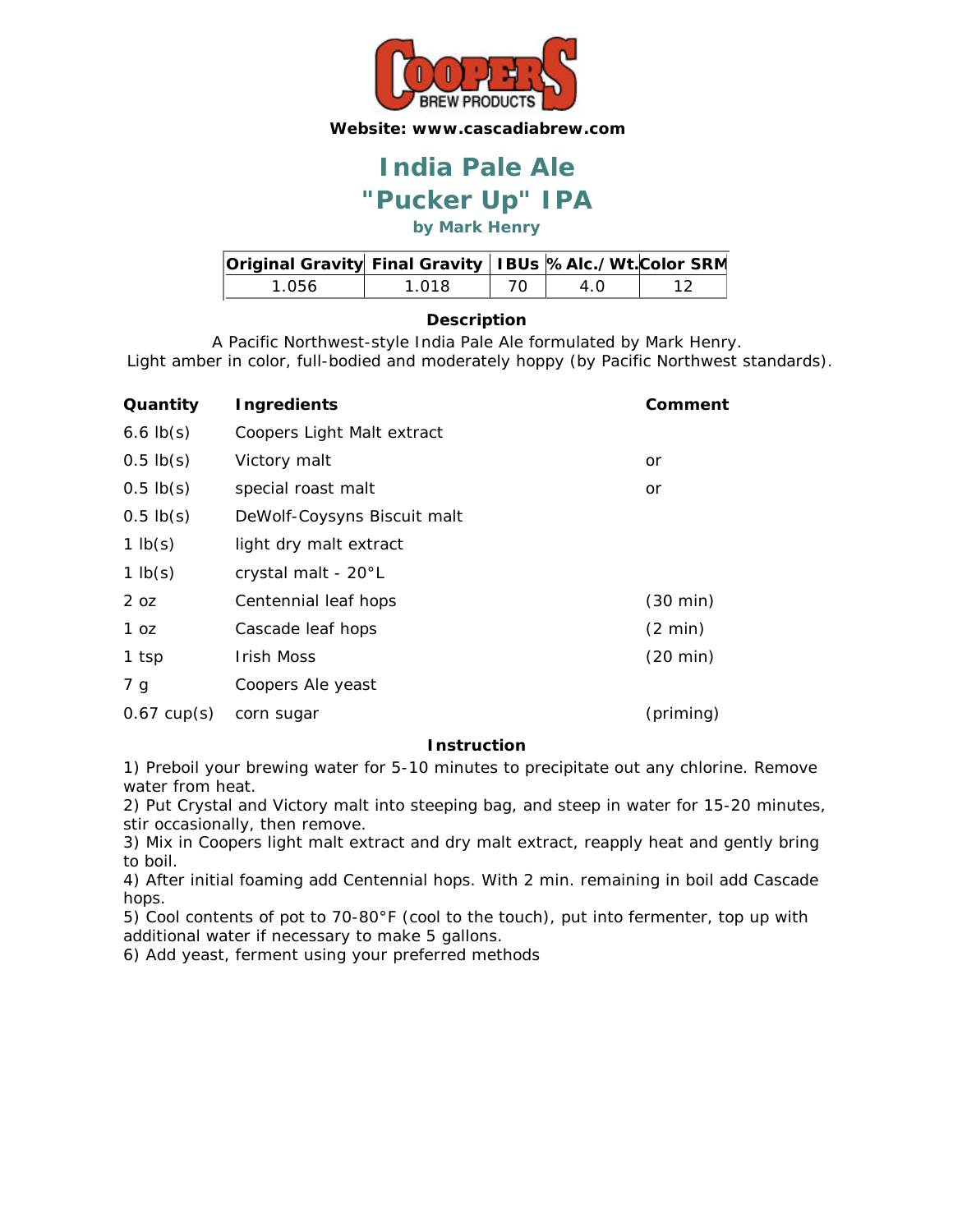

### **Stout**

### **"Nationalist's Fervor" Russian Imperial Stout**

### **by Mark Henry**

| Original Gravity Final Gravity   IBUs %Alc./Wt. Color SRM |       |    |     |      |
|-----------------------------------------------------------|-------|----|-----|------|
| 1 1 0 4                                                   | 1.028 | 79 | 8 O | -264 |

### **Description**

A very rich, dark, full-bodied, high alcohol stout. 1st Place winner in the 1996 Regionals of the AHA National Homebrew Competition

| Quantity             | <b>Ingredients</b>            | Comment               |
|----------------------|-------------------------------|-----------------------|
| $9.9$ lb(s)          | Coopers Light Malt extract    |                       |
| $2 \mathsf{lb}(s)$   | dark dry malt extract         |                       |
| 1 $lb(s)$            | crystal malt - 80°L           |                       |
| 1 $lb(s)$            | DeWolf-Coysyns Special B malt |                       |
| 1 $lb(s)$            | Chocolate malt                |                       |
| 1 $lb(s)$            | invert sugar                  |                       |
| 1 $lb(s)$            | roasted barley                |                       |
| 1 oz                 | Cascade leaf hops             | $(45 \text{ min})$    |
| 2 oz                 | Target leaf hops              | $(45 \text{ min})$ or |
| 2 oz                 | Northern Brewer leaf hops     | $(45 \text{ min})$    |
| 1 oz                 | Cascade leaf hops             | $(20 \text{ min})$    |
| 14 <sub>g</sub>      | Coopers Ale yeast             | or                    |
| 1 pkg                | White Labs California yeast   |                       |
| $0.5 \text{ cup(s)}$ | light dry malt extract        | (priming)             |

### **Instruction**

1) Steep Crystal, Special B, Chocolate and Roasted Barley in 150°-180°F brewing water (amount of water determined by size of your pot) for 15-20 minutes. Then remove. 2) Mix in malt syrups and dry malt, bring to boil

3) After hot break add Northern Brewer and 1 oz Cascade hops and boil 30 minutes. With 20 minutes remaining in boil add last ounce of Cascades.

4) Add invert sugar with 5 minutes remaining in boil.

5) Cool wort in pot, then transfer to fermenter, top up if necessary to 5 gallons.

6) Pitch yeast when temp is <80°

7) After fermentation is complete, bottle with .5 cups Coopers Light Dry Malt Extract. Allow to age at least 2 months.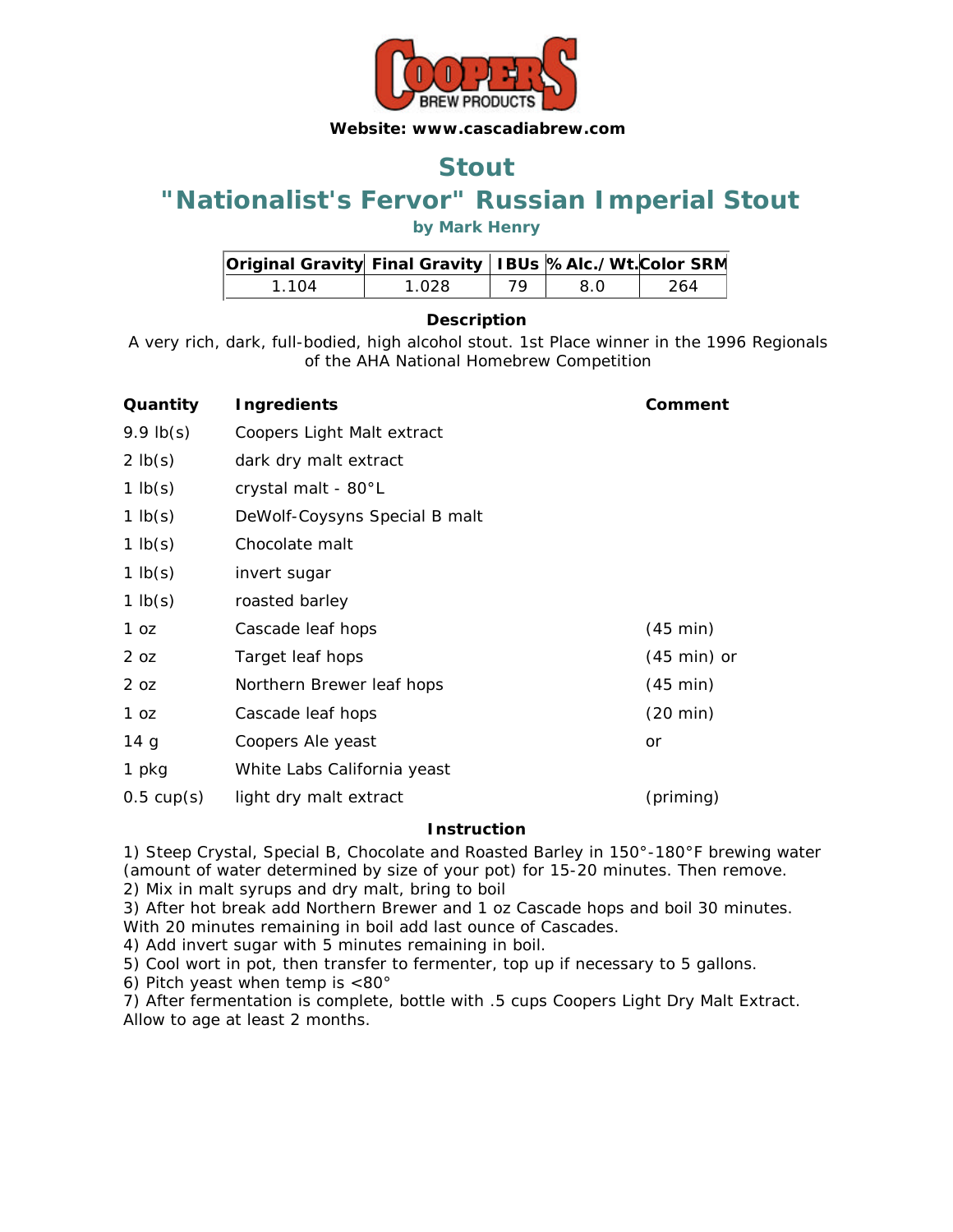

## **"A Wry Smile" Rye Beer Specialty Beer**

**by Mark Henry**

| Original Gravity Final Gravity   IBUs  %Alc./Wt. Color SRM |       |    |    |     |
|------------------------------------------------------------|-------|----|----|-----|
| 1 N 49                                                     | 1 012 | 25 | 39 | .56 |

### **Description**

A "mini-mash" rye beer, which scores very well with summer guests.

| Quantity              | <b>Ingredients</b>         | Comment            |
|-----------------------|----------------------------|--------------------|
| $6.6$ lb $(s)$        | Coopers Light Malt extract |                    |
| $2$ lb(s)             | rye malt                   |                    |
| 1 $lb(s)$             | pale malt - 6 row          |                    |
| $0.5$ lb(s)           | Munich malt                |                    |
| 1 oz                  | Hersbrucker leaf hops      | $(5 \text{ min})$  |
| $1.5$ oz              | Mt Hood leaf hops          | $(30 \text{ min})$ |
| 7 g                   | Coopers Ale yeast          |                    |
| $1.25 \text{ cup(s)}$ | light dry malt extract     | (priming)          |

#### **Instruction**

Heat 5½ quarts of water to 165-170°F. Mix in 6-row, rye and munich malt and stabilize temp at 148-155°F. Hold temp for 45 min to 1 hour. Meanwhile, heat 7 quarts of water to 170-175°F. Dump grain into colander and slowly rinse grains with 7 quarts of water into your brew pot. This liquid will constitute much of your brewing liquor. Top up pot to your normal boiling level.

Add Coopers Light malt extract, bring to soft boil. After initial foaming add Mt Hood hops. Boil for 30 minutes total. With 5 minutes remaining in the boil, add Hersbrucker hops.

Cool contents of pot to 70-80°F (cool to the touch), put into fermenter, top up with additional water if necessary to make 5 gallons. Add yeast, ferment using your preferred methods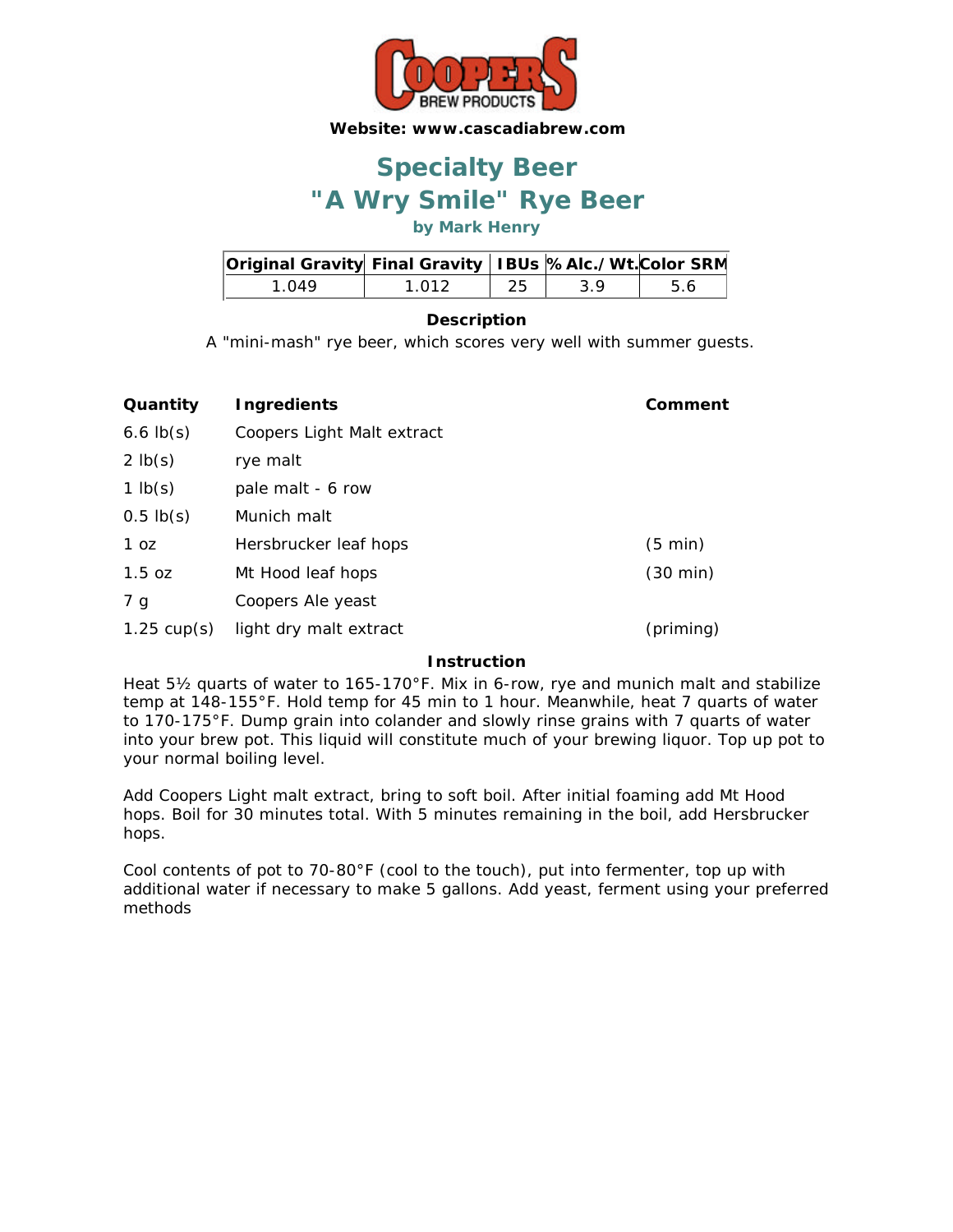

## **Uncle P's Porter Porter**

### **by Mark Henry**

| Original Gravity Final Gravity   IBUs  %Alc./Wt. Color SRM |          |      |    |     |
|------------------------------------------------------------|----------|------|----|-----|
| 1.052.                                                     | 1.015-20 | 35.8 | 39 | 121 |

### **Description**

An award-winning British style Robust Porter. This is a dark amber, rich, lightly hopped dark ale.

| Quantity           | <b>Ingredients</b>                | Comment            |
|--------------------|-----------------------------------|--------------------|
| 6.6 $lb(s)$        | <b>Coopers Amber Malt Extract</b> |                    |
| 1 $\mathsf{lb}(s)$ | Munich malt                       |                    |
| $0.5 \,$ lb(s)     | crystal malt - 20°L               |                    |
| $0.5$ lb(s)        | DeWolf-Coysyns Special B malt     |                    |
| 1.5 $lb(s)$        | Beeston pale chocolate malt       |                    |
| 2 oz               | black malt                        |                    |
| 1.5 oz             | Northern Brewer leaf hops         | $(30 \text{ min})$ |
| 1 oz               | East Kent Golding leaf hops       | $(10 \text{ min})$ |
| 1 tsp              | calcium carbonate                 |                    |
| $0.5$ tsp          | Irish Moss                        | $(10 \text{ min})$ |
| 1 tsp              | calcium chloride                  |                    |
| 7 g                | Coopers Ale yeast                 | or                 |
| 1 pkg              | White Labs English Ale Yeast      |                    |
| 1 $cup(s)$         | light dry malt extract            | (priming)          |

### **Instruction**

1) Preboil your brewing water for 5-10 minutes to precipitate out any chlorine. Mix in calcium carbonate and calcium chloride. Remove water from heat.

2) Put Munich, Chocolate, Special B, Crystal and Black malt into steeping bag, and steep in water for 15-20 minutes, stir occasionally, then remove.

3) Mix in light malt extract, reapply heat and gently bring to boil.

4) After initial foaming add Northern Brewer hops. After 20 min. add EKG hops and irish moss. Boil 10 more minutes.

5) Cool contents of pot to 70-80°F (cool to the touch), put into fermenter, top up with additional water if necessary to make 5 gallons.

6) Add yeast and ferment at 65-72'F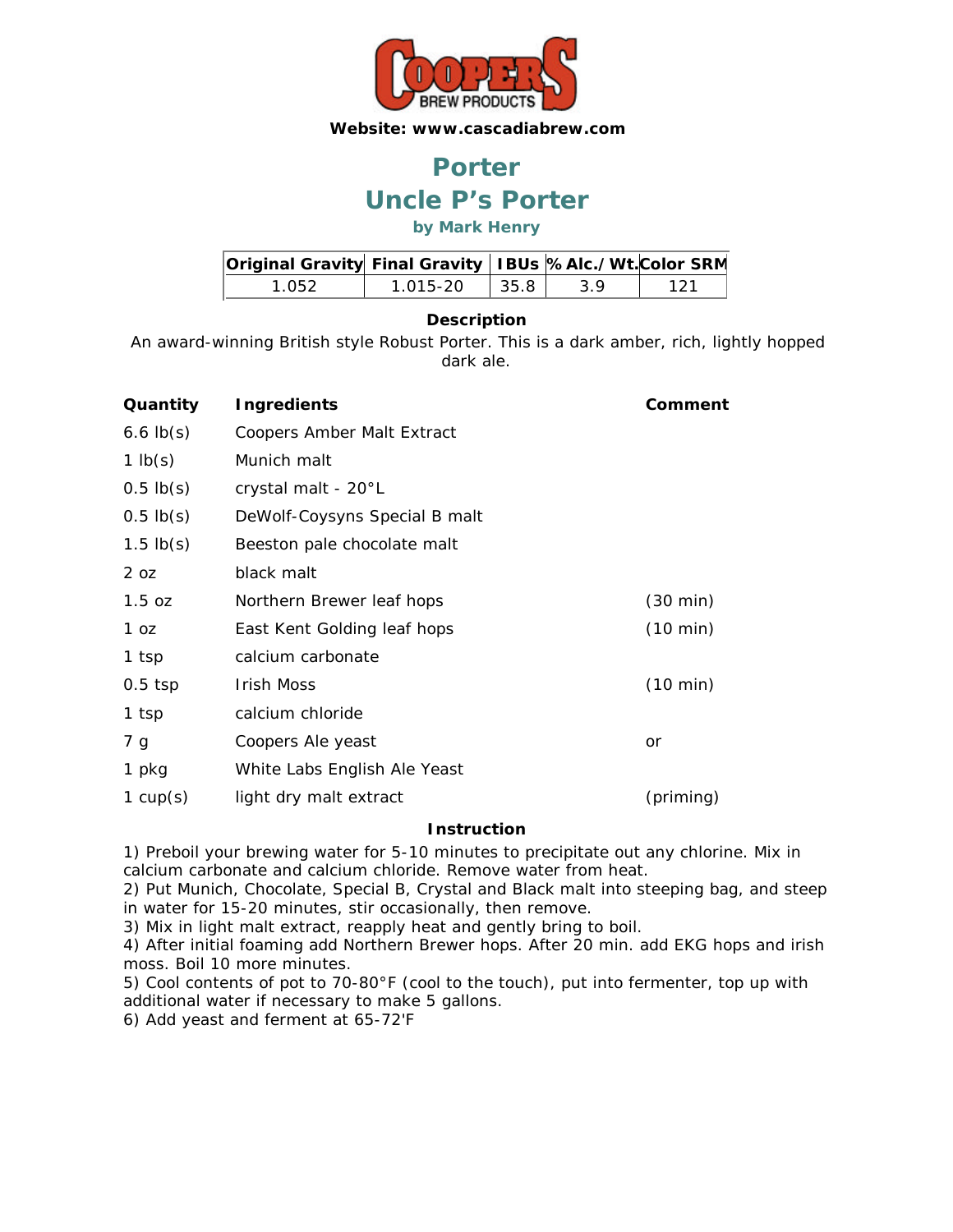

### **Very Berry Honey Wheat Ale Fruit Beer**

**by Brent Rannow and Mark Henry**

| Original Gravity Final Gravity   IBUs  %Alc./Wt. Color SRM |       |  |  |
|------------------------------------------------------------|-------|--|--|
| 1 052.                                                     | 1 ∩12 |  |  |

### **Description**

Perfect for summer or for the fruit beer lover. A light refreshing fruit/wheat beer recipe. This beer won 1st Place (Fruit category) at the 1996 Brew Debut Homebrewing

Competition.

| Quantity              | <b>Ingredients</b>                | Comment                  |
|-----------------------|-----------------------------------|--------------------------|
| $6.6$ $lb(s)$         | <b>Coopers Wheat Malt Extract</b> |                          |
| $0.25$ lb(s)          | flaked wheat                      |                          |
| 1 $lb(s)$             | crystal malt - 10°L               |                          |
| $1$ lb(s)             | clover honey                      |                          |
| 1 oz                  | <b>Styrian Golding hops</b>       | $(30 \text{ min})$       |
| 3 oz                  | raspberry extract                 | (or fruit of your choice |
| 1 oz                  | Liberty leaf hops                 | $(5 \text{ min})$        |
| 1 tsp                 | <b>Irish Moss</b>                 | (15 min)                 |
| 7 g                   | Coopers Ale yeast                 | or                       |
| 1 pkg                 | White Labs California yeast       |                          |
| $0.75 \text{ cup(s)}$ | corn sugar                        | (priming)                |

### **Instruction**

Steep Crystal malt 15-20 minutes at 150-180°F, then remove. Mix in flaked wheat and malt extract, bring to boil. Add Styrian Goldings, boil 30 min. Add Irish Moss with 15 min remaining in boil. Add Liberty hops and honey with 5 min remaining in boil. Cool to fermentation temp, transfer to fermenter, straining out the flaked wheat and hops and add yeast. At bottling time add priming sugar and raspberry extract. Condition 2-4 weeks.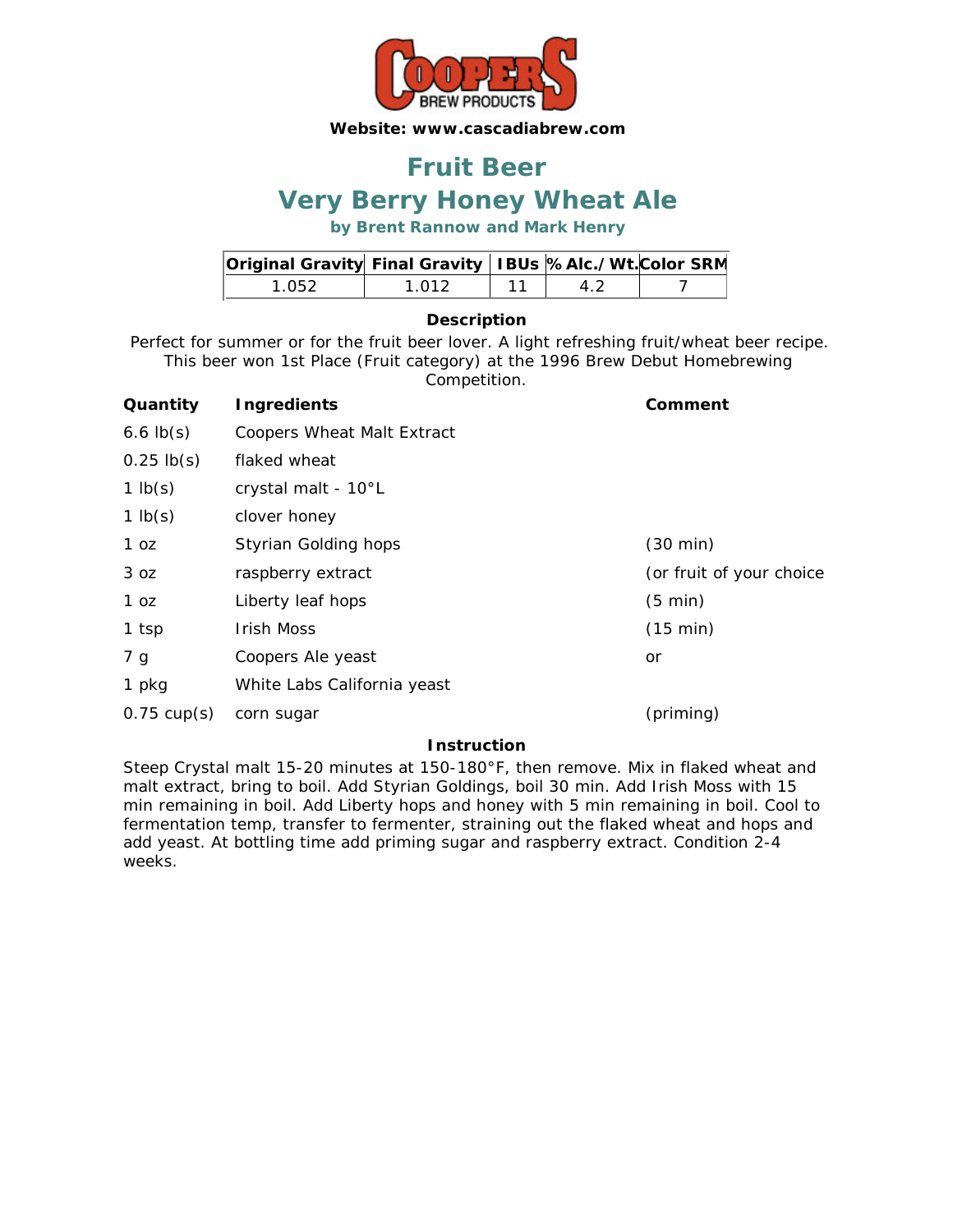

## **Witless in Seattle Belgian Witbier**

**by Mark Henry**

| Original Gravity Final Gravity   IBUs  %Alc./Wt. Color SRM |       |      |     |  |
|------------------------------------------------------------|-------|------|-----|--|
| 1 050                                                      | 1 012 | - 24 | 4 O |  |

### **Description**

A Northwest rendition of a Belgian White beer.

| Quantity              | Ingredients                       | Comment            |
|-----------------------|-----------------------------------|--------------------|
| $6.6$ $lb(s)$         | <b>Coopers Wheat Malt Extract</b> |                    |
| 1 $lb(s)$             | clear Belgian candi sugar         | (add to boil)      |
| 0.5 oz                | curacao orange peel               | $(2 \text{ min})$  |
| 0.5 oz                | Tettnanger hops                   | $(10 \text{ min})$ |
| 2 <sub>oz</sub>       | Styrian Golding hops              | $(30 \text{ min})$ |
| $0.75 \text{ oz}$     | corriander seed                   | $(2 \text{ min})$  |
| 1 pkg                 | White Labs Wit yeast              |                    |
| $0.75 \text{ cup(s)}$ | corn sugar                        | (priming)          |

#### **Instruction**

1) Bring 3 gallons of water to a boil for 5 minutes. This will precipitate out any chlorine in the water. Remove from heat.

2) Mix in Coopers Light malt extract, reapply heat, bring to gentle boil.

3) Add Styrian Golding hops, boil for 30 minutes.

4) With 10 minutes remaining in the boil, add Tettnanger hops and candi sugar. With 2 min remaining in boil add orange peel and corriander seed (crushed).

5) After boil, aggressively cool to room temperature and add yeast.

6) Ferment at 68-75'F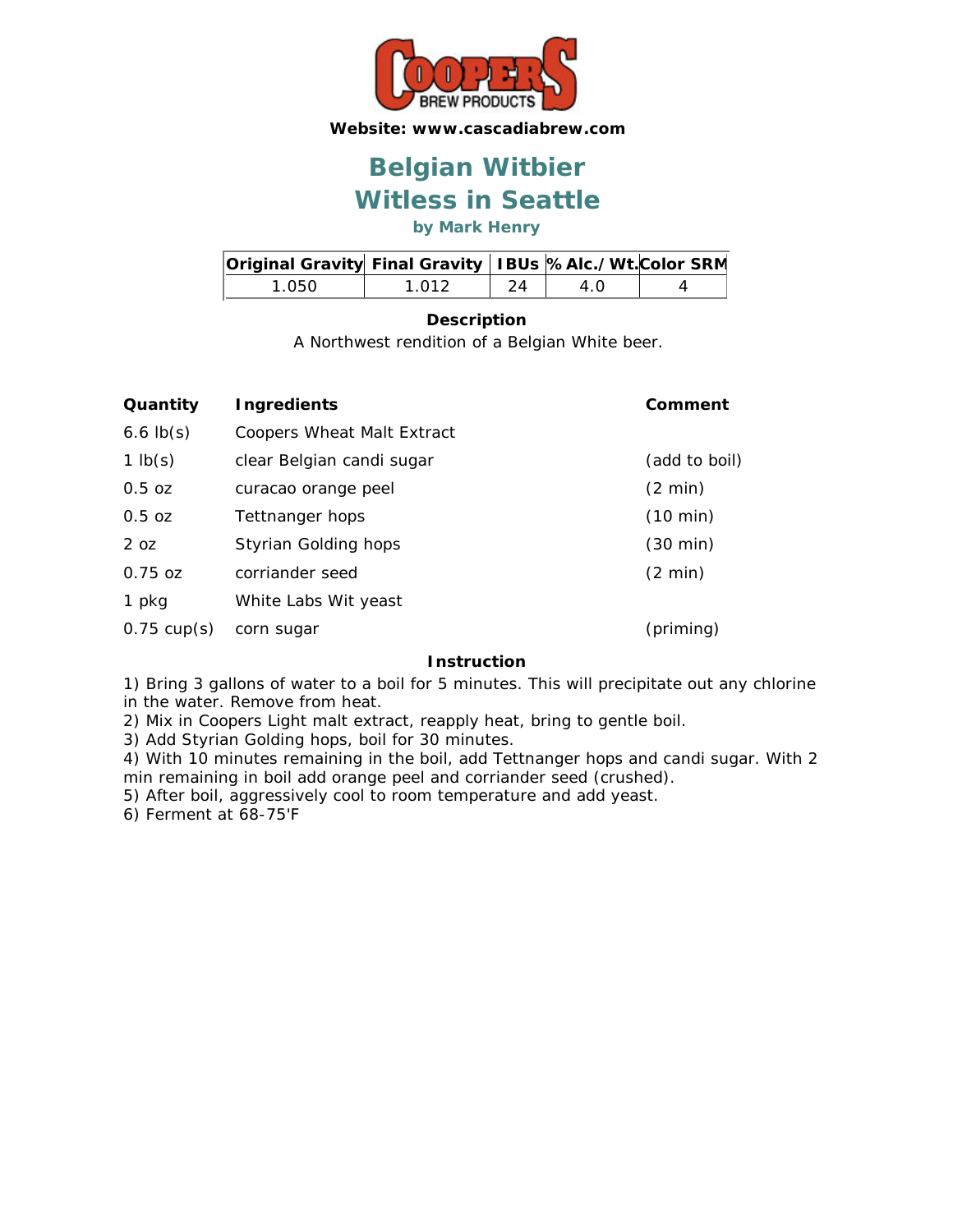

## **Sierra Nevada Pale Ale Clone American-Style Pale Ale**

**by Mark Henry**

| Original Gravity Final Gravity   IBUs %Alc./Wt. Color SRM |       |                      |    |     |
|-----------------------------------------------------------|-------|----------------------|----|-----|
| 1.053                                                     | 1.013 | $\vert$ 33.3 $\vert$ | 42 | 696 |

### **Description**

Recipe formulation information provided by the fine folks at Sierra Nevada Brewery

| Quantity       | <b>Ingredients</b>          | Comment                |
|----------------|-----------------------------|------------------------|
| $6.6$ lb(s)    | Coopers Light Malt extract  |                        |
| $0.5$ lb $(s)$ | crystal malt - 20°L         |                        |
| $0.25$ lb(s)   | Carapils                    |                        |
| $1$ lb(s)      | light dry malt extract      |                        |
| $0.5$ oz       | Perle leaf hops             | (15 min)               |
| 1 oz           | Perle leaf hops             | $(30 \text{ min})$     |
| 1 oz           | Cascade leaf hops           | $(2 \text{ min})$      |
| 1 oz           | Cascade leaf hops           | (steeped or dry hoppe) |
| 7 g            | Coopers Ale yeast           | or                     |
| 1 pkg          | White Labs California yeast |                        |
| 1 $cup(s)$     | dry malt extract            | (priming)              |

### **Instruction**

1) Steep crystal malt and carapils dextrine malt in 150-180°F brewing water (amount of water determined by the size of your pot) for 15-20 minutes. Then remove malts. 2) Mix in malt extract syrup and dry malt extract. Bring to boil, watch for boilover.

3) After hot break, add 1 oz Perle leaf hops and boil 30 minutes. Add 1/2 oz Perle leaf hops with 15 minutes left in boil. Add 1 oz Cascade leaf hops with 2 minutes left in boil. 4) Cool wort in pot to room temperature. Transfer into fermenter. Aerate well, then top up to 5 gallons if necessary.

5) Pitch yeast when temp is <80°F.

6) Dry hop 3/4 oz Cascade leaf hops 3 days before bottling.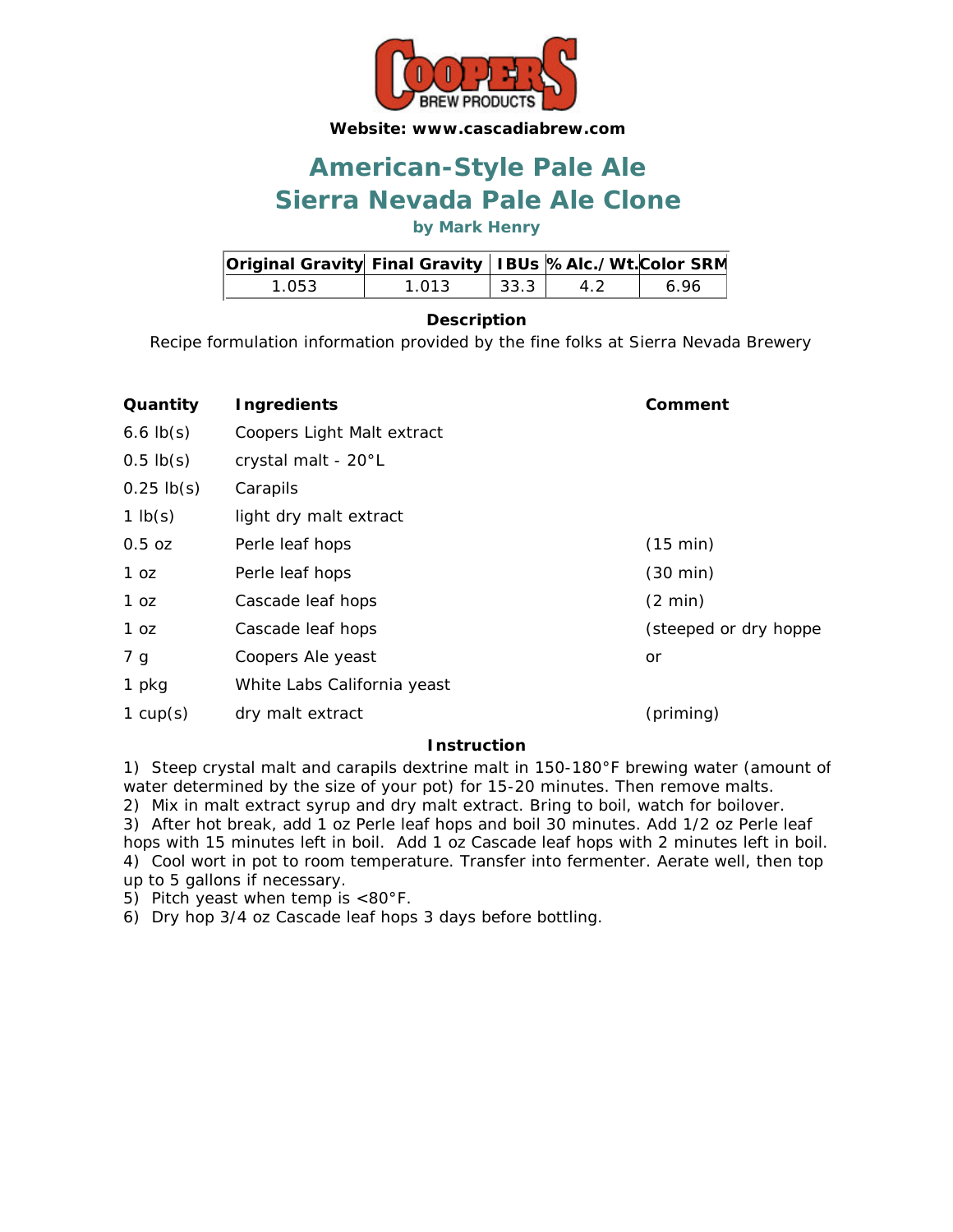

## **Pyramid Snow Cap Ale Clone Specialty Beer**

**by Brent Rannow**

| Original Gravity Final Gravity   IBUs %Alc./Wt. Color SRM |       |         |     |       |
|-----------------------------------------------------------|-------|---------|-----|-------|
| 1 070.                                                    | 1 017 | $-73.8$ | 5.6 | 66.39 |

### **Description**

A hoppy, full bodied, deep amber, alcoholic seasonal brew. Recipe formulation information provided by Pyramid Brewing

| Quantity        | <b>Ingredients</b>            | Comment             |
|-----------------|-------------------------------|---------------------|
| $6.6$ lb(s)     | Coopers Light Malt extract    |                     |
| $3.3$ lb(s)     | Coopers Amber Malt Extract    |                     |
| $0.25$ lb(s)    | flaked wheat                  |                     |
| $0.5$ lb(s)     | DeWolf-Coysyns chocolate malt |                     |
| 1 $lb(s)$       | crystal malt - 80°L           |                     |
| 2 <sub>oz</sub> | Chinook leaf hops             | $(30 \text{ min.})$ |
| 1 oz            | Willamette leaf hops          | $(30 \text{ min.})$ |
| 1 oz            | East Kent Golding leaf hops   | $(5 \text{ min.})$  |
| 7 g             | Coopers Ale yeast             | or                  |
| 1 pkg           | White Labs English Ale Yeast  |                     |
| 1 $cup(s)$      | dry malt extract              | (priming)           |

#### **Instruction**

1) Steep Crystal and Chocolate malt in 150-180°F brewing water (amount of water to be determined by size of your pot) for 15-20 minutes. Then remove.

2) Mix in malt extract syrup and flaked wheat, bring to a boil.

3) After initial foaming ("hot break"), add Chinook hops and boil 30 minutes. Top up water periodically if necessary. Add other hops based on hop schedule.

4) Cool wort in pot, transfer to fermenter, leaving behind flaked wheat and hops.

5) Pitch yeast when temp <80°F.

6) Fermentation will take 7-10 days. This beer is best after aging in the bottle several months.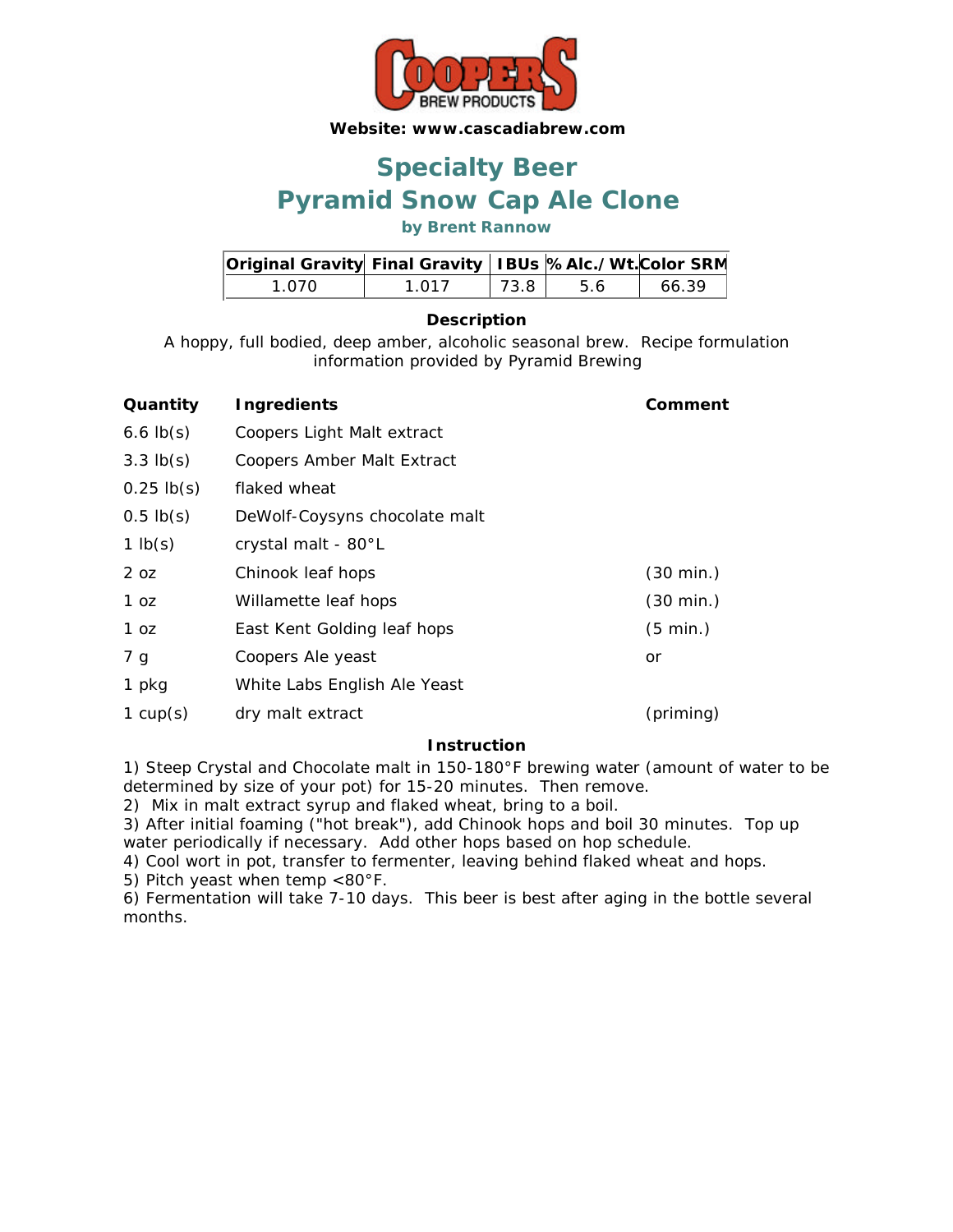

## **Red Hook ESB Clone English-Style Bitter**

**by Mark Henry**

| Original Gravity Final Gravity   IBUs  %Alc./Wt. Color SRM |        |     |    |       |
|------------------------------------------------------------|--------|-----|----|-------|
| 1.053.                                                     | 1.0135 | -45 | 42 | 12.89 |

**Description**

| Quantity        | <b>Ingredients</b>           | Comment |
|-----------------|------------------------------|---------|
| $6.6$ $lb(s)$   | Coopers Light Malt extract   |         |
| 1 $lb(s)$       | crystal malt - 40°L          |         |
| 1 $lb(s)$       | light dry malt extract       |         |
| 2 <sub>oz</sub> | Fuggle leaf hops             |         |
| 2 <sub>oz</sub> | Tettnanger hops              |         |
| 2 <sub>oz</sub> | Willamette leaf hops         | or      |
| 2 tsp           | gypsum                       |         |
| $0.5$ tsp       | <b>Irish Moss</b>            |         |
| 7 g             | Coopers Ale yeast            | or      |
| 1 pkg           | White Labs British Ale yeast |         |
| 1 $cup(s)$      | corn sugar                   | priming |

### **Instruction**

1) Preboil your brewing water 5-10 minutes to prcipitate out any chlorine. Mix in gypsum, remove water from heat.

2) Put Crystal malt into steeping bag, and steep in water for 15-20 minutes, stir occasionally, then remove.

3) Mix in light malt extract and dry malt extract, reapply heat and gently bring to boil. 4) After initial foaming add 1 oz of Willamette hops, and 1 oz of Tettnanger hops. Boil for a total of 30 gentle minutes. With 5 minutes remaining add 1 oz of Willamette hops and irish moss. With 2 min. remaining in boil time add remaining oz of Tettnanger hops. 5) Cool contents of pot to 70-80° (cool to the touch), put into fermenter, top up with additional water if necessary to make 5 gallons.

6) Add yeast, ferment using your preferred methods.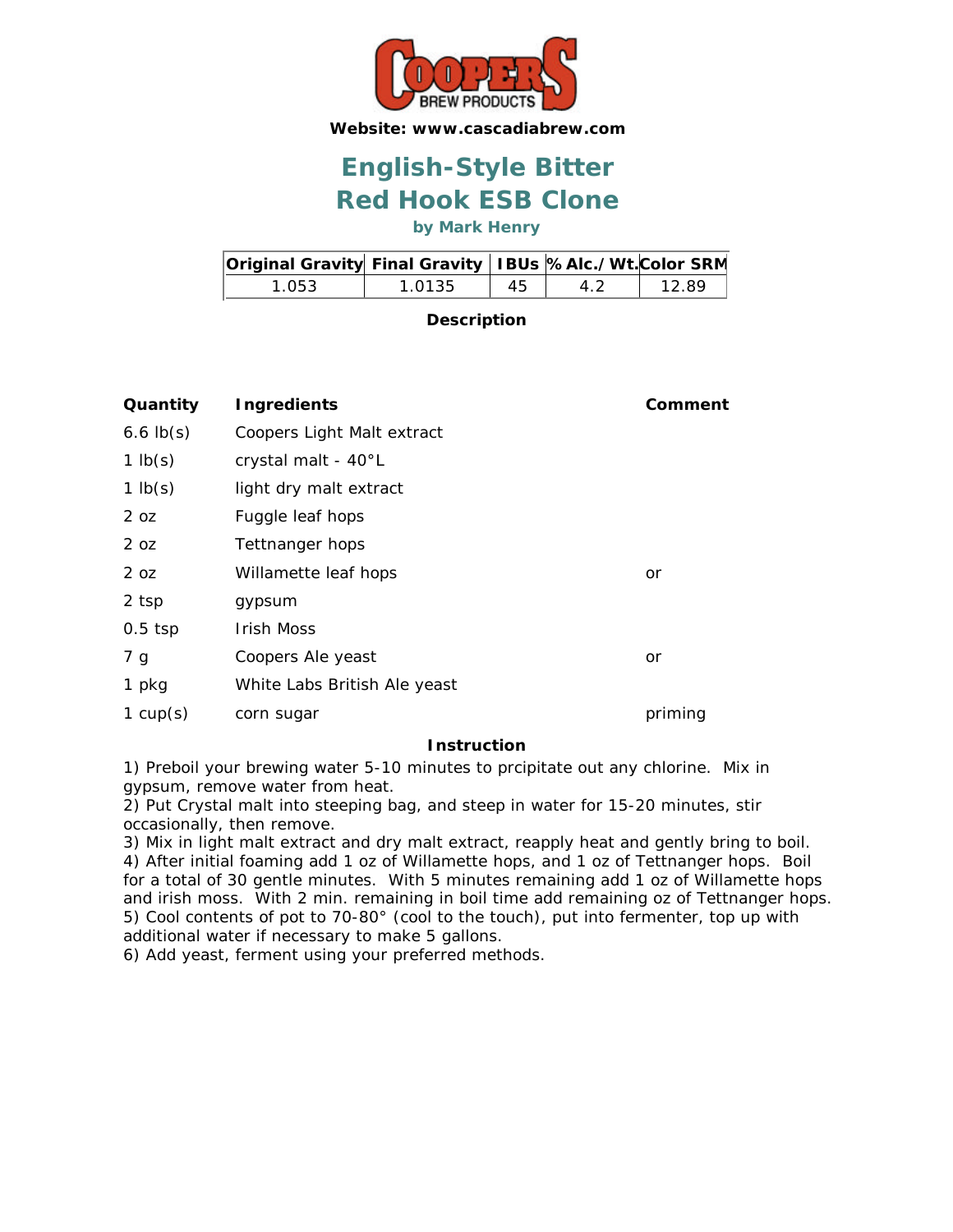

## **Grant's Scottish Ale Scottish-Style Ale**

**by Mark Henry**

| Original Gravity Final Gravity   IBUs  %Alc./Wt. Color SRM |       |      |    |       |
|------------------------------------------------------------|-------|------|----|-------|
| 1.052.                                                     | 1.013 | 44.3 | 41 | 10.89 |

### **Description**

A dry, clean, well-hopped American amber ale

| Quantity        | Ingredients                 | Comment            |
|-----------------|-----------------------------|--------------------|
| $6.6$ $lb(s)$   | Coopers Light Malt extract  |                    |
| $0.5$ lb $(s)$  | crystal malt - 60°L         |                    |
| 1 $lb(s)$       | light dry malt extract      |                    |
| 1 <sub>oz</sub> | Cascade leaf hops           | $(10 \text{ min})$ |
| 2 <sub>oz</sub> | Cascade leaf hops           | $(30 \text{ min})$ |
| 1 tsp           | <b>Irish Moss</b>           | $(20 \text{ min})$ |
| 7 g             | Coopers Ale yeast           | or                 |
| 1 pkg           | White Labs California yeast |                    |
| 1 $cup(s)$      | light dry malt extract      | priming            |

### **Instruction**

1) Steep crystal malt in 150-180° brewing water (amount of water determined by the size of your pot) for 15-20 minutes. Then remove crystal malt.

2) Mix in malt extract syrup, and dry malt extract. Bring to boil, watch for boilover. 3) After the hot break, add first addition of Cascade hops and boil for 30 minutes. Top of water periodically if necessary. Add Irish moss with 20 minutes remaining in boil. Add remaining Cascade hops with 10 minutes in boil.

4) Cool wort in pot to room temperature. Transfer into fermenter. Aerate well, then top up to 5 gallons if necessary.

5) Pitch yeast when temperature is <80°F.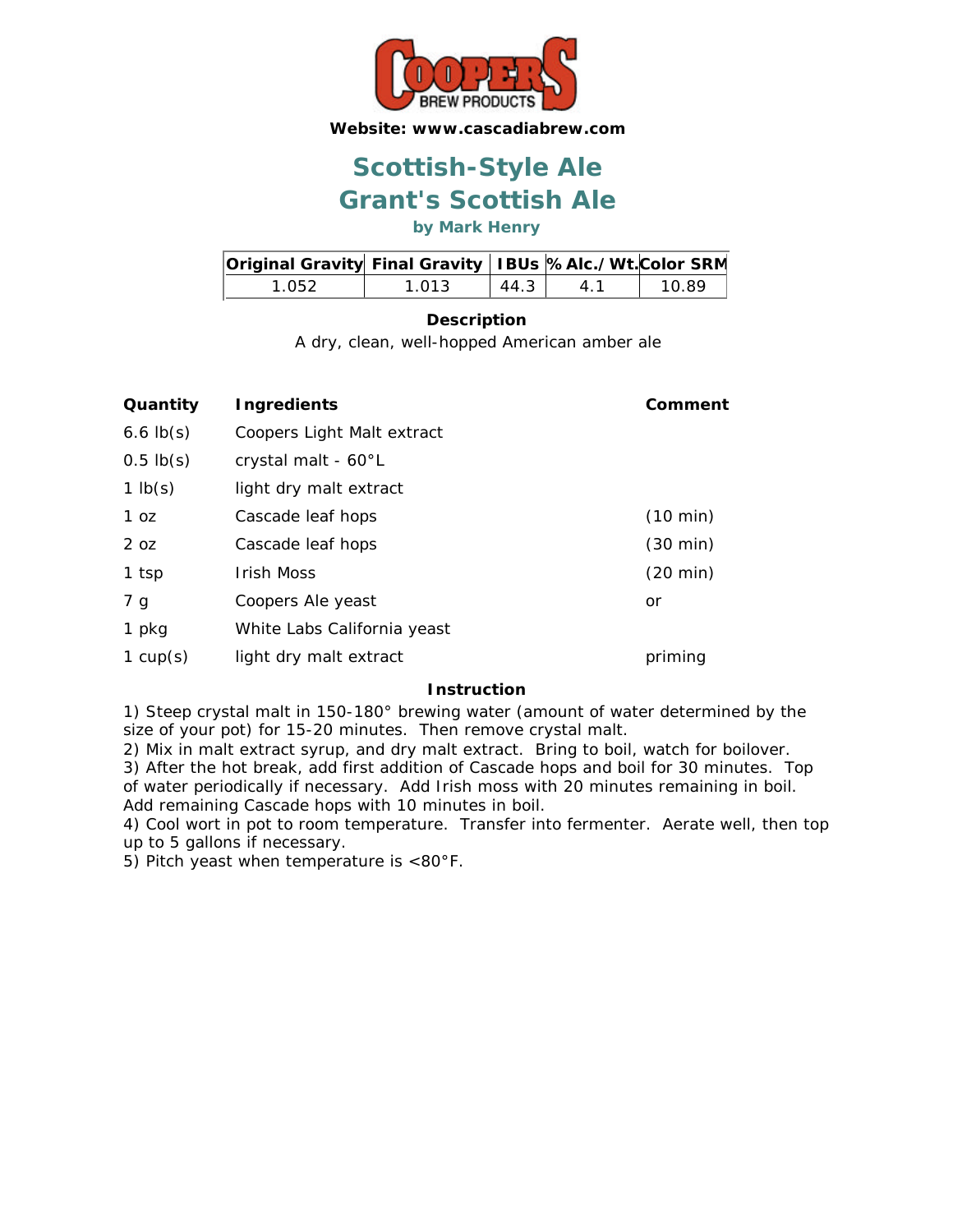

## **Liberty Light Golden Ale American-Style Pale Ale**

**by Mark Henry**

| Original Gravity Final Gravity   IBUs %Alc./Wt. Color SRM |       |                      |     |      |
|-----------------------------------------------------------|-------|----------------------|-----|------|
| 1 N41                                                     | 1.012 | $\vert$ 27.3 $\vert$ | 3 O | -8.8 |

### **Description**

A light-bodied, golden colored ale (very easy to make)

| Quantity       | Ingredients                    | Comment           |
|----------------|--------------------------------|-------------------|
| 4 $lb(s)$      | Coopers Lager Kit              |                   |
| 1 $lb(s)$      | Coopers Light Dry Malt Extract |                   |
| $0.5$ lb $(s)$ | corn sugar                     |                   |
| $0.5$ lb(s)    | crystal malt - 10°L            |                   |
| $0.5$ lb(s)    | Carapils                       |                   |
| 1 oz           | Liberty leaf hops              | $(5 \text{ min})$ |
| 7 g            | Coopers Ale yeast              | or                |
| 1 pkg          | White Labs California yeast    |                   |
| 1 $cup(s)$     | light dry malt extract         | priming           |

### **Instruction**

1) Steep crystal malt and carapils in 150-180° F brewing water (amount of water determined by the size of your pot) for 15-20 minutes. Then remove.

2) Mix in hops, corn sugar and Coopers Light dry malt extract. Heat to 180-200'F. Hold for 10 minutes.

3) After 10 minutes, remove from heat and mix in Coopers Lager Kit.

4) Cool wort in pot to room temperature. Transfer into fermenter. Aerate well, then top up to 5 gallons if necessary.

5) Pitch yeast when temperature is <80°F.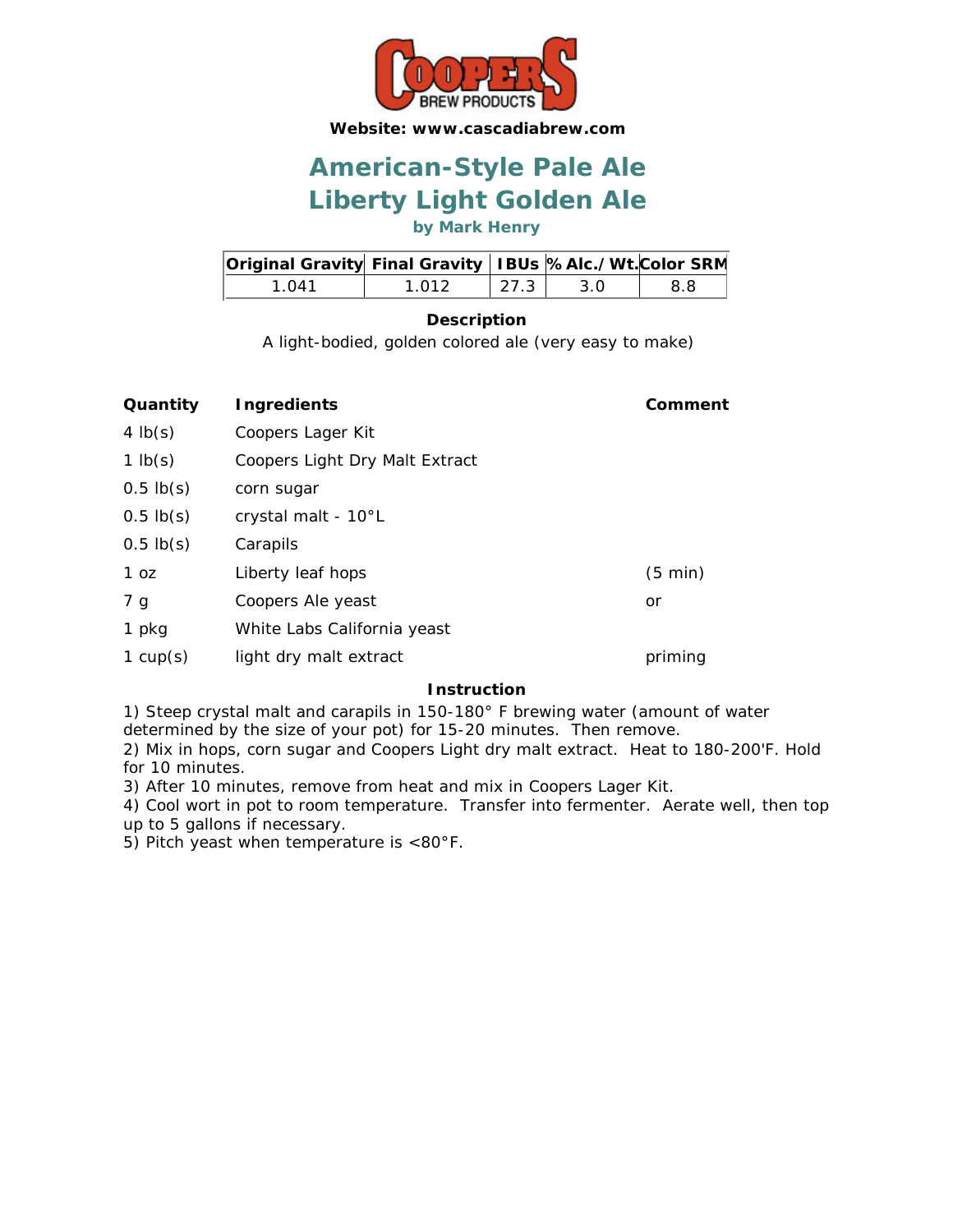

## **Santa's Dilemma Ale Specialty Beer**

**by Mark Bittler and Mark Henry**

| Original Gravity Final Gravity   IBUs  %Alc./Wt. Color SRM |       |     |    |      |
|------------------------------------------------------------|-------|-----|----|------|
| 1 060.                                                     | 1.015 | -42 | 41 | 1949 |

### **Description**

A Holiday ale that is not overbearing on the spices.

| Quantity              | <b>Ingredients</b>         | Comment            |
|-----------------------|----------------------------|--------------------|
| $6.6$ $lb(s)$         | Coopers Light Malt extract |                    |
| 1 $lb(s)$             | light dry malt extract     |                    |
| 1 $lb(s)$             | clover honey               |                    |
| $0.5$ lb(s)           | crystal malt - 60°L        |                    |
| 1 oz                  | Ultra leaf hops            | $(2 \text{ min})$  |
| 2 <sub>oz</sub>       | Chocolate malt             |                    |
| $0.5$ oz              | dried ginger root          | (10 min)           |
| 1 <sub>oz</sub>       | curacao orange peel        | (10 min)           |
| 2 <sub>oz</sub>       | Cascade leaf hops          | $(30 \text{ min})$ |
| 1 pkg                 | White Labs British         |                    |
| 1 pkg                 | 4 inch cinnamon stick      | (10 min)           |
| $0.75 \text{ cup(s)}$ | corn sugar                 | priming            |

### **Instruction**

1) Steep crystal and chocolate malts in 150-180° F brewing water for 15-20 minutes, then remove.

2) Mix in malt extract syrup and dry malt. Bring to boil.

3) After hot break add Cascade hops and boil 30 minutes. Top up water periodically if necessary.

4) With 10 minutes remaining in boil add cinnamon, ginger, orange peel and honey.

5) With 2 minutes remaining in boil add Ultra hops.

6) After boil cool contents of pot to cool to lukewarm (80-100°F), add to carboy and top up to 5 gallons. Add yeast, attach blowoff hose or airlock. Allow to ferment.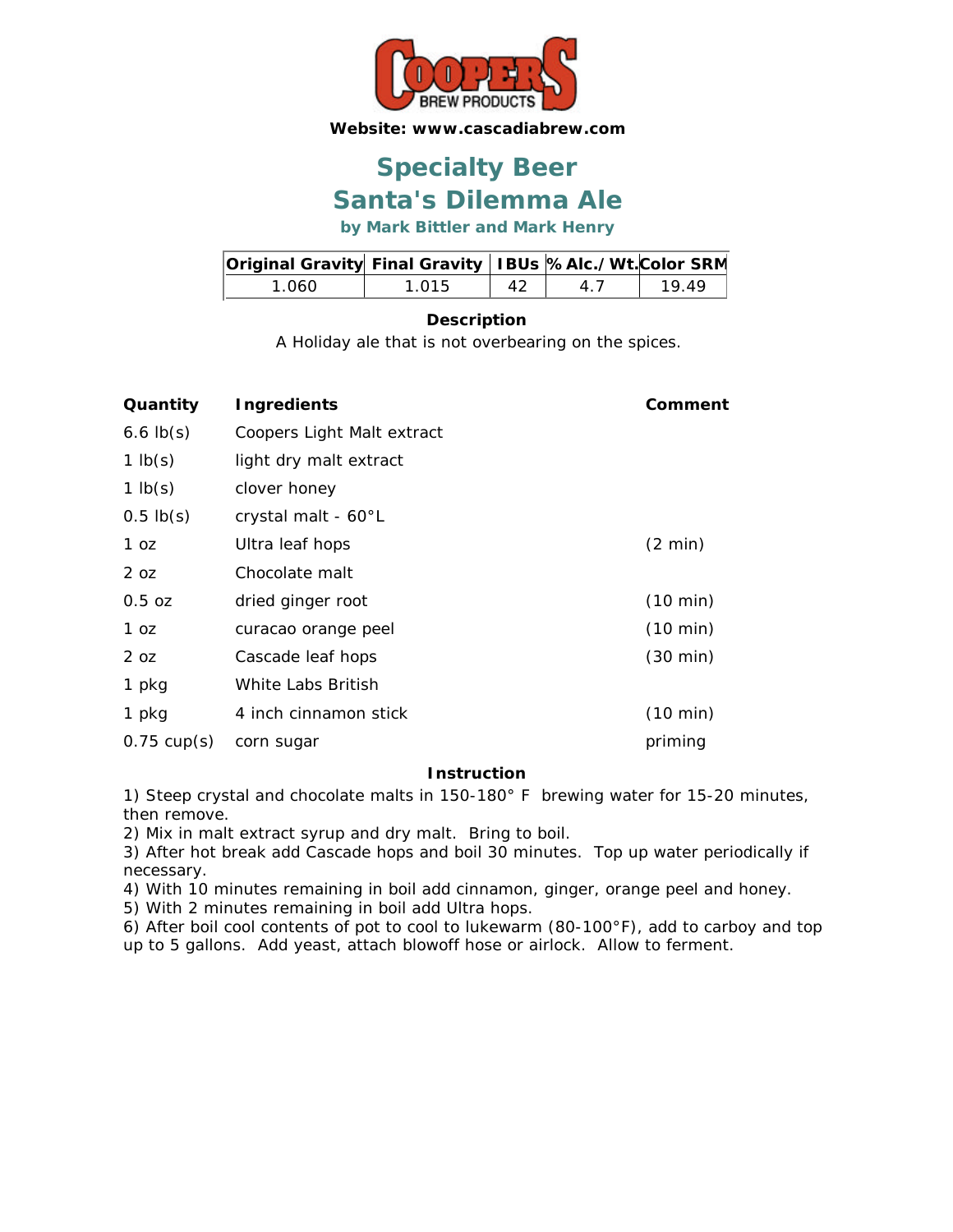

## **"If I Owned Anheuser-Busch" Beer American-Style Lager**

**by Mark Henry**

| Original Gravity Final Gravity   IBUs %Alc./Wt. Color SRM |       |      |     |      |
|-----------------------------------------------------------|-------|------|-----|------|
| 1 043                                                     | 1 011 | 18.1 | 3 A | 4.08 |

### **Description**

A light, crisp ale that is reminiscent of a large brewery lager

| Quantity              | <b>Ingredients</b>         | Comment            |
|-----------------------|----------------------------|--------------------|
| $6 \text{ lb}(s)$     | Coopers Light Malt extract |                    |
| 1 $lb(s)$             | rice syrup solids          |                    |
| 1.5 oz                | Styrian Golding hops       | $(20 \text{ min})$ |
| 1 tbsp                | calcium chloride           |                    |
| 1 tsp                 | Irish Moss                 |                    |
| 7 g                   | Coopers Ale yeast          | or                 |
| 1 pkg                 | White Labs Pilsner         |                    |
| $0.75 \text{ cup(s)}$ | corn sugar                 | priming            |
|                       |                            |                    |

#### **Instruction**

1) Bring water to boil for 5-minutes to precipitate out chlorine, them remove from heat.

2) Mix in malt extract syrup, rice syrup solids and calcium chloride, bring to soft boil.

3) After initial foaming (known as "hot break"), add Styrian Golding hops and irish moss and gently boil 20 minutes.

4) After boil, cool wort in pot to lukewarm. Transfer to fermenter, top up to 5 gallons.

5) Pitch yeast when temperature is <80°F.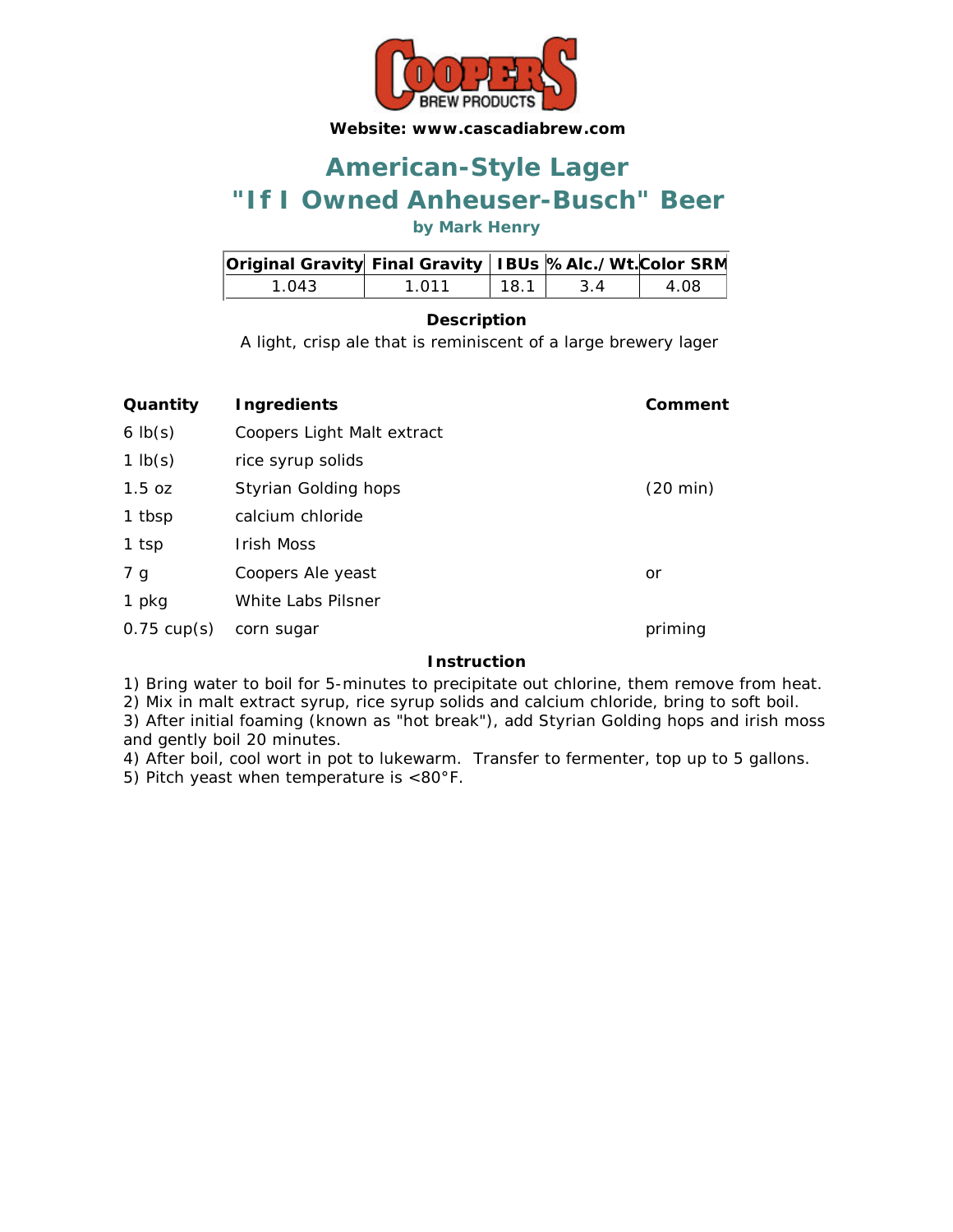

### **Alaskan Amber Ale Mild and Brown Ale**

**by Mark Henry**

| Original Gravity Final Gravity   IBUs  %Alc./Wt. Color SRM |       |     |    |        |
|------------------------------------------------------------|-------|-----|----|--------|
| 1.055                                                      | 1 014 | -29 | 43 | -22.08 |

### **Description**

A lightly hopped dark amber ale formulated from information provided by the fine folks at Alaska Brewing

| Quantity              | <b>Ingredients</b>         | Comment            |
|-----------------------|----------------------------|--------------------|
| $6 \text{ lb}(s)$     | Coopers Amber Malt Extract |                    |
| 1 $lb(s)$             | wheat/pale dry malt        |                    |
| 1 $lb(s)$             | light dry malt extract     |                    |
| $1.25$ oz             | Cascade leaf hops          | $(30 \text{ min})$ |
| $0.5$ oz              | Saaz leaf hops             | $(20 \text{ min})$ |
| $0.5$ oz              | Saaz leaf hops             | (steep)            |
| 1 tsp                 | <b>Irish Moss</b>          | $(20 \text{ min})$ |
| 7 g                   | Coopers Ale yeast          | or                 |
| 1 pkg                 | White Labs Kolsch yeast    |                    |
| $0.75 \text{ cup(s)}$ | corn sugar                 | priming            |

### **Instruction**

1) Bring water to a boil for 5-10 minutes to precipitate out chlorine, then remove from heat.

2) Mix in malt extract syrup and dry malt extract, bring to soft boil (watch for boilover). 3) After hot break, add Cascade hops and boil for 30 minutes. Top up water periodically

if necessary. With 20 minutes left in boil add 1st Saaz hop addition and irish moss. Right at end of boil add 2nd Saaz hop addition.

4) Cool wort in pot to room temperature. Transfer to fermenter, top up to 5 gallons if necessary.

5) Pitch yeast when temperatue is <80°F.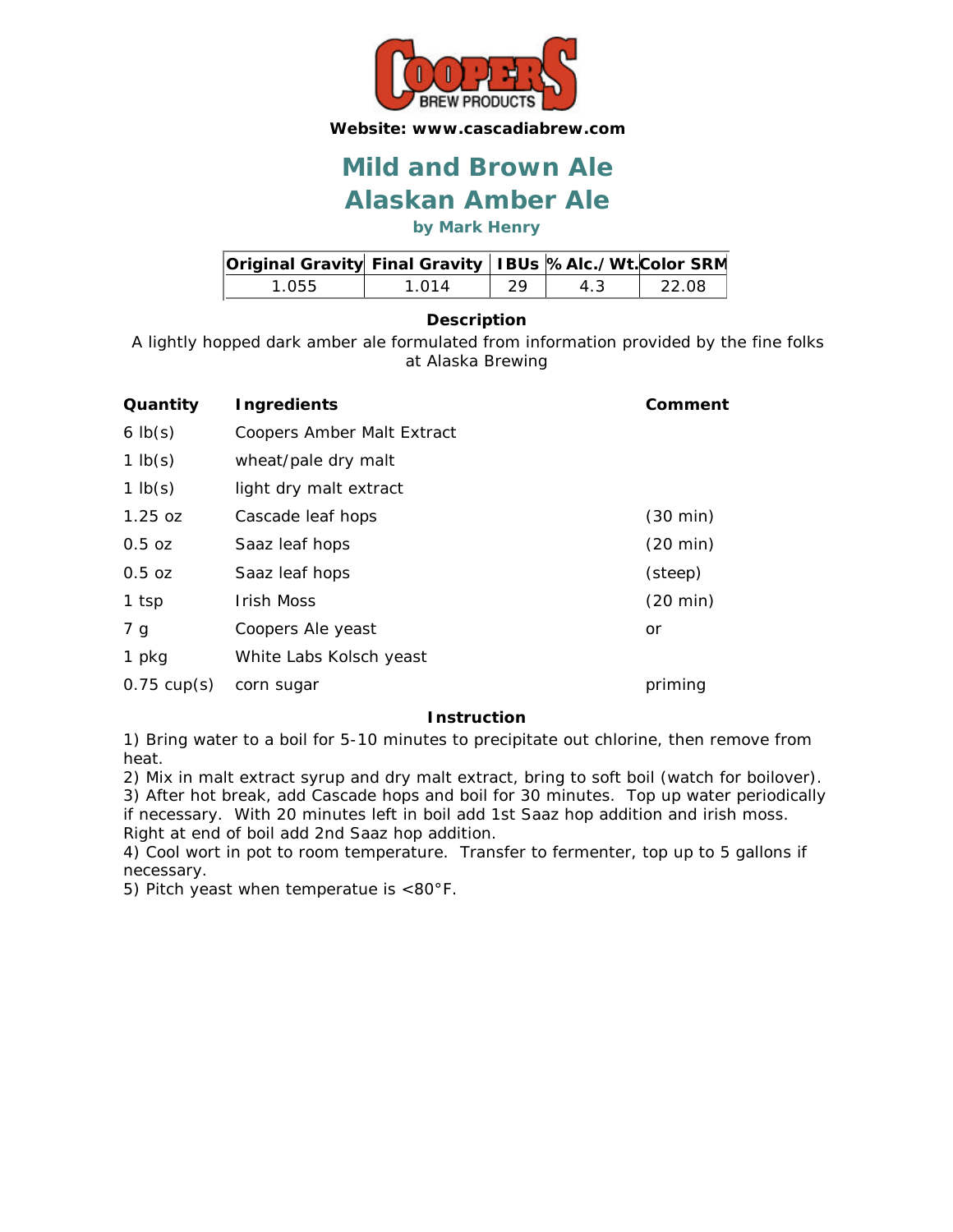

## **"Hasta La Vista, Baby" Mexican Light Beer American-Style Lager**

**by Mark Henry**

| Original Gravity Final Gravity   IBUs %Alc./Wt. Color SRM |       |                    |      |       |
|-----------------------------------------------------------|-------|--------------------|------|-------|
| 1 039                                                     | 1 012 | $\vert 24.2 \vert$ | -2.8 | -2 74 |

### **Description**

A mild light ale. Add a lime, drink icy cold and think "Cancun"!

| Quantity              | <b>Ingredients</b>          | Comment            |
|-----------------------|-----------------------------|--------------------|
| $3.3$ $lb(s)$         | Coopers Light Malt extract  |                    |
| 1 $lb(s)$             | light dry malt extract      |                    |
| 1 $lb(s)$             | rice syrup solids           |                    |
| 1.5 oz                | Hallertauer leaf hops       | (20 min)           |
| 1 tsp                 | <b>Irish Moss</b>           | $(20 \text{ min})$ |
| 1 pkg                 | Coopers Ale yeast           |                    |
| 1 pkg                 | White Labs California yeast | or                 |
| $0.75 \text{ cup(s)}$ | corn sugar                  | (priming)          |

### **Instruction**

1) Bring water to a boil for 5-10 minutes to precipitate out chlorine, then remove from heat.

2) Mix in Coopers malt extract, dry malt extract, bring to soft boil (watch for boilover). 3) After hot break, add Hallertauer hops and irish moss. Boil for 20 minutes. Top up periodically if necessary. With 5 minutes remaining in boil add rice syrup.

4) Cool wort in pot to lukewarm. Transfer to fermenter, top up to 5 gallons if necessary. 5) Pitch yeast when temp is <80°F.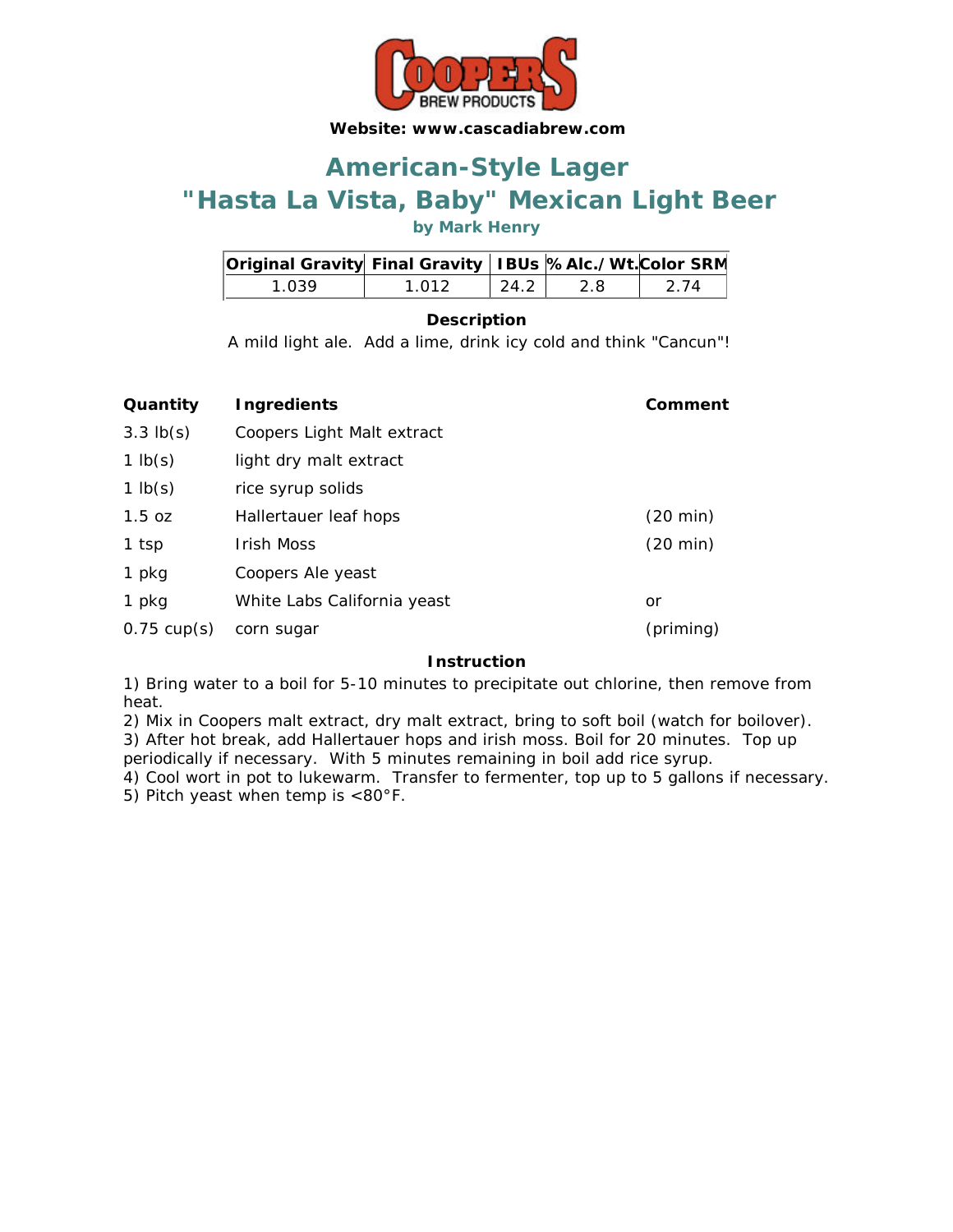

## **M & T's Special English-Style Pale Ale**

**by Tom Heffernan**

| Original Gravity Final Gravity   IBUs  %Alc./Wt. Color SRM |       |      |    |        |
|------------------------------------------------------------|-------|------|----|--------|
| 1.063                                                      | 1 016 | 4441 | 49 | -27.79 |

### **Description**

This recipe won 3rd prize in the English Pale Ale category in the 1999 Brew Debut competition.

| Quantity       | <b>Ingredients</b>           | Comment            |
|----------------|------------------------------|--------------------|
| $6.6$ $lb(s)$  | Coopers Light Malt extract   |                    |
| $0.5$ lb $(s)$ | crystal malt - 60°L          |                    |
| $0.5$ lb $(s)$ | Belgian biscuit malt         |                    |
| 1 $lb(s)$      | crystal malt - 20°L          |                    |
| 1 $lb(s)$      | Carapils                     |                    |
| 1 $lb(s)$      | light dry malt extract       |                    |
| $0.25$ lb(s)   | Beeston pale chocolate malt  |                    |
| $0.25$ oz      | East Kent Golding leaf hops  | (1 min)            |
| $0.75$ oz      | East Kent Golding leaf hops  | (15 min)           |
| $0.75$ oz      | Northern Brewer leaf hops    | (45 min)           |
| 1 oz           | East Kent Golding leaf hops  | $(45 \text{ min})$ |
| 1 pkg          | Coopers Ale yeast            |                    |
| 1 pkg          | White Labs English Ale Yeast | or                 |
| 1 $cup(s)$     | light dry malt extract       | priming            |

### **Instruction**

1) Steep grains in 150-180° F brewing water (amount of water determined by the size of your pot) for 15-20 minutes. Then remove.

2) Mix in dry malt extract. Bring to boil, watch for boilover.

3) After hot break, add 3/4 oz Northern Brewer leaf hops and 1 oz East Kent Golding leaf hops. After another 30 minutes add malt extract syrup (Be careful not to scorch) and 3/4 oz East Kent Golding leaf hops. Add 1/4 oz East Kent Golding leaf hops with 1 minute left in boil.

4) Cool contents of pot to 70-80° (cool to the touch), put into fermenter, top up with additional water if necessary to make 5 gallons.

5) Add yeast, ferment using your preferred methods.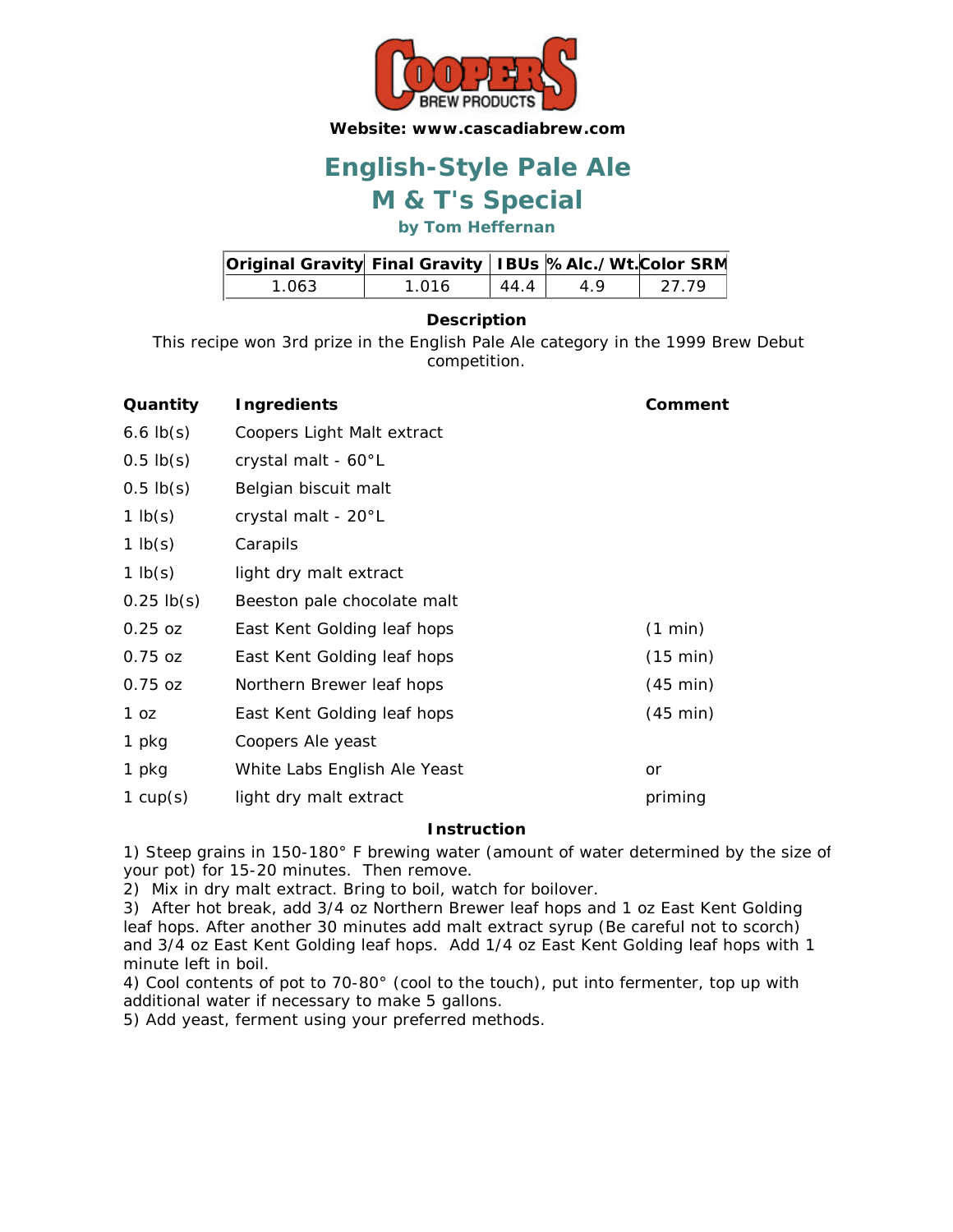

### **Cascading Coopers Pale Ale American-Style Pale Ale**

**by Brewtopia Homebrew Supplies**

| Original Gravity Final Gravity   IBUs %Alc./Wt. Color SRM |       |  |  |
|-----------------------------------------------------------|-------|--|--|
| 1.054                                                     | 1 015 |  |  |

### **Description**

This beer is delicious with a tremendous Cascade, grapefruit peel flavour and aroma. And what a marvellous body and residual sweetness!

| Quantity | <b>Ingredients</b> |
|----------|--------------------|
|          |                    |

**Quantity Ingredients Comment**

- 1 can Coopers Light Malt extract
- 1 can Coopers Lager Kit
- 0.125 lb(s) Malted Wheat
- 0.125 lb(s) Dark Crystal Malt
- 0.75 lb(s) Light Crystal Malt
- 3 oz Cascade hops
- 2 pkg Coopers Ale yeast

### **Instruction**

Steep all crushed grains in 7 litres (1.5 gallons) of water from the time the water is cold right up until the boil. Remove grains and add both cans of malt extract. Boil 10 minutes and add 30g (one oz) of the Cascade hops. Boil 20 more minutes and add another 30g (one oz) of Cascade. Boil 5 more minutes and remove pot from heat and add to 14 litres (3 gallons) of water in fermenter. Sprinkle in yeast when wort is around  $26^{\circ}$ C (78.8 $^{\circ}$ F). After 3 days, add last 30g (one oz) of Cascade directly into fermenter. Bottle after 12 days total in the ferment, or rack to secondary for another week or so, and then bottle. Prime with 3/4 cup of dextrose.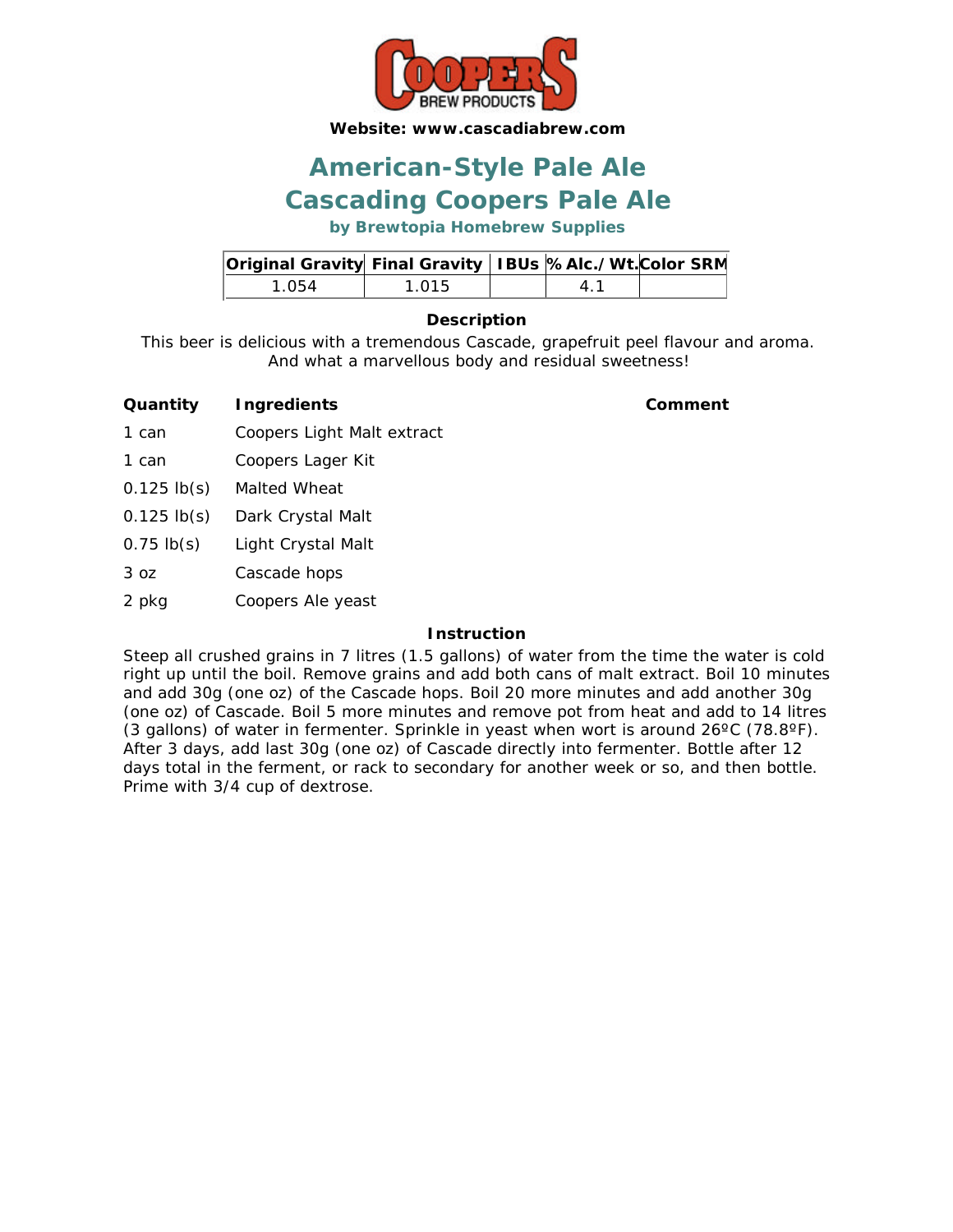

### **Brian and Rob's Quick Stout Stout**

**by Robert Clapper**

| Original Gravity Final Gravity   IBUs %Alc./Wt. Color SRM |       |      |  |
|-----------------------------------------------------------|-------|------|--|
| 1 050.                                                    | 1 015 | -3.7 |  |

### **Description**

This is a great, quick stout.

### **Quantity Ingredients Comment**

- 3.3 lb(s) Coopers Amber Malt Extract
- 0.5 lb(s) crystal malt 80°L
- 0.25 lb(s) black malt
- 0.5 lb(s) Chocolate malt
- 1 can Coopers Stout Kit
- 1 oz Brewers Gold hops
- 1 pkg Coopers Ale yeast

### **Instruction**

Bring all grains plus 9 litres (2 gallons) of water to 170. Pull grains and add stout kit and amber malt. At boil add Brewers Gold for 20 minutes. Cut heat and cover. Pitch rehydrated yeast. Three days in glass primary. Three days in glass secondary at 15ºC (59ºF). Kegged with 30psi.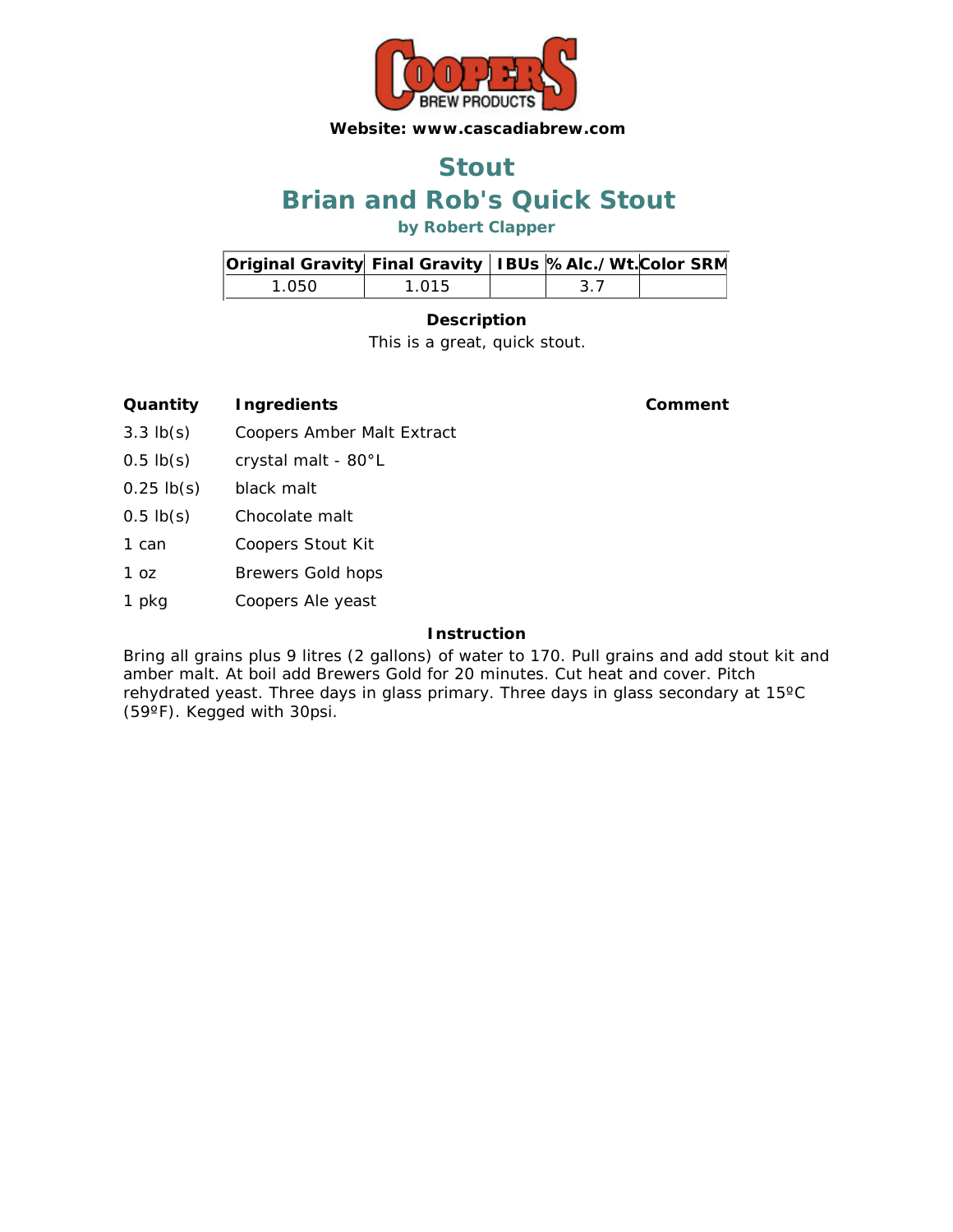

## **Easy Down Under Ale English-Style Pale Ale**

**by Don Norlie**

| Original Gravity Final Gravity   IBUs  %Alc./Wt. Color SRM |       |    |  |
|------------------------------------------------------------|-------|----|--|
| 1.052                                                      | 1 015 | 39 |  |

**Description**

| Quantity        | <b>Ingredients</b>          | Comment    |
|-----------------|-----------------------------|------------|
| 1 can           | Coopers Lager Kit           |            |
| $0.5$ lb $(s)$  | Light Crystal Malt          |            |
| $0.5$ lb $(s)$  | toasted pale malt           |            |
| 1 can           | Coopers Real Ale Kit        |            |
| 1 <sub>oz</sub> | Fuggle leaf hops            | 5 minutes  |
| 0.5 oz          | East Kent Golding leaf hops | 30 minutes |
| 0.5 oz          | East Kent Golding leaf hops | dry hop    |
| 1 pkg           | White Labs California yeast |            |
| 1 pkg           | Coopers Ale yeast           | or         |

### **Instruction**

Add grains to 7 litres (11/2 gallons) water at 71°C (160°F). Steep for 30 minutes. Bring to boil. Add extracts and hops. Boil 30 min. Add finishing hops. Add cold water and wort to sanitised fermenter to 23 litres. Add yeast. Ferment out. Cheers.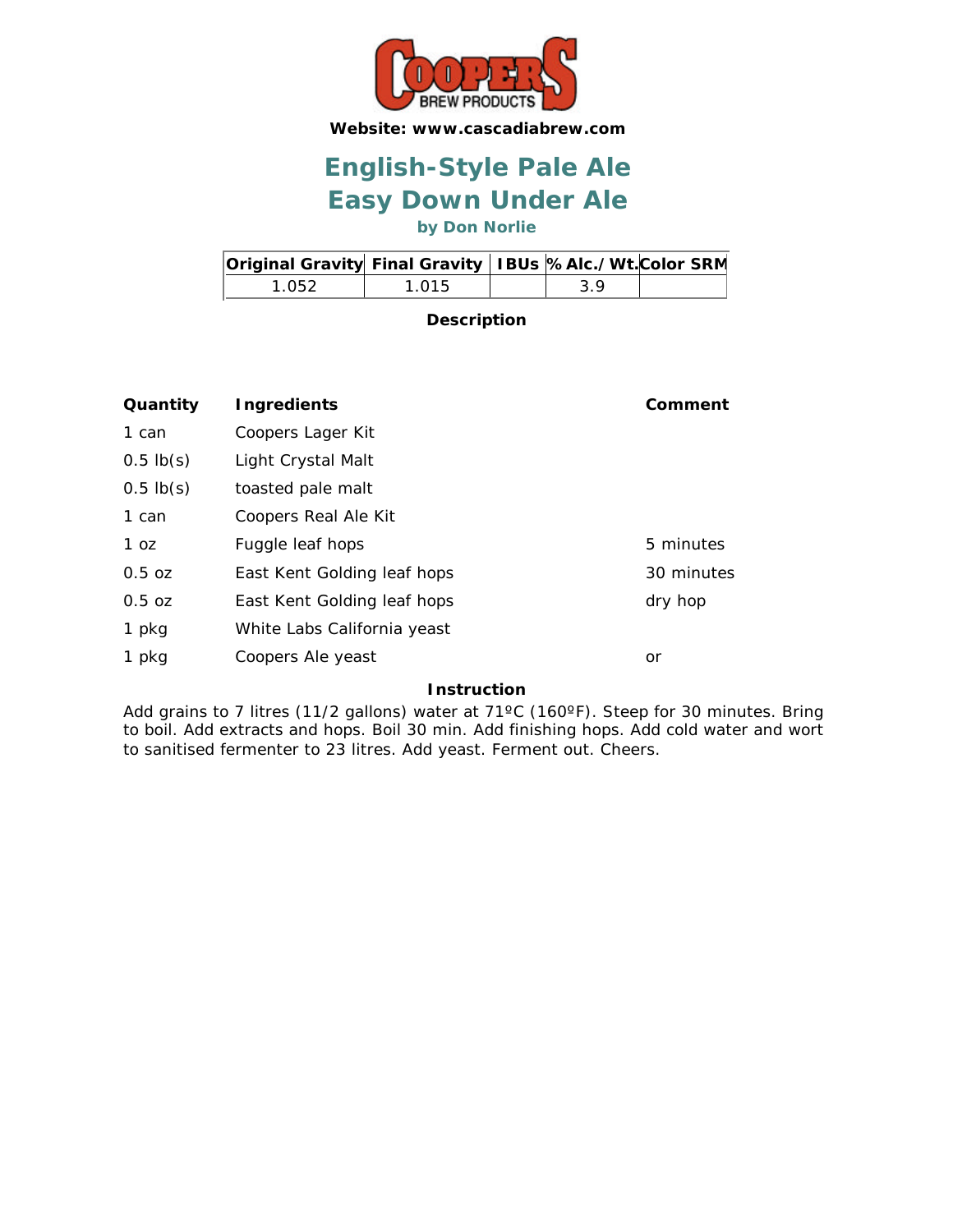

### **Joe's Extra Special Stout Stout**

**by Boston Brewers Supply**

| Original Gravity Final Gravity   IBUs  %Alc./Wt. Color SRM |       |      |  |
|------------------------------------------------------------|-------|------|--|
| 1 በ64                                                      | 1 016 | .5 O |  |

**Description**

**Quantity Ingredients Comment**

- 0.5 lb(s) flaked barley
- 1 lb(s) light dry malt extract
- 0.5 lb(s) roasted barley
- 0.5 lb(s) black malt
- 0.5 lb(s) crystal malt 80°L
- 2 can Coopers Stout Kit
- 1.5 oz Northern Brewer leaf hops
- 1 pkg White Labs Irish Ale yeast
- 0.75 cup(s) corn sugar priming

### **Instruction**

Steep grains in 9 litres (2 gallons) of cold water until the water boils. Then remove and discard grains. Dissolve all the malt extract, stir and return wort to a boil. Add the hop pellets and boil for 30 minutes. Add to 13 litres (3 gallons) of cold water in a fermenter and drop temperature to 18°C (65°F). Then pitch liquid yeast. Let ferment 4-6 days, then transfer to a secondary fermenter for an additional 10 days. Bottle and let condition at room temperature for one month and enjoy.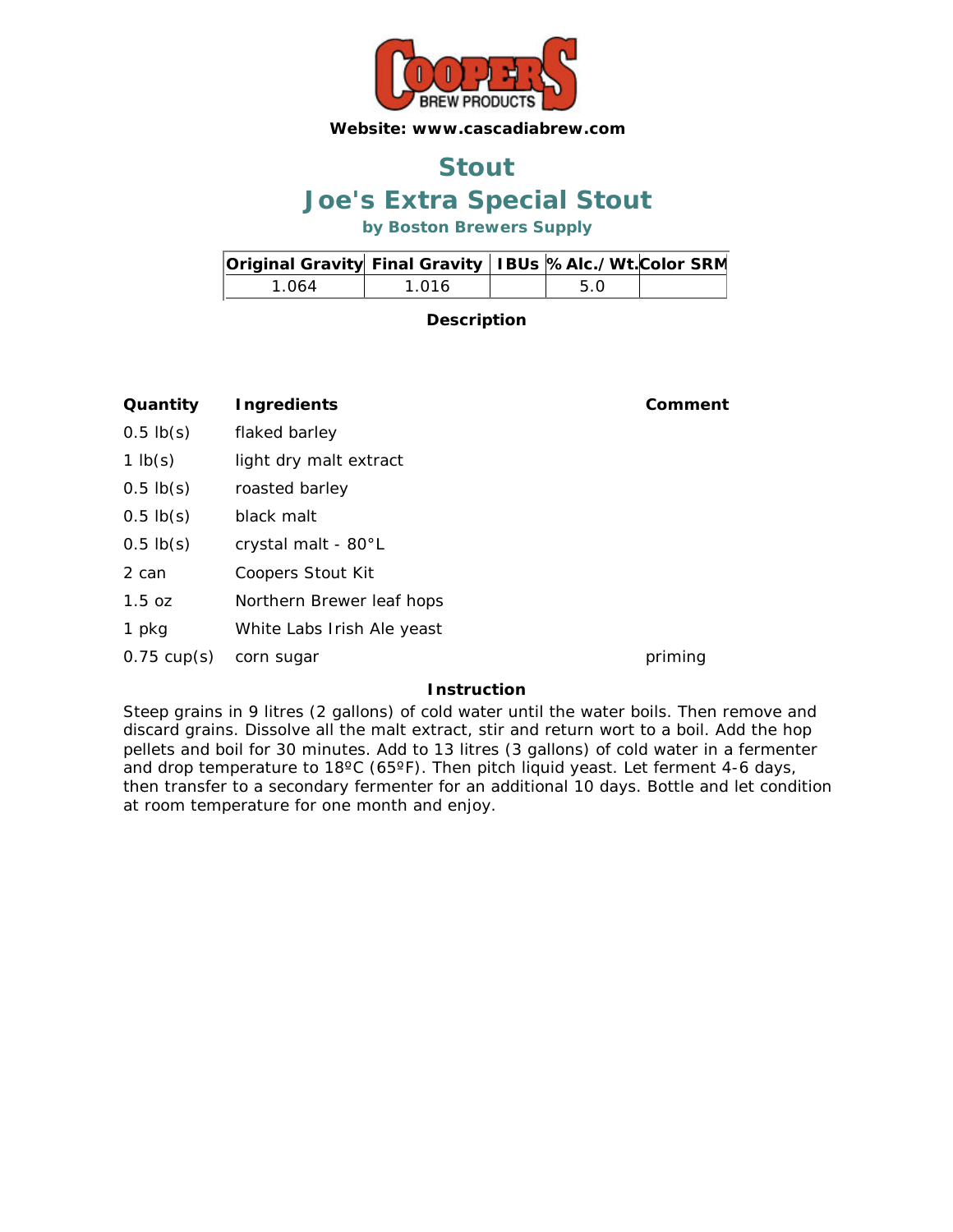

## **Samuel Adams Taste Alike #1 American-Style Pale Ale**

**by Gene Schulz**

| Original Gravity Final Gravity   IBUs  %Alc./Wt. Color SRM |       |  |  |
|------------------------------------------------------------|-------|--|--|
| 1 030 1                                                    | 1 NN9 |  |  |

### **Description**

Very similar in taste, body and colour (where did the red come from?) to Samuel Adams, but just a hint of the flavour of Anchor Steam Beer.

| Quantity  | <b>Ingredients</b>   | Comment  |
|-----------|----------------------|----------|
| 1 can     | Coopers Real Ale Kit |          |
| 1 $lb(s)$ | Light Crystal Malt   |          |
| $0.75$ oz | Saaz leaf hops       | (finish) |
| $0.75$ oz | Saaz leaf hops       | (boil)   |
| 1 pkg     | Coopers Ale yeast    |          |

### **Instruction**

Steep 450gms (1lb) of crystal malt for 30 minutes in 1.9 (2 quarts) of water heated to 76ºC (170ºF). Strain out grains. Add the syrup from the kit, water, 22gms (3/4 ounce) of Saaz hops and boil for 30 minutes, then remove from the heat and add 20gms (3/4 of an ounce) of Saaz hops for finishing. Add the dry Coopers yeast to cooled wort in the primary. Transfer to secondary after two days. All fermentation was at approximately 15ºC (59ºF). Prime with 5/8 cup of corn sugar.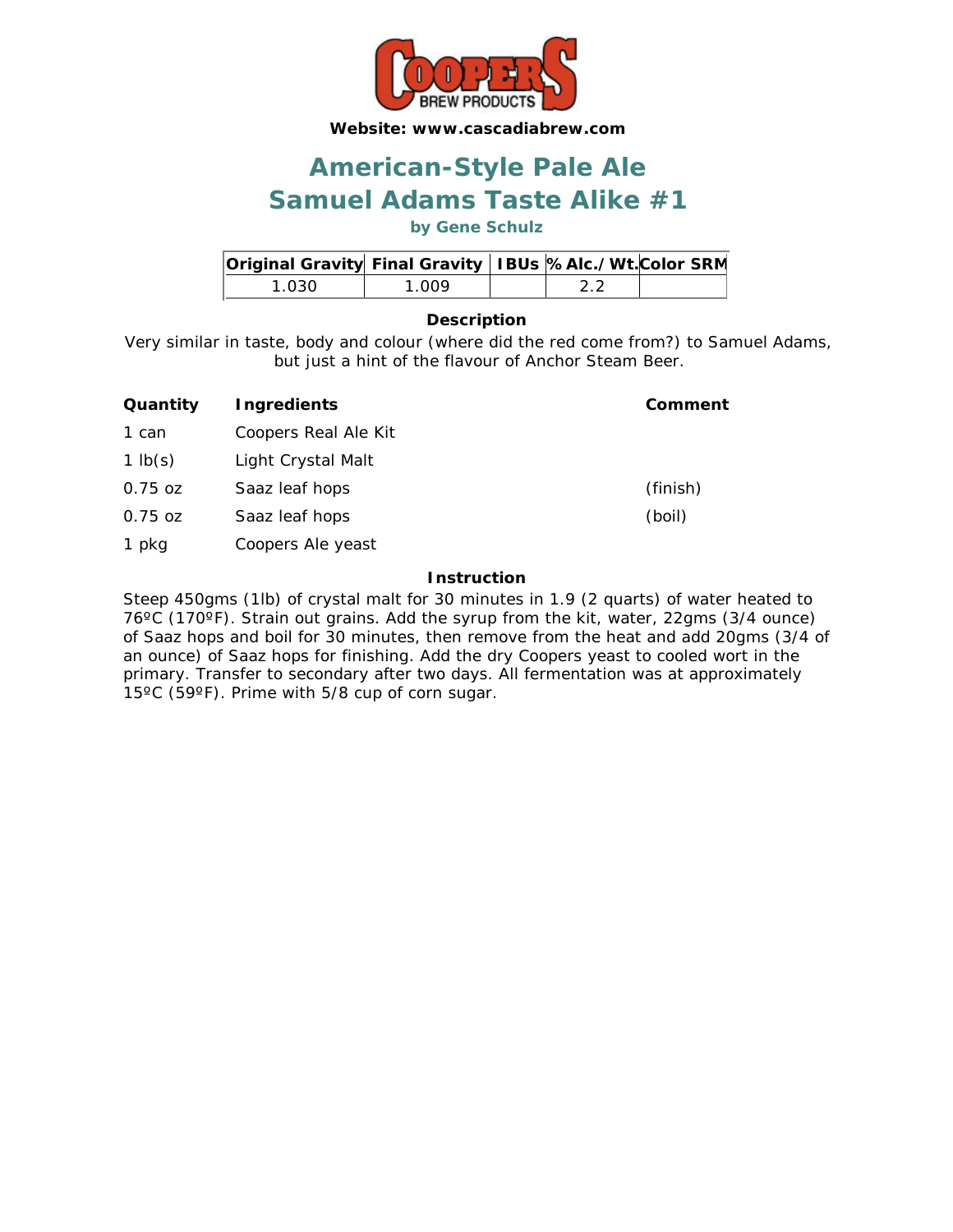

## **Samuel Adams Taste Alike #2 American-Style Pale Ale**

**by Winemakers Pantry**

| Original Gravity Final Gravity   IBUs %Alc./Wt. Color SRM |       |    |  |
|-----------------------------------------------------------|-------|----|--|
| 1 0.30 I                                                  | 1.007 | 24 |  |

**Description**

| Quantity   | <b>Ingredients</b>   | Comment  |
|------------|----------------------|----------|
| 1 can      | Coopers Real Ale Kit |          |
| 1 $lb(s)$  | Light Crystal Malt   |          |
| $0.75$ oz  | Saaz leaf hops       | (finish) |
| $0.75$ oz  | Saaz leaf hops       | (boil)   |
| 4 $cup(s)$ | dextrose             |          |

### **Instruction**

Steep 450gms (1lb) of crystal malt for 30 minutes in 2 litres (2 quarts) of water heated to 76°C (169°F). Strain out the grains. Bring the water level to gallon, add the syrup from the real ale kit, 4 cups of dextrose and 23 grams (3/4oz) Saaz hops. Boil for 5 minutes. Remove the heat and add the 23gms (3/4oz) Saaz hops for finishing. Cool the pot of wort in a sink of water for 20 minutes and then add to 23gms (3/4oz) of water in a fermenter. Add the yeast from the Coopers Real Ale kit. After 7 days check the S.G. and if okay, prime and bottle.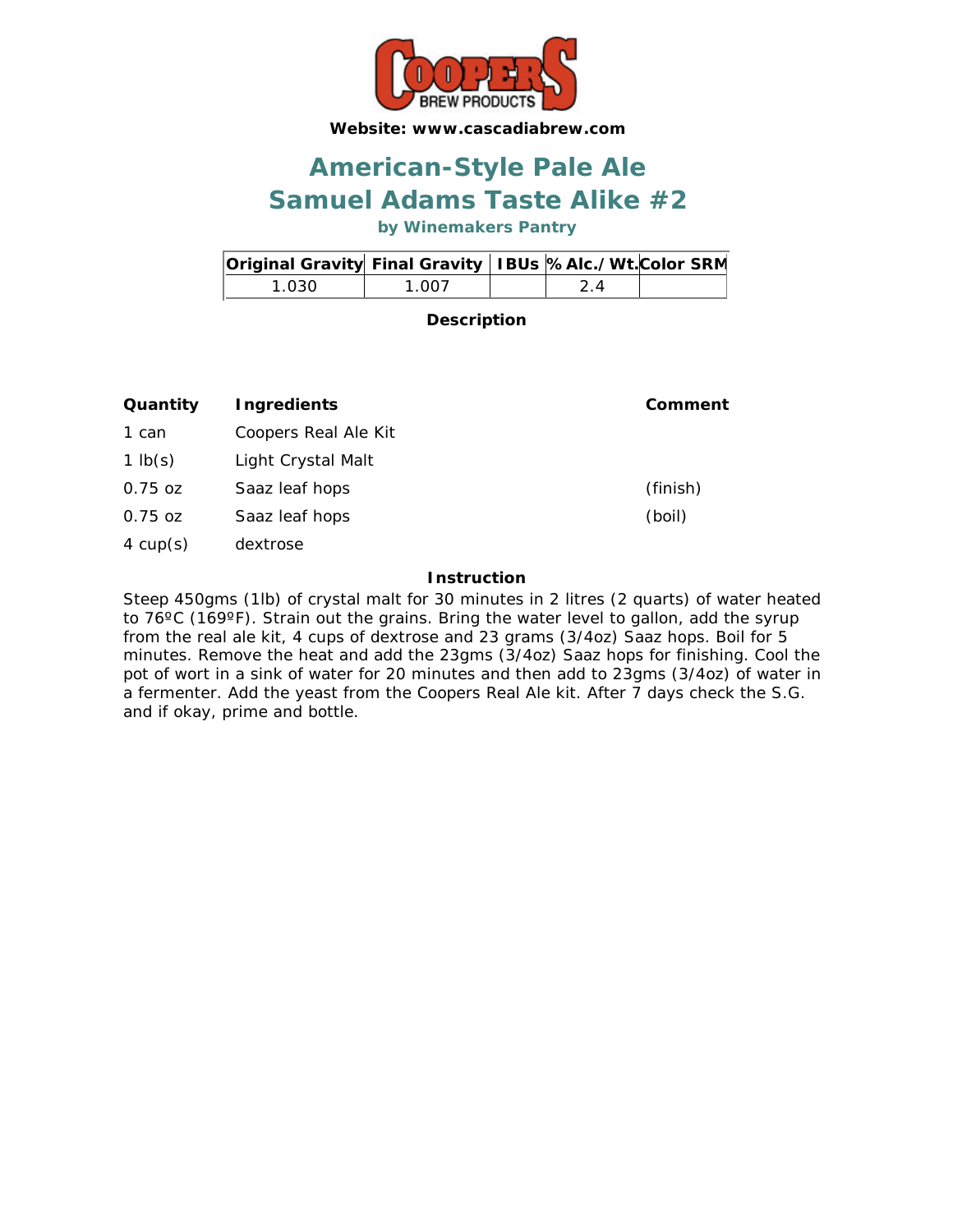

## **Southwark Bitter English-Style Bitter**

**by Greg Lawrence**

| Original Gravity Final Gravity   IBUs  %Alc./Wt. Color SRM |  |  |  |
|------------------------------------------------------------|--|--|--|
|                                                            |  |  |  |

**Description**

**Quantity Ingredients Comment**

- 2 lb(s) light dry malt extract
- 1 can Coopers Real Ale Kit
- 1 lb(s) pale malt
- 1 lb(s) flaked maize
- 4 oz brown sugar
- 1 oz Pride of Ringwood hops
- 1 pkg Coopers Ale yeast

### **Instruction**

Crush grains. Put into 9 litres (2 gallons) of water. Bring to 150ºF. Let stand for one hour. Adjust the heat to 65°C (149°F) as necessary. Remove grains. Pour in one can of Coopers, dry malt extract, and brown sugar. Bring to a boil and boil for 30 minutes. Add hops at the last 5 minutes of boil. Chill to 21ºC (70ºF). Add water to top up to 22 litres (5 gallons). Pitch Coopers yeast. Ferment 1 week in primary. Ferment 1 week in secondary at 15-20°C (65-68°F). Then bottle or keg.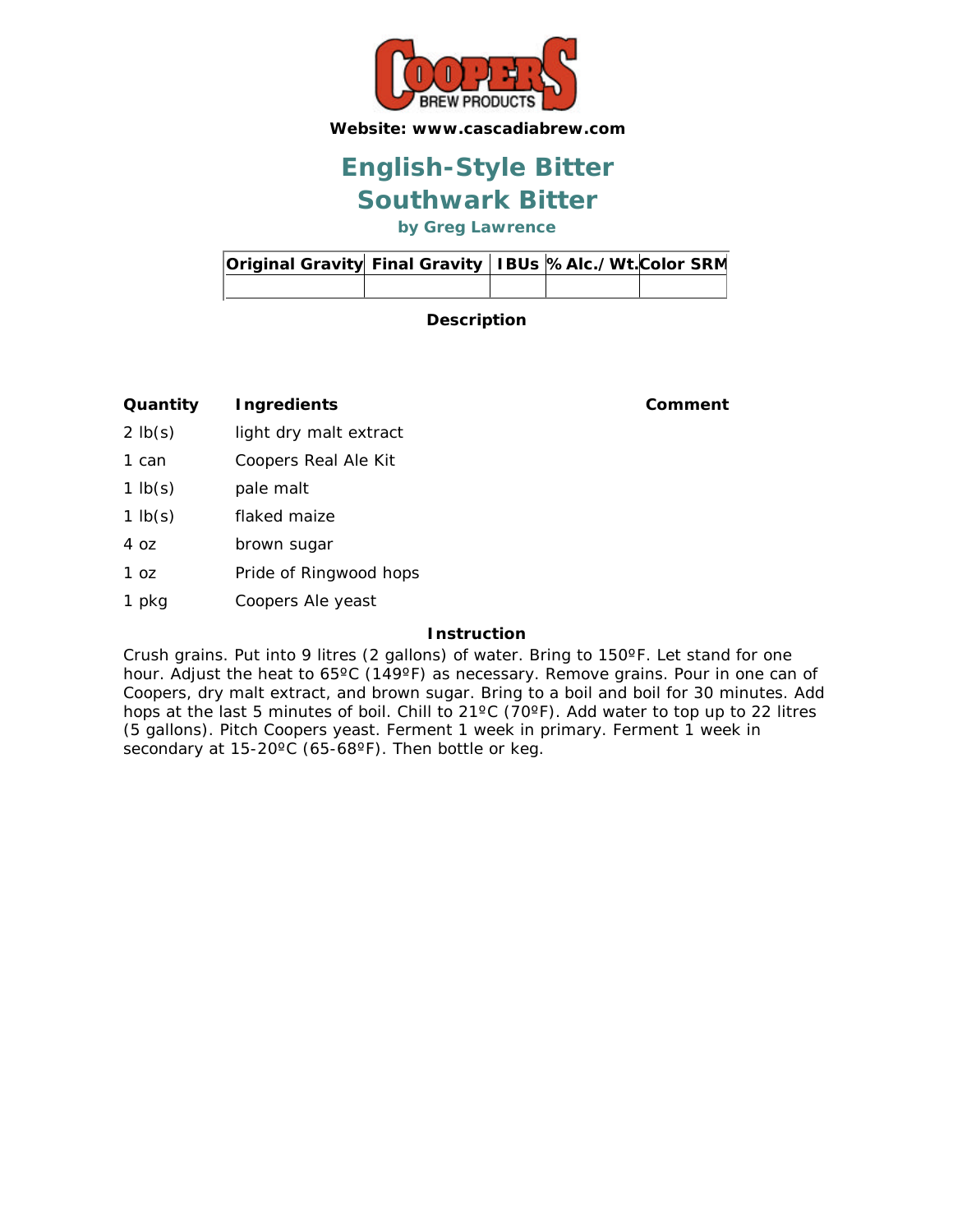

## **Tasmanian Toad Spittle English-Style Pale Ale**

**by Harry Allen**

| Original Gravity Final Gravity   IBUs %Alc./Wt. Color SRM |       |    |  |
|-----------------------------------------------------------|-------|----|--|
| 1 052                                                     | 1 012 | 42 |  |

**Description**

| Quantity              | <b>Ingredients</b>     | Comment   |
|-----------------------|------------------------|-----------|
| 1 can                 | Coopers Real Ale Kit   |           |
| $0.5$ oz              | Saaz hops              |           |
| 1 tbsp                | non-jodine salt        |           |
| 1 tsp                 | <b>Irish Moss</b>      |           |
| 1 pkg                 | Coopers Ale yeast      | or        |
| 1 pkg                 | White Labs British     |           |
| 4 $cup(s)$            | light dry malt extract |           |
| $0.75 \text{ cup(s)}$ | corn sugar             | (priming) |
| $3 \text{ cup}(s)$    | clover honey           |           |

### **Instruction**

Add 2 litres of water to a 21-22 gallon cook pot. Crush crystal malt and add to a 2 litre (2-3 quart) cook pot. Add 1 litre (1 quart) of cold water to crushed grains. Gradually bring this mixture to a boil and immediately sparge grain into large cook pot. Add Real Ale kit, dry malt extract, salt and honey and boil for 15 minutes. Add Irish moss and boil for 15 more minutes. Add finishing hops last 5 minutes. Add hot wort and enough cold water to fermenter to make 22 litres (5 gallons) total. Cool to 26°C (80°F) or below and pitch yeast starter. Ferment, prime and bottle.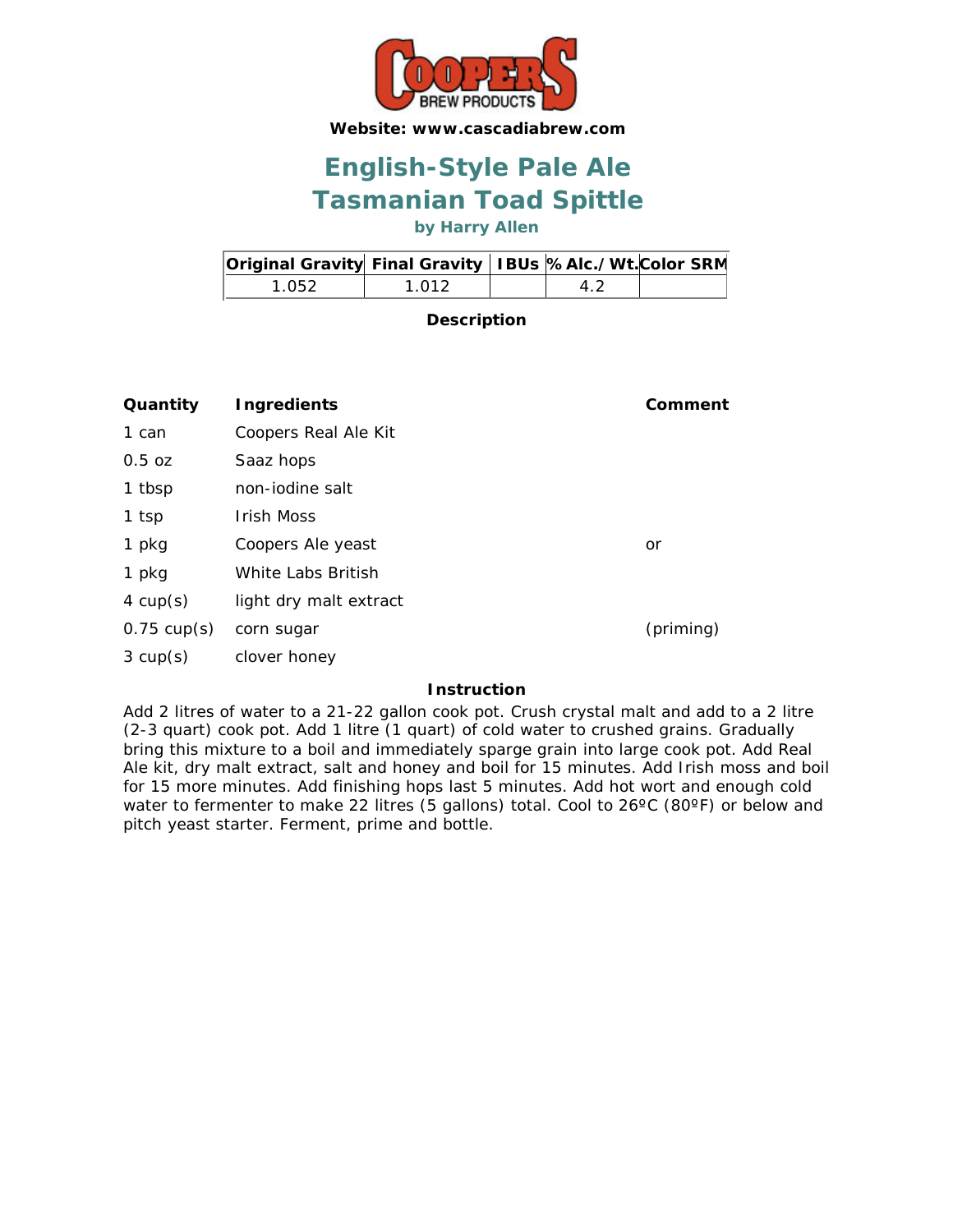

## **Gary Cooper's Pale Ale English-Style Pale Ale**

**by Gary Cooper**

| Original Gravity Final Gravity   IBUs %Alc./Wt. Color SRM |  |  |  |
|-----------------------------------------------------------|--|--|--|
|                                                           |  |  |  |

### **Description**

| Quantity              | <b>Ingredients</b>     | Comment    |
|-----------------------|------------------------|------------|
| 1 can                 | Coopers Real Ale Kit   |            |
| $6 \text{ lb}(s)$     | Honey malt             |            |
| $0.5$ oz              | East Kent Golding hops | 15 minutes |
| 3 oz                  | Light Crystal Malt     |            |
| $0.5$ oz              | East Kent Golding hops | 30 minutes |
| 1 oz                  | East Kent Golding hops | 2 minutes  |
| 1 tbsp                | gypsum                 |            |
| $0.25$ tsp            | <b>Irish Moss</b>      |            |
| 1 pkg                 | Coopers Ale yeast      |            |
| $8 \text{ cup}(s)$    | light dry malt extract |            |
| $0.75 \text{ cup(s)}$ | corn sugar             | (priming)  |

#### **Instruction**

Add the grains to 7 litres (1 1/2 gallon) cold water and slowly apply heat to 65ºC (150ºF). Let seep for 45 min. Remove grains from wort and add the Coopers malt extract, 8 cups dry malt extract, 1 cup honey, 1 tsp gypsum, 15 grams (1/2oz) Kent Goldings (boil) and boil for 30 minutes. The last 15 minutes of boil add flavour hops, 15 grams (1/2oz) Kent Goldings. Remove from heat and add finishing hops for 2 minutes. Sparge the hot wort into a glass fermenter filled with 16 litres 93 1/2 gallon) cold water. Pitch the yeast when cool. Primary fermentation for 3 days. Secondary fermentation for approximately 2-3 days. Bottle after fermentation complete. Let set for 6 weeks then enjoy.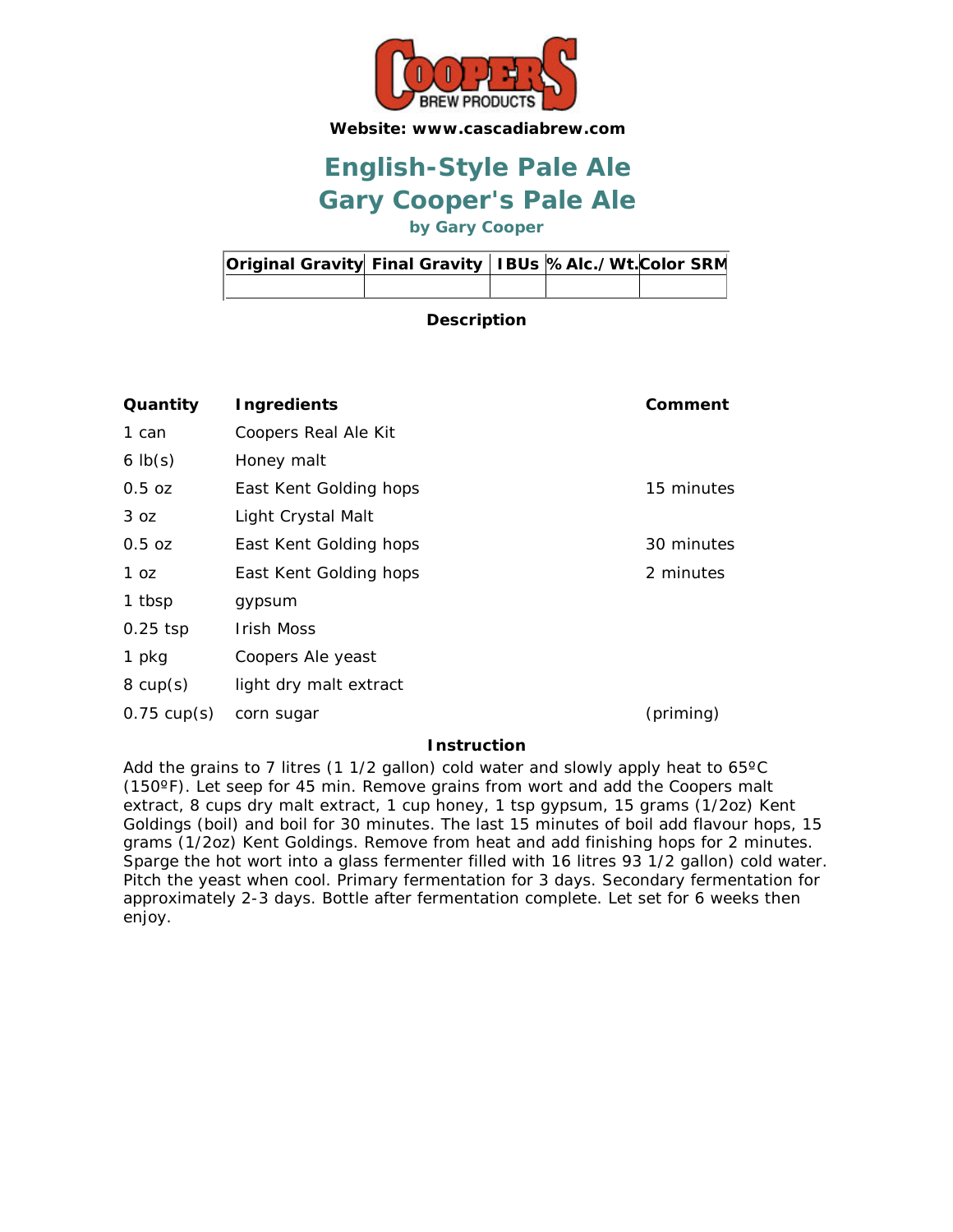

## **Irish Stout Stout**

**by Geoffrey Minett**

| Original Gravity Final Gravity   IBUs  %Alc./Wt. Color SRM |  |  |  |
|------------------------------------------------------------|--|--|--|
|                                                            |  |  |  |

**Description**

**Quantity Ingredients Comment**

- 1 lb(s) Coopers Dark Malt Extract
- 1 can Coopers Stout Kit
- 0.5 lb(s) pearl barley
- 1.75 lb(s) corn sugar
- 0.25 lb(s) brown sugar
- 0.25 lb(s) flaked barley
- 1 pkg Coopers Ale yeast
- 1 sticks Licorice Stick

### **Instruction**

Plan of Attack (Night before)

Roast pearl barley in electric oven on tray at 200deg C until brown then crack or purchase roasted cracked barley.

Boil roasted barley and simmer 1 hour until "open" (4 litres of water). Add flaked barley simmer further 1/2 hour.

Strain through cheese cloth overnight.

Boil 22 litres water. Allow to cool overnight if necessary to reduce chlorine level. Next morning

Boil licorice sticks in 2-3 cups of water until dissolved to make 1 cup of licorice water. Boil Brew Booster, black sugar, liquid dark malt and boiled barley water until sugar dissolved. add licorice and can of Coopers Stout (2 litres of water) Add to fermenter with yeast and cold water. brew for normal period.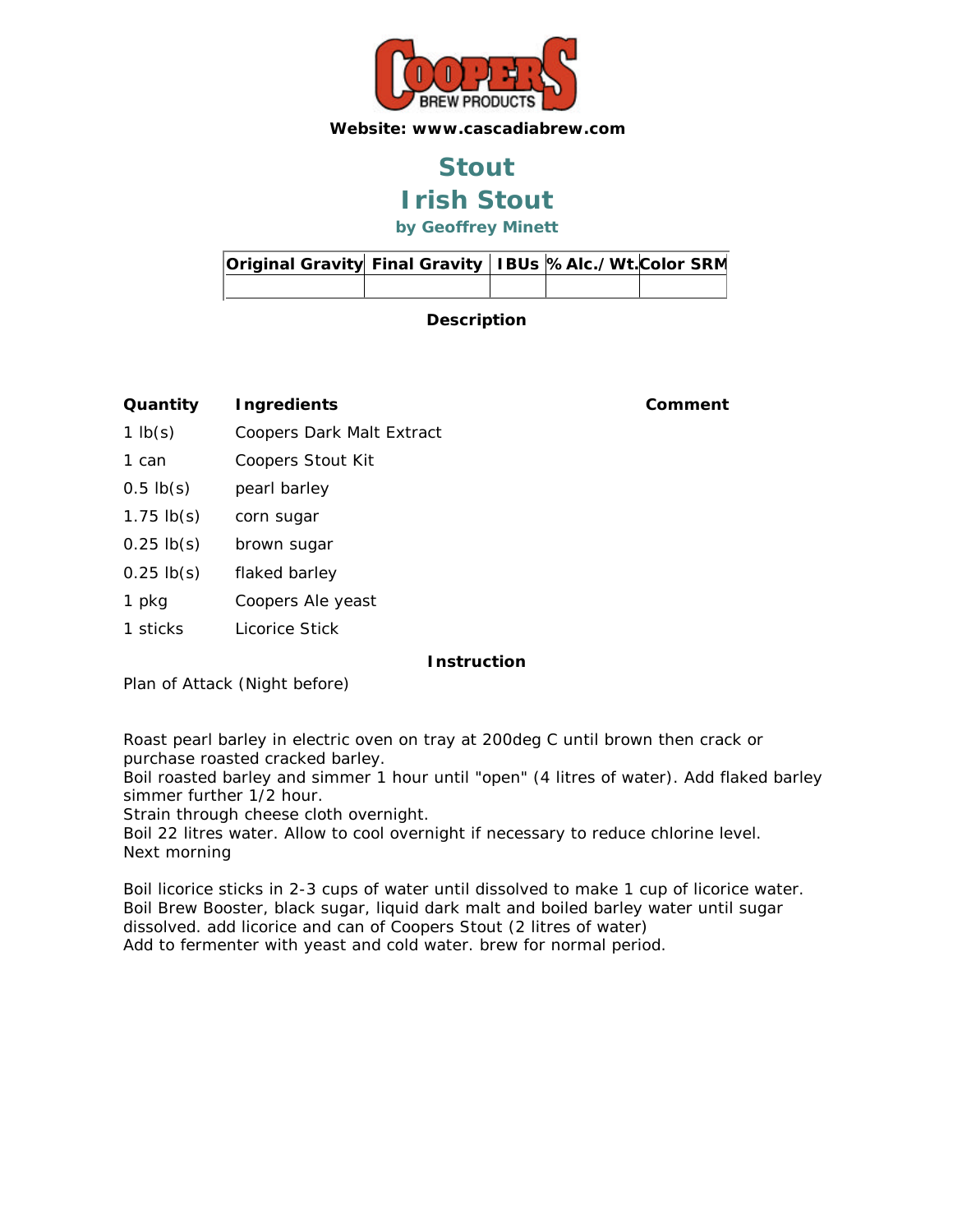

## **Wally's Black and Tan Mild and Brown Ale**

**by Keith Walter**

| Original Gravity Final Gravity   IBUs %Alc./Wt. Color SRM |  |  |  |
|-----------------------------------------------------------|--|--|--|
|                                                           |  |  |  |

### **Description**

For those who are not Stout drinkers, a Black and Tan, brewed in the bottle is a very pleasant winter drink.

My wife, mother in law and father are all particularly impressed. Keith Walter, Tea Tree

- **Quantity Ingredients Comment**
- 4 lb(s) corn sugar
- 1 can Coopers Stout Kit
- 1 can Coopers Real Ale Kit
- 2 tbsp clover honey
- 1 pkg Coopers Ale yeast

### **Instruction**

Plan of Attack:

Add all the ingredients to a double size fermenter (60ltr), brewing in the usual recommended manner.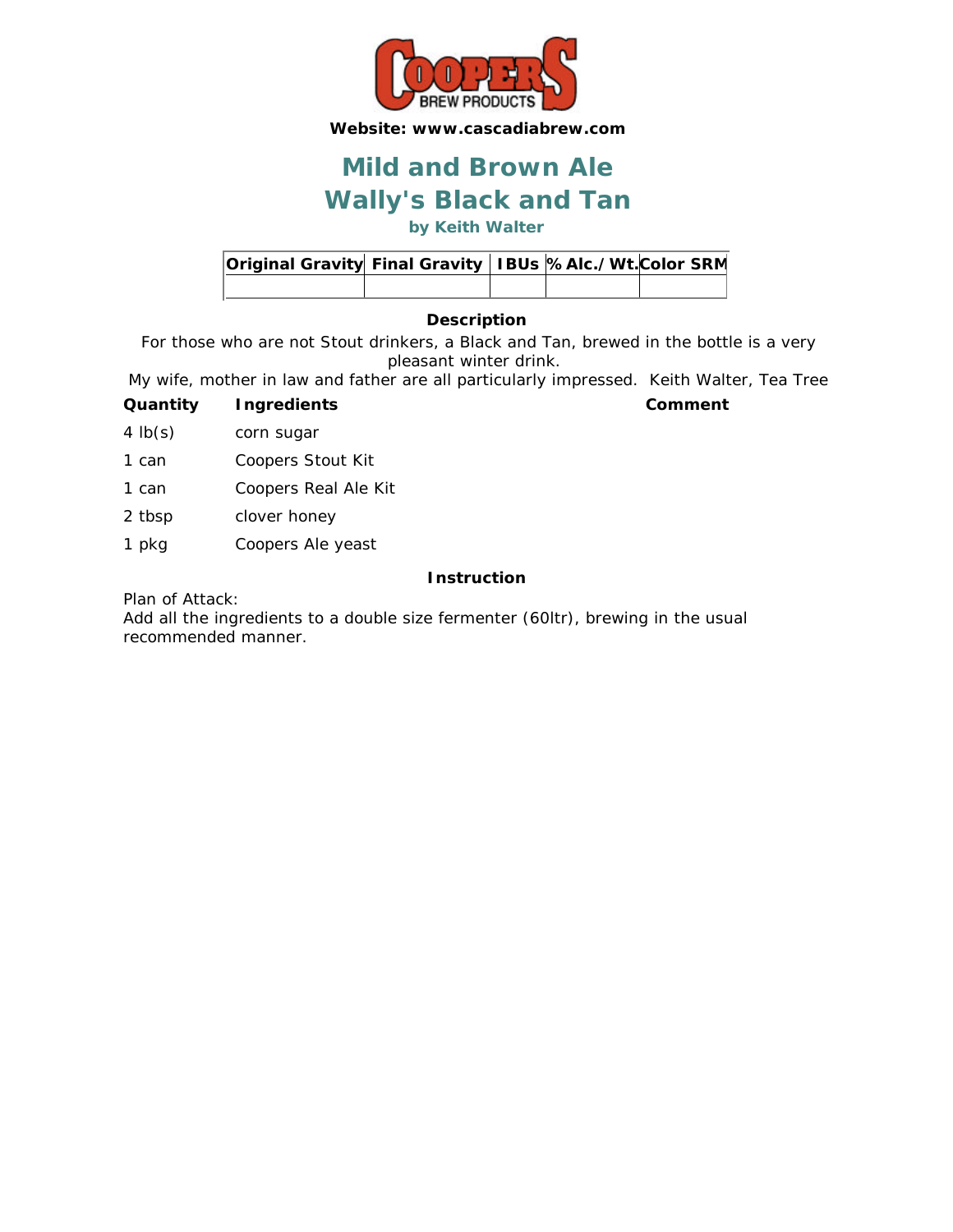

## **Stout**

### **Black Dog Stout**

**by Jamie Davies, Queenbeyan, NSW**

| Original Gravity Final Gravity   IBUs  %Alc./Wt. Color SRM |  |  |  |
|------------------------------------------------------------|--|--|--|
|                                                            |  |  |  |

### **Description**

**Quantity Ingredients Comment**

- 2.2 lb(s) Coopers Dark Malt Extract
- 1 can Coopers Stout Kit
- 20 g freeze dried coffee
- 50 g baker's chocolate
- 50 g roasted barley
- 250 g Light Crystal Malt
- 1 pkg Coopers Ale yeast
- 0.5 cup(s) black strap molasses

### **Instruction**

Boil 2 litres of water and add the Molasses (careful not to boil over). After 10 minutes, add the cracked crystal malt, roasted barley and bakers chocolate. Turn off the heat, put a lid on the pot and let the ingredients steep (simmer) for 1/2 hour. Stir every 10 minutes to prevent the chocolate from sticking to the bottom.

Strain the mixture into the fermenter and add the rest of the ingredients. Brew as normal from here on in.

Jamie Davies, Queenbeyan, NSW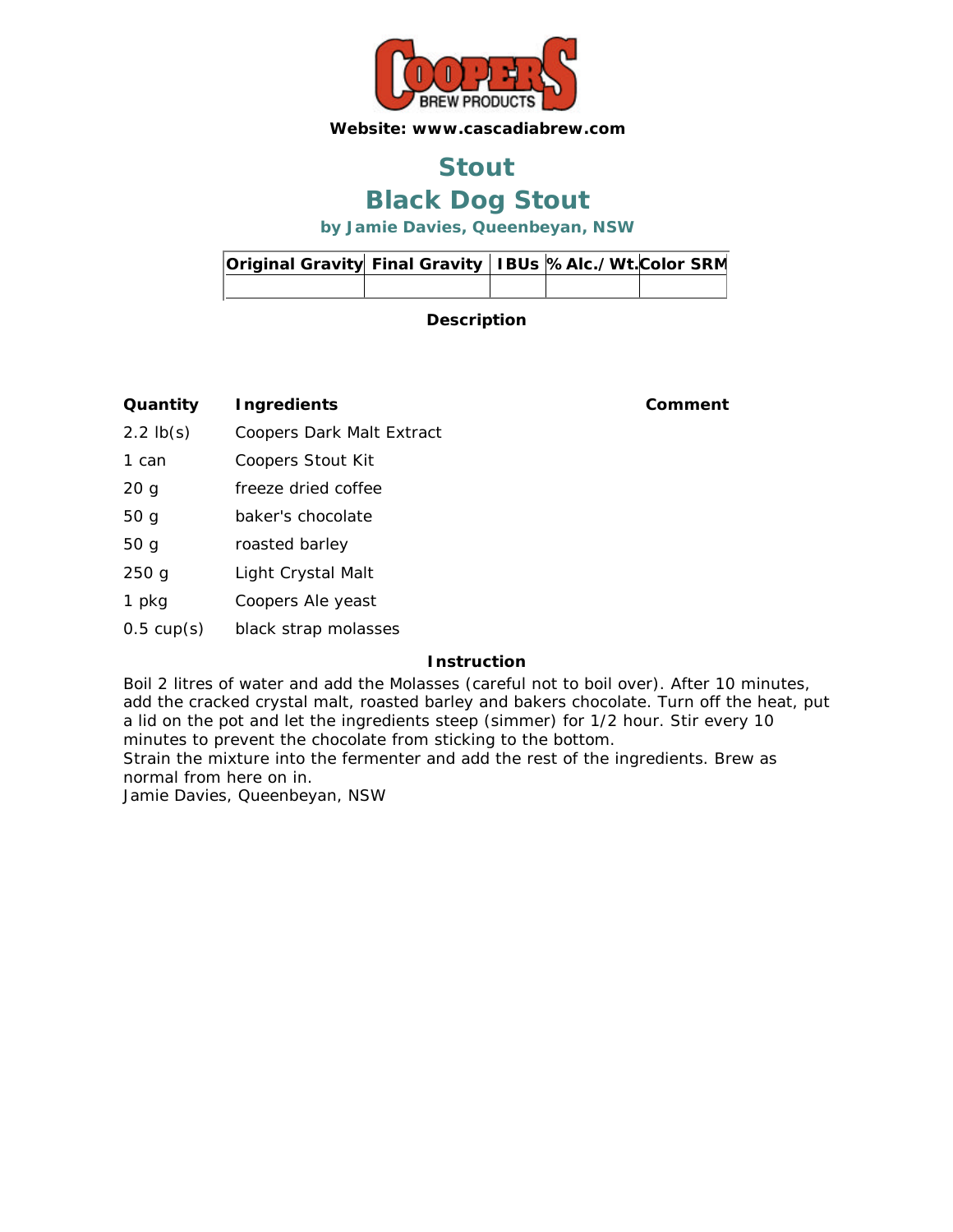

### **Coopers Asian Delight Specialty Beer**

**by Michael Flaherty, Stirling, ACT**

| Original Gravity Final Gravity   IBUs  %Alc./Wt. Color SRM |  |  |  |
|------------------------------------------------------------|--|--|--|
|                                                            |  |  |  |

### **Description**

The beer does require at least 3 months to reach its peak. However, when it is first brewed each of the flavours of honey, coriander and lime can be detected. After 3 months the flavours merge to a crisp and clean beer with a hint of fruit and honey.

| Quantity        | <b>Ingredients</b>          | Comment          |
|-----------------|-----------------------------|------------------|
| 6 ea.           | Limes                       | (juice and rind) |
| 1 can           | Coopers Lager Kit           |                  |
| $0.75 \, lb(s)$ | corn sugar                  |                  |
| $0.75$ lb(s)    | malto-dextrine powder       |                  |
| 1 $lb(s)$       | rice syrup solids           |                  |
| 3 oz            | corriander seed             | (crushed)        |
| 7 oz            | clover honey                |                  |
| 1 oz            | Hallertauer hops            | (boil)           |
| 1 oz            | Hallertauer hops            | (finish)         |
| 1 pkg           | White Labs California yeast | or               |
| 1 pkg           | Coopers Ale yeast           |                  |

#### **Instruction**

Plan of Attack

Boil 5 ltrs of water in a large pot and add the contents of the Coopers Lager kit, the rice malt, dextrose, maltodextrin, coriander seeds and 30gm of Hallertau hops (loose) and boil for 30 minutes. Add the limes, honey and other 30gm of Hallertau hops (in stocking bag) and boil for a further 5 minutes and then simmer for 15 minutes.

Strain the contents for the pot into your carboy. This is easiest done by cutting the legs out of a pair of pantyhose, tying the legs up and stretching the waistband of the pantyhose over the rim over of the carboy. Pour 10 litres of cold water through the pantyhose into the carboy. Remove the pantyhose and place the hops in the stocking bag into the carboy. Top the carboy up to 23 litres and pitch the yeast when the temperature is between the recomended range of 21-27deg C. Brewing options- Option 1

brew at 25deg C for approx. 5 days or until the specific gravity reads 1010. Dissolve one heaped teaspoon of finings in a cup of hot water and stir into the brew. Leave the clearing agent to work for at least 3 days and bottle as normal. Store for at least one week then move to a cooler place for conditioning.

Option 2

Brew at 15deg for 7 days then rack to a second carboy for a further 7 days add the clearing agent as above for at least 3 days and bottle and store as above.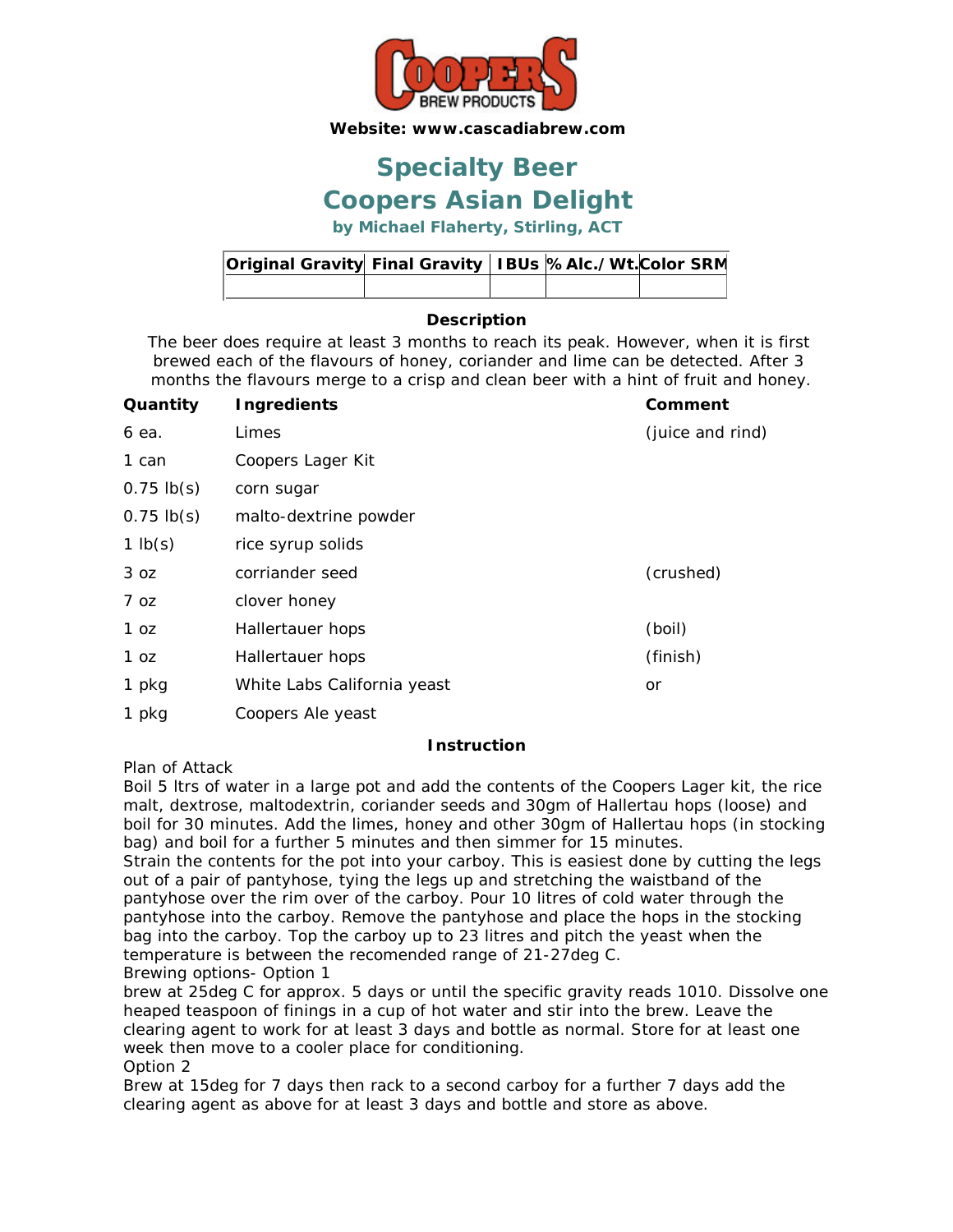

### **"Say it aint so" Strike tonic Fest Beer Vienna/Marzen/Oktoberfest**

### **by David Brockington - AHA National Award Winner 1995**

| Original Gravity Final Gravity   IBUs  %Alc./Wt. Color SRM |       |      |     |  |
|------------------------------------------------------------|-------|------|-----|--|
| 1.055                                                      | 1 017 | - 22 | 4 O |  |

### **Description**

A Bavarian-style dark beer. Designed to be made as an ale, with Oktoberfest characteristics. For authentic Lager character use a medium attenuating lager yeast such as White Labs German Lager yeast

| Quantity        | Ingredients                    | Comment               |
|-----------------|--------------------------------|-----------------------|
| $6.6$ $lb(s)$   | Coopers Light Malt extract     |                       |
| 1 $lb(s)$       | Coopers Light Dry Malt Extract |                       |
| $1$ lb(s)       | Light Crystal Malt             |                       |
| $1$ lb(s)       | Dark Crystal Malt              |                       |
| 2 <sub>oz</sub> | Mt Hood leaf hops              | beginning of boil     |
| 1 <sub>oz</sub> | Mt Hood leaf hops              | 15 minutes remaining  |
| 1 <sub>oz</sub> | Mt Hood leaf hops              | 1 minute remaining in |
| 1 pkg           | White Labs German Lager yeast  |                       |
| 1 pkg           | Coopers Ale yeast              | or                    |
| 1 $cup(s)$      | Coopers Light Dry Malt Extract | for priming           |

### **Instruction**

1) Steep crystal malts in 150-180° F brewing water for 15-20 minutes, then remove. 2) Mix in malt extract syrup and dry malt. Bring to gentle boil.

3) After hot break add 2 oz Mt Hood hops and boil 30 minutes, gently. Top up water periodically if necessary.

4) With 15 minutes remaining in boil add 1 oz Mt Hood hops.

5) With 1 minute remaining in boil add last oz of Mt Hood hops.

6) After boil cool contents of pot to cool to lukewarm (80-100°F), add to carboy and top up to 5 gallons. Add yeast, attach blowoff hose or airlock. Allow to ferment. If using Coopers Ale yeast, a fermentation temp between 65-72'F is preferred. If working with White Labs German Lager yeast, the recommended fermentation temp is 52-58'F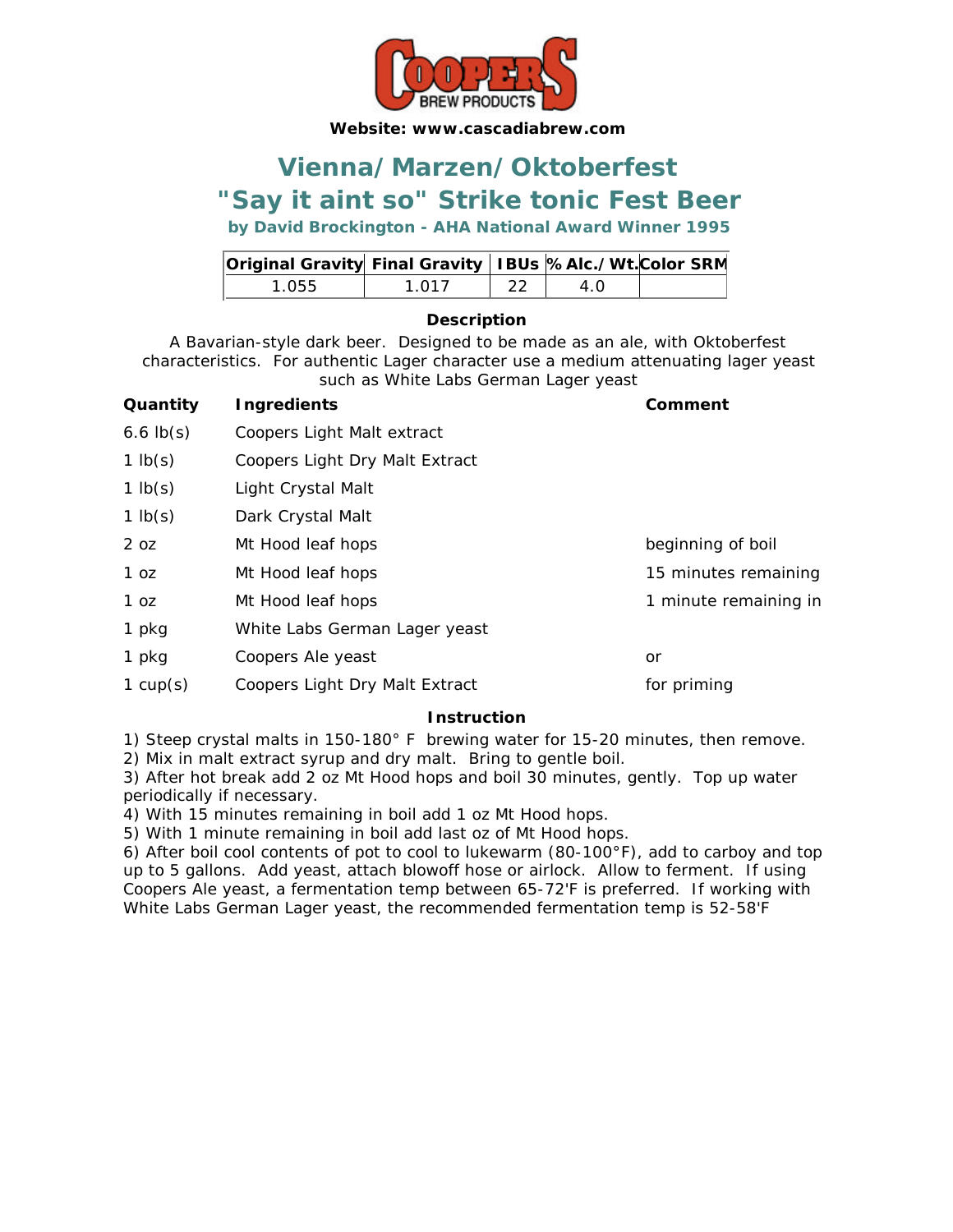

## **Northern German Wheat**

### **Coopers Wheat Beer**

**by Mark Henry**

| <b>Original Gravity Final Gravity   IBUs %Alc./Wt. Color SRM</b> |       |      |      |  |
|------------------------------------------------------------------|-------|------|------|--|
| 1 039                                                            | 1 012 | 17.5 | -2.8 |  |

### **Description**

A light wheat beer with the refreshing tartness of Northern German wheat beers. A hint of a citrus nose.

- **Quantity Ingredients Comment**
- 0.5 lb(s) Carapils
- 0.5 lb(s) corn sugar
- 1.5 lb(s) wheat/pale dry malt
- 0.5 oz Cascade hops 1 min
- 1 pkg Coopers Wheat Beer Yeast

### **Instruction**

1) Steep Carapils malt in 150-180'F brewing water (amount of water determined by the size of your pot) for 15-20 minutes. Then remove.

- 2) Mix in hops, corn sugar and dry malt extract. Bring to soft boil. Boil 1 minute.
- 3) Remove from heat and mix in Coopers Brewmaster Series Wheat Beer kit.
- 4) Cool wort in pot to room temperature. Transfer into fermenter. Aerate well, then top up to 5 gallons if necessary.
- 5) Pitch yeast when temp is <80'F.

6) Ferment at 68-74'F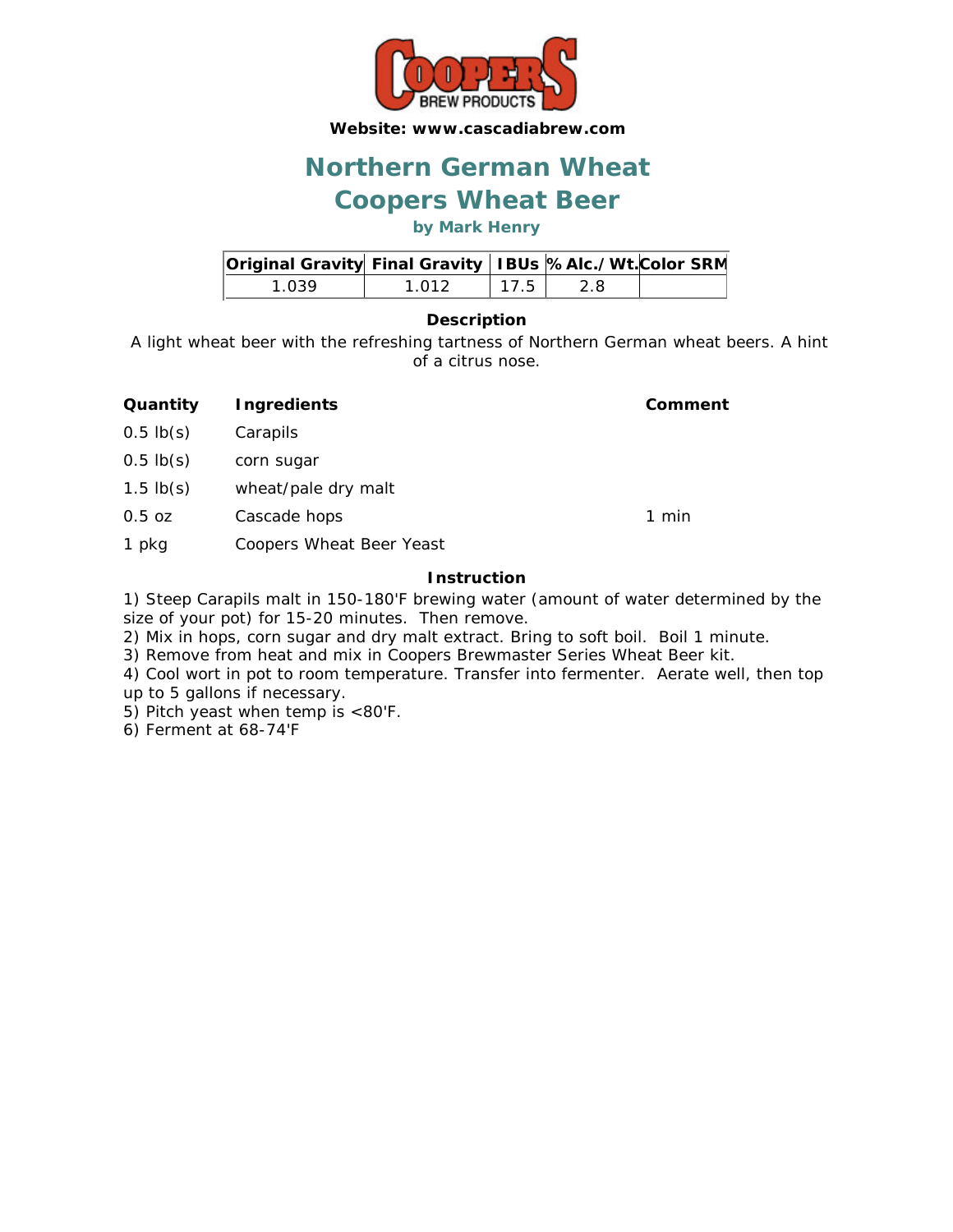

### **Coopers Wheat Beer II Northern German Wheat**

### **by Mark Henry**

| Original Gravity Final Gravity   IBUs %Alc./Wt. Color SRM |       |  |  |
|-----------------------------------------------------------|-------|--|--|
| 1 038.                                                    | 1 012 |  |  |

#### **Description**

A light wheat beer with the refreshing tartness of Northern German wheat beers. Very fast and easy to make.

### **Quantity Ingredients Comment**

- 1 can Coopers Brewmaster Series Wheat Beer Kit
- 1.5 lb(s) wheat/pale dry malt
- 0.5 lb(s) corn sugar
- 1 pkg Coopers Wheat Beer Yeast
- 0.75 cup(s) corn sugar priming

### **Instruction**

1) Mix corn sugar and dry malt extract in at least 2 liters of water. Heat to 160-180'F (48-58'C). Hold for 15 minutes.

3) Remove from heat and mix in Coopers Brewmaster Series Wheat Beer kit.

4) Cool wort in pot to room temperature. Transfer into fermenter. Aerate well, then top up to 5 gallons if necessary.

- 5) Pitch yeast when temp is <80'F (24'C).
- 6) Ferment at 68-74'F (18-21'C)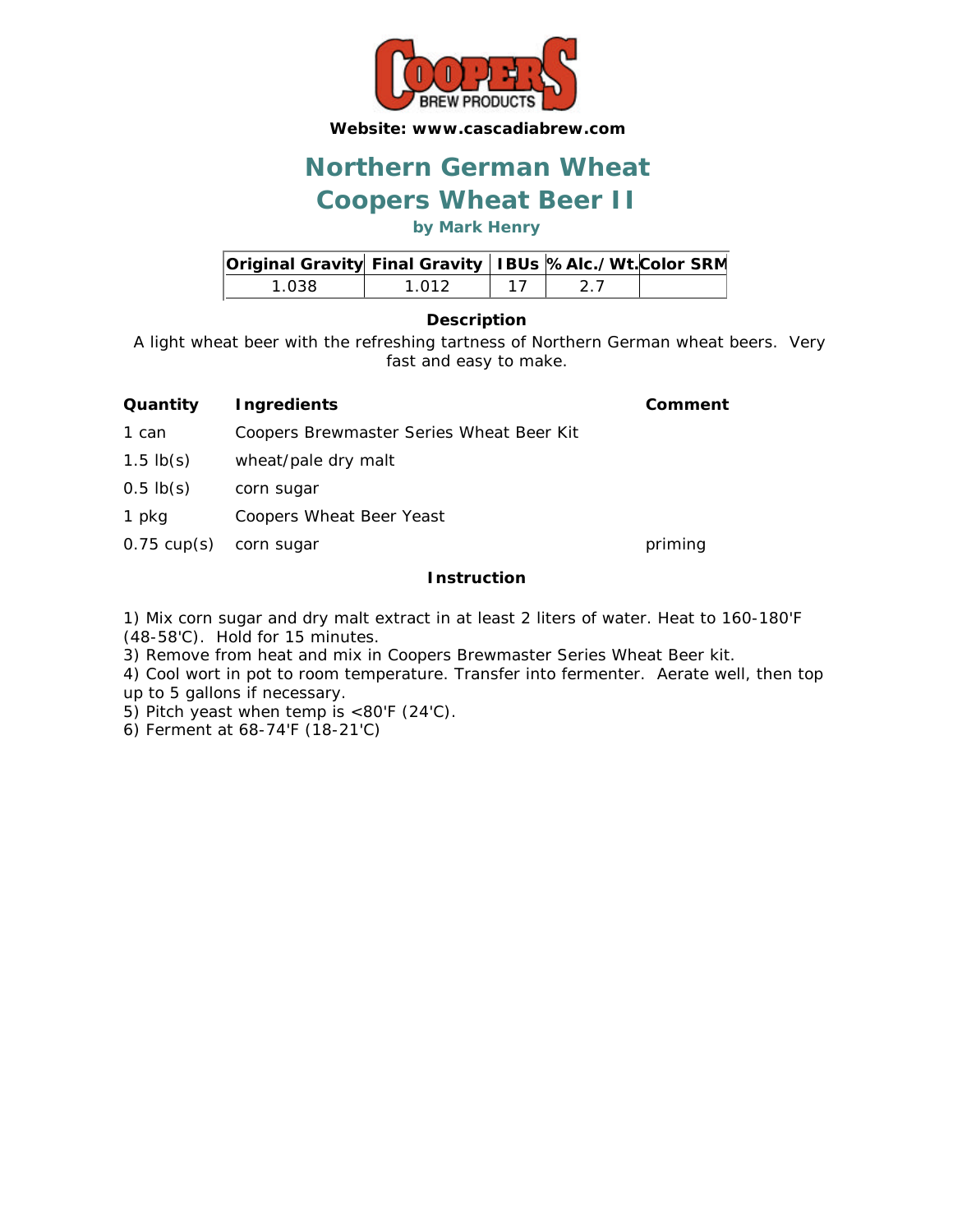

## **Coopers Sunsplashed Blonde Canadian Ale**

**by Mark Henry**

| Original Gravity Final Gravity   IBUs % Alc./Wt. Color SRM |       |  |  |
|------------------------------------------------------------|-------|--|--|
| 1 Q48                                                      | 1 014 |  |  |

### **Description**

A slightly stronger version of some of our other thirst satisfying light summer ales

| Quantity              | <b>Ingredients</b>             | Comment |
|-----------------------|--------------------------------|---------|
| $1.5$ lb(s)           | Coopers Light Dry Malt Extract |         |
| 1 can                 | Coopers Canadian Blonde Kit    |         |
| $1.5$ lb(s)           | corn sugar                     |         |
| 1 <sub>oz</sub>       | Liberty leaf hops              | or      |
| 1 <sub>oz</sub>       | Hallertauer hops               |         |
| 7 g                   | Coopers Ale yeast              |         |
| $0.75 \text{ cup(s)}$ | corn sugar                     | priming |

### **Instruction**

1) Heat brewing water to 150-180'F (59-75'C), amount of water determined by the size of your pot.

2) Add Light Dry Malt Extract, corn sugar, mix thoroughly. Heat to just below a boil. Remove pot from heat

3) Add Coopers Canadian Blonde Kit and hops. Mix thoroughly.

4) Cool wort to room temperature, transfer to fermenter. Aerate well, then top up to 5 gallons if necessary.

5) Pitch yeast when fermenter is cool to the touch or <80'F (24'C).

6) After fermentation is complete, prime with 3/4 cup corn sugar and bottle.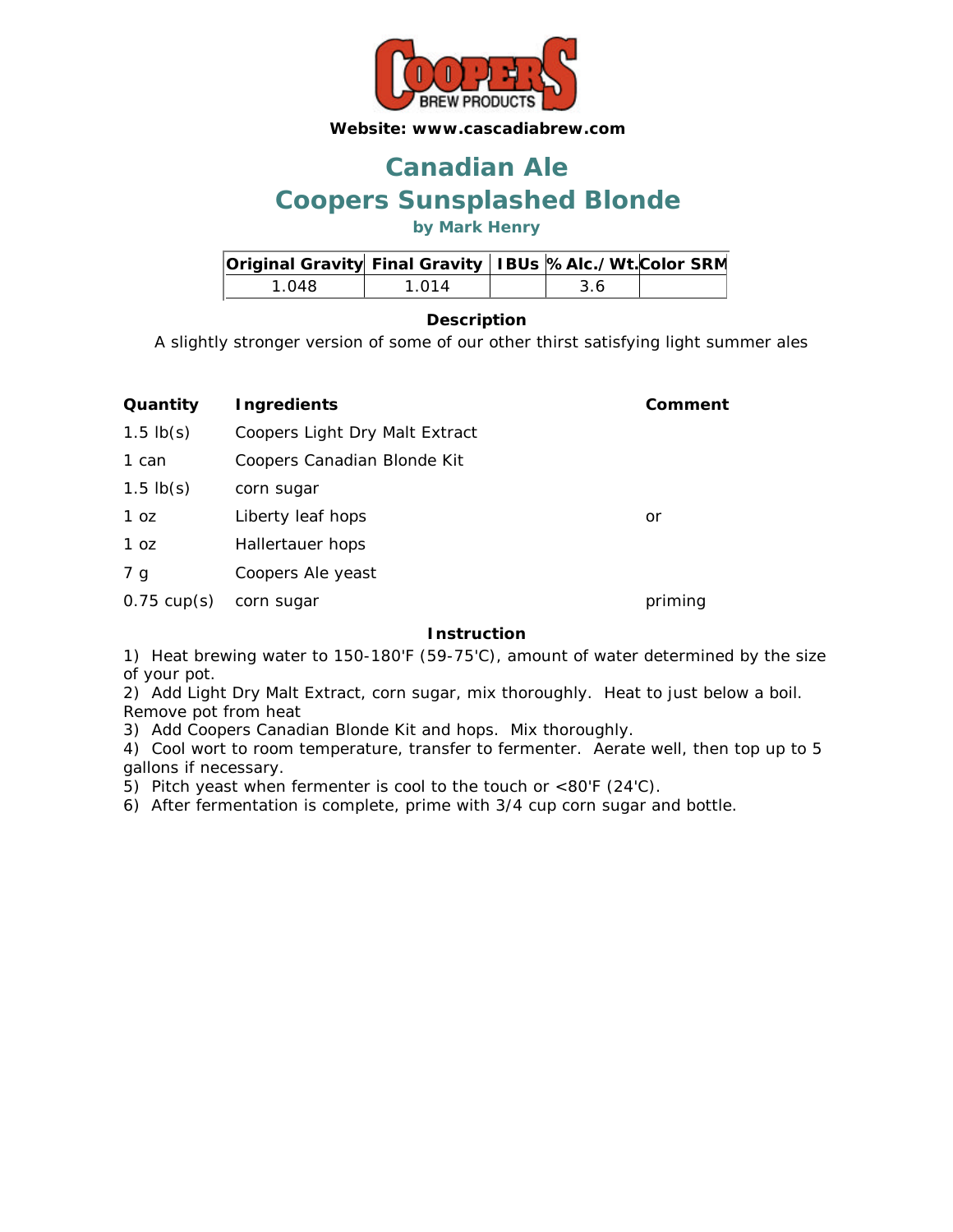

### **Coopers Un-Common Ale California Common**

### **by Mark Henry**

| Original Gravity Final Gravity   IBUs %Alc./Wt. Color SRM |       |     |  |
|-----------------------------------------------------------|-------|-----|--|
| 1 050.                                                    | 1 015 | -37 |  |

### **Description**

A moderately-hopped, light amber beer. Traditional "Steam" beers use Northern Brewer hops, while ours uses the more widely available Hallertauer. Using the Coopers Ale yeast will give more of an ale flavor vs the White Labs yeast.

| $10000$ . The state of the state fraction to the state case for $\sim$ |                                      |         |  |
|------------------------------------------------------------------------|--------------------------------------|---------|--|
| Quantity                                                               | <b>Ingredients</b>                   | Comment |  |
| $6 \text{ lb}(s)$                                                      | Coopers Light Dry Malt Extract       |         |  |
| 2 <sub>oz</sub>                                                        | Hallertauer pellet hops              |         |  |
| 7 g                                                                    | Coopers Ale yeast                    | or      |  |
| 1 pkg                                                                  | White Labs San Francisco Lager Yeast |         |  |
| $1.25 \text{ cup(s)}$                                                  | Coopers Light Dry Malt Extract       | priming |  |
| l netruction                                                           |                                      |         |  |

### **Instruction**

1) Heat brewing water to 150-180'F (59-75'C), amount of water determined by the size of your pot. Add Hallertauer hops.

2) Bring water to a boil. Lightly boil for 10 minutes. Remove from heat.

3) Add Coopers Light Dry Malt Extract. Dissolve thoroughly.

4) Cool wort to room temperature, transfer to fermenter. Top up to 5 gallons if necessary.

5) Pitch yeast when fermenter is cool to the touch, or <80'F (24'C)

6) If using Coopers Ale yeast, ferment at 65-68'F (16-18'C). If using White Labs yeast, ferment between 60-68'F (14-18'C)

7) After fermentation is complete, prime with 1.25 cups Coopers Light Dry Malt Extract and bottle.